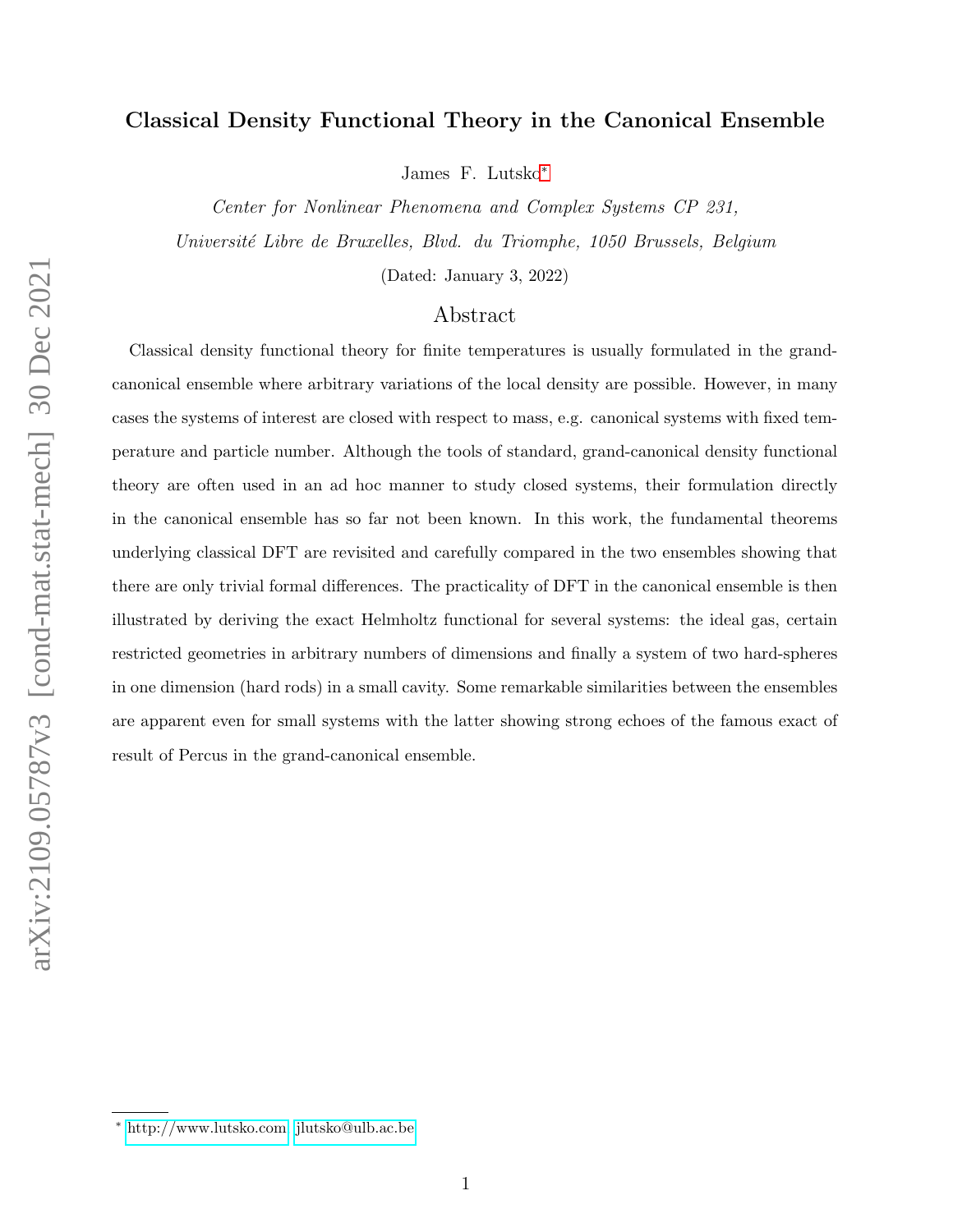# I. INTRODUCTION

Density functional theory (DFT) is a powerful reformulation of equilibrium statistical mechanics that has found applications throughout physics. The most well-known version of DFT is that for quantum systems at zero temperature (qDFT) which is a fundamental tool used in applications in materials science, chemistry and physics[\[1,](#page-23-0) [2\]](#page-23-1). Conceptually related, but quite different in practice, is classical DFT (cDFT) for systems at non-zero temperature (see, e.g. [\[3,](#page-23-2) [4\]](#page-24-0)). Recently, quantum DFT at non-zero temperatures has drawn increasing attention as well (see, e.g. [\[5,](#page-24-1) [6\]](#page-24-2)). All three varieties have the same conceptual structure: one proves that there is one-to-one mapping between external applied fields and the local number density. A corollary of this proof is the existence of a functional of the one-body density which is minimized by the equilibrium density distribution. At zero temperature the value of the functional evaluated at its minimum is the ground-state energy of the system whereas for the finite temperature cases it is the grand-canonical free energy. In general, this energy functional is not known and applications depend on carefully constructed approximate functionals which are usually constrained by various exact limits and scaling relations, in the quantum case, or by certain specific exact results in the classical case.

An aspect of DFT that has always caused confusion is the fact that the classical theorems for finite temperature systems are proven in the grand canonical ensemble[\[7\]](#page-24-3). One reason for this is simply that it is easier, at the formal level, to work in the grand ensemble than it is under the constraint of fixed particle number that is required for the canonical ensemble. In typical DFT applications, the distinction is often of little practical importance since the ensembles are equivalent in the thermodynamic limit. However, in applications on small systems, in particular, the differences between the ensembles can be qualitatively large. It is sometimes thought that one can simply minimize the grand-canonical energy functional under the constraint of a fixed number of particles and thereby get the canonical result but this is not true : this only fixes the average number of particles in the grand-canonical calculation and does not eliminate the effect of particle number fluctuations which do not exist in the true canonical system. Besides small systems, another important motivation for wanting a canonical version of DFT is that dynamical models often require as input a free energy functional and it is natural to use the sophisticated functionals developed in DFT[\[8\]](#page-24-4). However, dynamical models are almost always formulated for canonical systems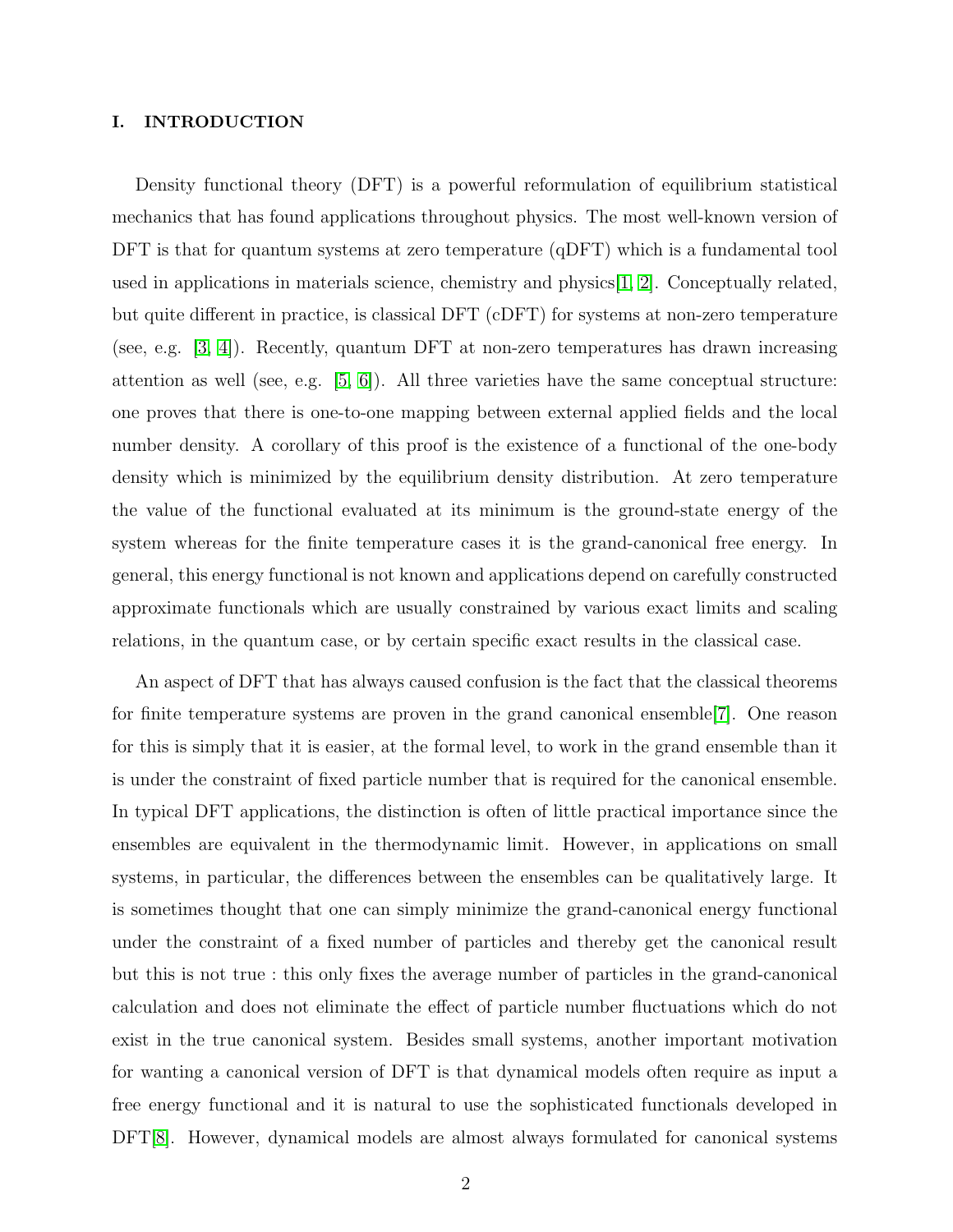(e.g. starting from the Liouville equation) and so the use of grand-canonical energy functionals is always open to question. This also holds true for Dynamical Density Functional Theory[\[9,](#page-24-5) [10\]](#page-24-6), although the point is often not discussed.

Over the years, there have been a number of proposals coming from the statistical me-chanics community [\[11\]](#page-24-7), the quantum condensed matter community [\[12\]](#page-24-8) and the classical DFT community[\[13,](#page-24-9) [14\]](#page-24-10) for extracting more or less exact canonical results from grand-canonical calculations (or in general, results in one ensemble from calculations in another). However, the direct formulation of finite-temperature DFT in the canonical ensemble seems to have been little explored until now. A notable exception is the work of White and Velasco $[15]$ and of White and González[\[16\]](#page-24-12). In these papers, the formalism is discussed without however without giving constructive derivations of the variational principle and without giving exact results beyond the basic example of the ideal gas. One should also mention work by Ashcroft<sup>[\[17\]](#page-25-0)</sup> who similarly explores some of the formal statistical mechanics of cDFT in the canonical ensemble, but again without any applications. The perspective of the present work differs from previous discussions in two ways. First, by comparing constructive proofs of the formalism in the two ensembles, it becomes clear that there is no overwhelming difference in the formalism of DFT in the open and closed ensembles. This is not to say that there are no differences, as sometimes implied in formal discussions (see e.g. Parr and Wang[\[18\]](#page-25-1)) but, rather, that the differences are easily accounted fo. Second, the present discussion differs in further illustrating this point by development of nontrivial exact results in the canonical ensemble mirroring those already known in the grand-canonical ensemble. In the next Section, the basic theorems of Mermin and Evans that underlie finite-temperature (classical) DFT are revisited by following them step-by step in both the canonical and the grand canonical ensembles. The result is that there is virtually no difference aside from the fact that in the canonical ensemble the relation between external fields is not one-to-one, as in the grand-canonical ensemble, but rather the local density maps uniquely onto an affine family of external fields, which makes little practical difference. This formal similarity is exploited in the third and fourth sections where some exact results are given. First, the rather trivial example of the ideal gas, previously known from the work of White et al[\[15,](#page-24-11) [16\]](#page-24-12), is re-derived from the present perspective. Second, the exact functionals for various collections of small cavities in arbitrary dimensions are determined and compared to the corresponding grand-canonical results. Third, the highly non-trivial problem of hard-rods in one dimen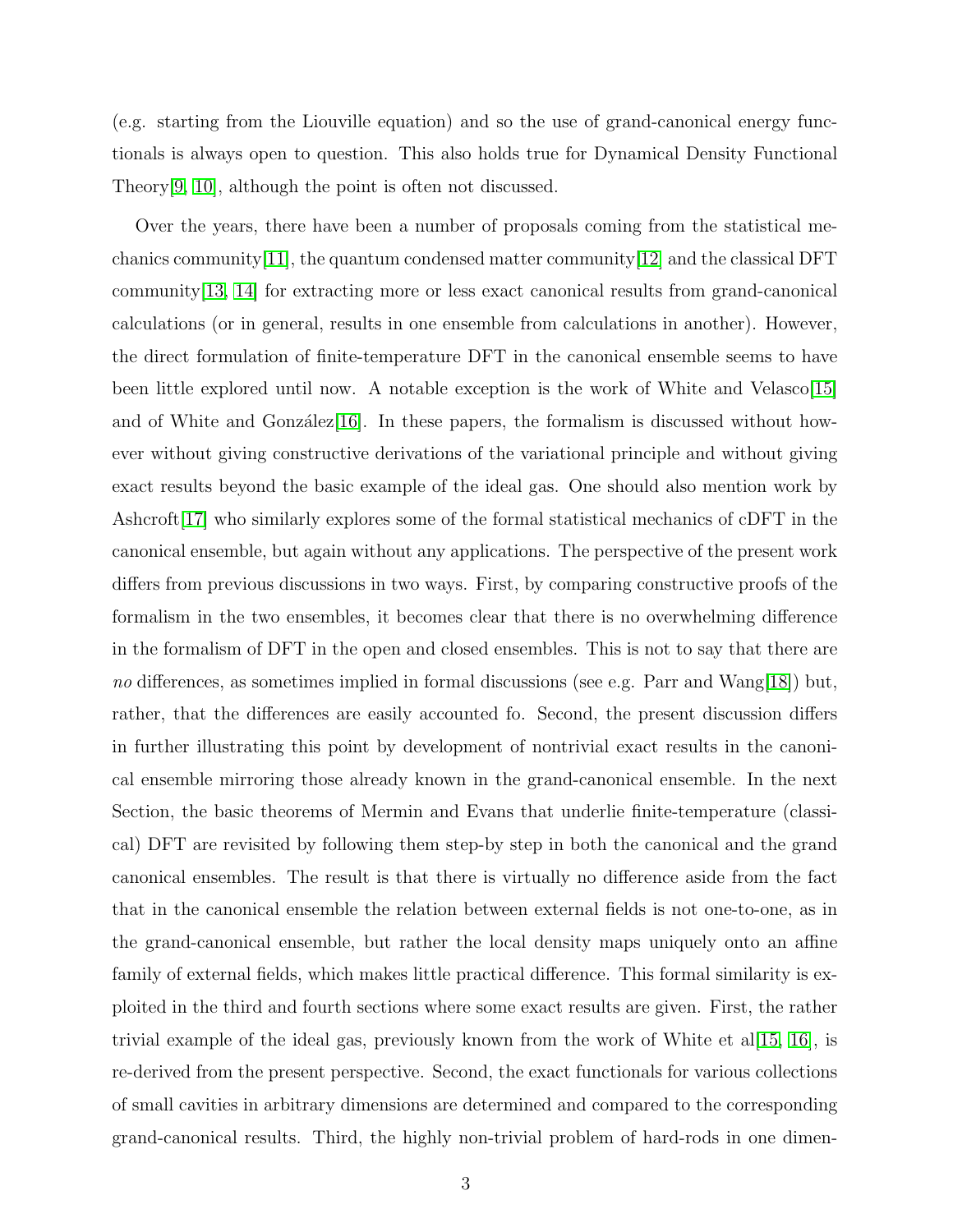sion is discussed. In the grand-canonical ensemble, the exact functional for this system was given by Percus[\[19](#page-25-2)[–21\]](#page-25-3) and these have since played in a central role in the development of cDFT[\[4\]](#page-24-0). The problem is in some ways more difficult in the canonical ensemble and here only the special case of two hard-rods in a small cavity is worked out. Nevertheless, it is possible to construct the exact solution and in the limit that the cavity becomes just large enough to hold two rods, the functional is very similar to Percus' general result, which is quite surprising given that one is in some sense making the worse comparison possible - a grand-canonical result to a canonical result for a very small system. The paper concludes with a discussion of the implications of these results.

# II. DFT IN THE CANONICAL ENSEMBLE

# A. Notation

Consider a system of N particles with positions and momenta  $\mathbf{q}_i$  and  $\mathbf{p}_i$  respectively, for  $1 \leq i \leq N$ . The collection of all phases will be denoted as  $\Gamma^{(N)}$  and the Hamiltonian for the N-particle system is  $\widehat{H}_N$  where the caret means that the quantity depends on the phases  $\Gamma^{(N)}$ . The systems are subject to an external one-body field  $\phi_{\mathbf{r}}$  so that

$$
\widehat{H}_N\left[\phi\right] = \widehat{H}_N\left[0\right] + \sum_{i=1}^N \phi_{\mathbf{q}_i} \tag{1}
$$

where the square brackets denote a functional dependence and, in order to keep separate the function and functional dependencies, positions and momenta will be denoted as subscripts so that what is written here as  $\phi_{\mathbf{q}_i}$  would normally be written as  $\phi(\mathbf{q}_i)$ . In the following, I will give the equations for each step of the arguments simultaneously for the grand-canonical (GC) and canonical (C) ensembles so that the close similarity - and important differences are apparent.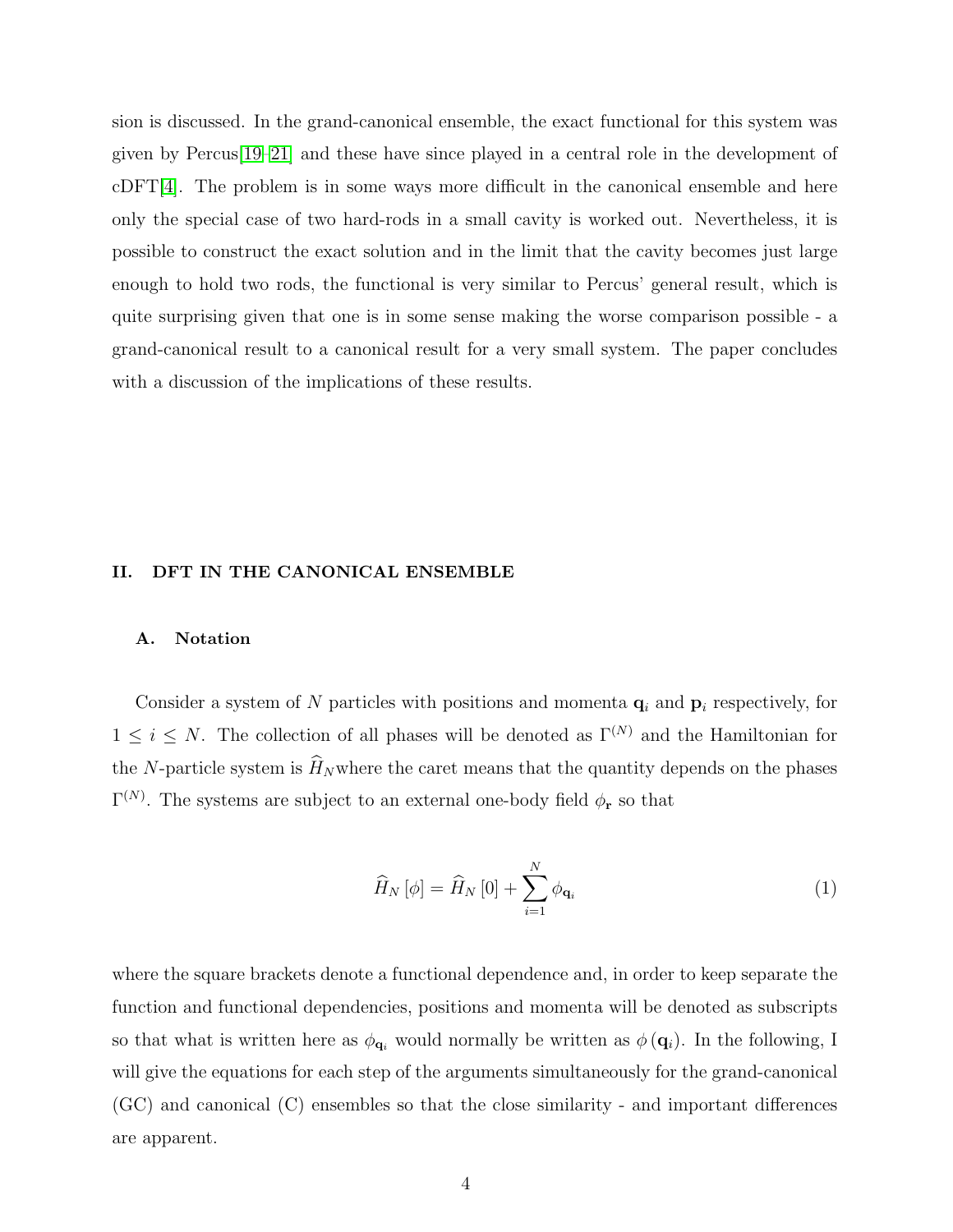# B. Definitions

Let

$$
\widehat{f}_N\left[\phi\right] = \frac{1}{Z_N\left[\phi\right]N!h^{ND}}\exp\left(-\beta\widehat{H}_N\left[\phi\right]\right), \quad \text{(C)}
$$
\n
$$
\widehat{f}_{N\mu}\left[\phi\right] = \frac{1}{\Xi_{\mu}\left[\phi\right]N!h^{ND}}\exp\left(-\beta\left(\widehat{H}_N\left[\phi\right] - \mu N\right)\right), \quad \text{(GC)}
$$
\n(2)

where h is Planck's constant,  $\beta = 1/k_B T$  is the inverse temperature and  $k_B$  is Boltzmann's constant, and  $\mu$  is the chemical potential. For the canonical case, this is just the usual equilibrium distribution while for the grand-canonical case, it is the N−body contribution to the full distribution. The canonical and grand canonical partition functions are

$$
Z_N\left[\phi\right] = \frac{1}{N!h^{ND}} \int \exp\left(-\beta \hat{H}_N\left[\phi\right]\right) d\Gamma^{(N)}, \quad \text{(C)}
$$
  

$$
\Xi_\mu\left[\phi\right] = \sum_{N=0}^\infty \frac{1}{N!h^{ND}} \int \exp\left(-\beta \left(\hat{H}_N\left[\phi\right] - \mu N\right)\right) d\Gamma^{(N)}, \quad \text{(GC)}
$$

and the corresponding free energies are

$$
\beta A_N [\phi] = -\ln Z_N [\phi], (C)
$$
  

$$
\beta \Omega_\mu [\phi] = -\ln \Xi_\mu [\phi], (GC).
$$
 (4)

The central quantity in the analysis is of course the average local density. It is defined in terms of the microscopic density,

<span id="page-4-0"></span>
$$
\widehat{\rho}_{N\mathbf{r}} = \sum_{i=1}^{N} \delta(\mathbf{r} - \mathbf{q}_i), \qquad (5)
$$

as

$$
\rho_{N\mathbf{r}}[\phi] = \int \widehat{\rho}_{N\mathbf{r}} \widehat{f}_N[\phi] d\Gamma, \quad (C)
$$

$$
\rho_{\mu\mathbf{r}}[\phi] = \sum_{N=0}^{\infty} \int \widehat{\rho}_{N\mathbf{r}} \widehat{f}_{N\mu}[\phi] d\Gamma, \quad (GC).
$$
 (6)

Notice that in terms of the density one has that the Hamiltonian can be written as

<span id="page-4-1"></span>
$$
\widehat{H}_{N}\left[\phi\right] = \widehat{H}_{N}\left[0\right] + \int \widehat{\rho}_{N\mathbf{r}} \phi_{\mathbf{r}} d\mathbf{r} \tag{7}
$$

and as a consequence, one verifies from the definitions that

$$
\frac{\delta \beta A_N [\phi]}{\delta \beta \phi_{\mathbf{r}}} = -\frac{\delta \ln Z_N [\phi]}{\delta \beta \phi_{\mathbf{r}}} = \rho_{N\mathbf{r}} [\phi], (C)
$$
\n
$$
\frac{\delta \beta \Omega_{\mu} [\phi]}{\delta \beta \phi_{\mathbf{r}}} = -\frac{\delta \ln \Xi_{\mu} [\phi]}{\delta \beta \phi_{\mathbf{r}}} = \rho_{\mu \mathbf{r}} [\phi], (GC)
$$
\n(8)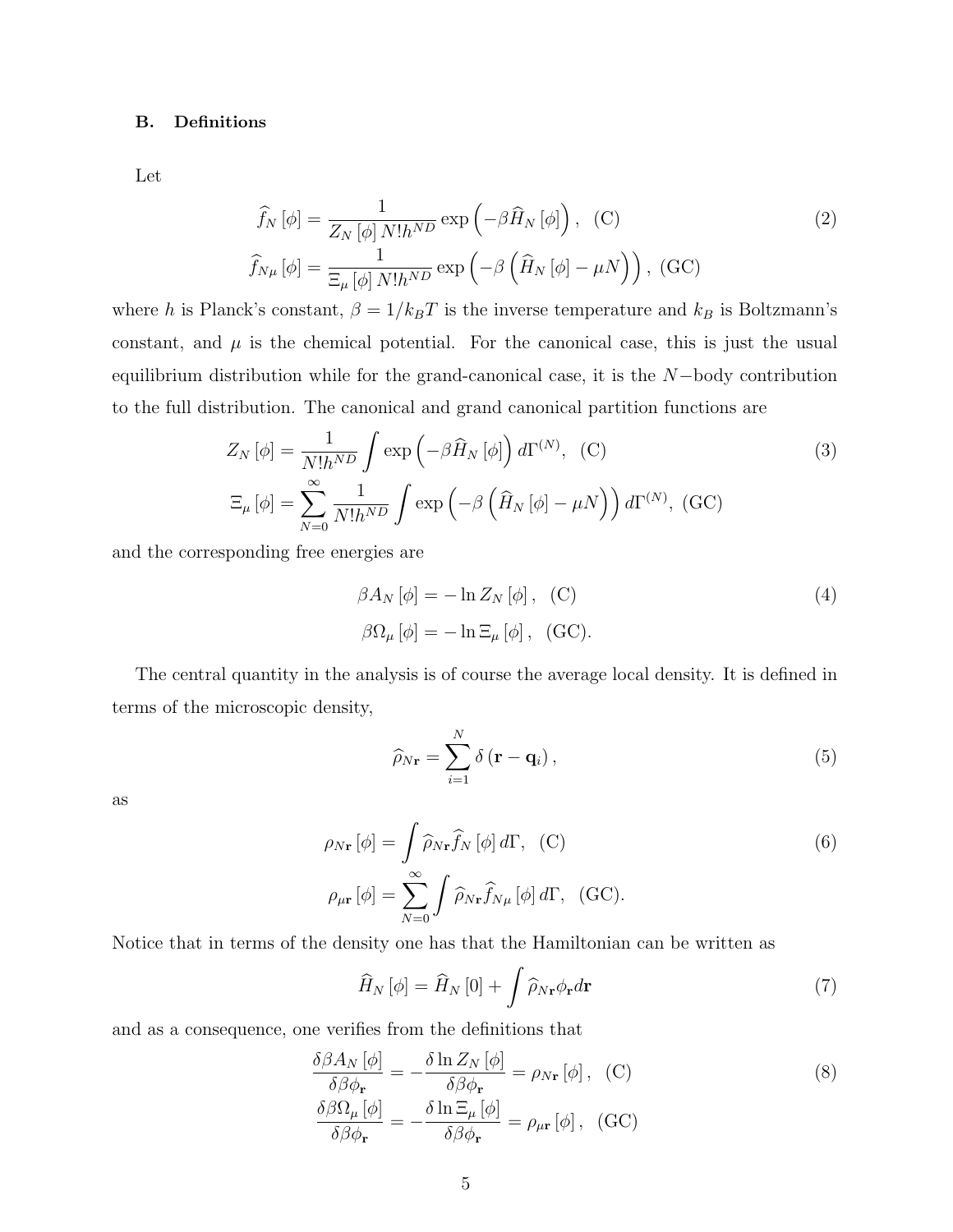and its useful below to note the elementary result that

$$
\frac{\partial \beta \Omega_{\mu} [\phi]}{\partial \mu} = - \langle N \rangle_{\mu} = - \int \rho_{\mu \mathbf{r}} [\phi] d\mathbf{r} \equiv -N_{\mu}, \tag{9}
$$

the average number of particles.

Finally, the central actors in the following will be the functionals

$$
\Lambda_N [\phi, \phi_0] \equiv A_N [\phi_0] + k_B T \int \widehat{f}_N [\phi] \ln \frac{\widehat{f}_N [\phi]}{\widehat{f}_N [\phi_0]} d\Gamma^{(N)}, \quad (C)
$$
\n
$$
\Lambda_\mu [\phi, \phi_0] \equiv \Omega_\mu [\phi_0] + k_B T \sum_{N=0}^\infty \int \widehat{f}_{N\mu} [\phi] \ln \frac{\widehat{f}_{N\mu} [\phi]}{\widehat{f}_{N\mu} [\phi_0]} d\Gamma^{(N)}, \quad (GC)
$$
\n(10)

which can also be written as

$$
\Lambda_N [\phi, \phi_0] = A_N [\phi] + \int \rho_{N\mathbf{r}} [\phi] (\phi_{0,\mathbf{r}} - \phi_{\mathbf{r}}) d\mathbf{r}, \quad (C)
$$
\n
$$
\Lambda_\mu [\phi, \phi_0] = \Omega_\mu [\phi] + \int \rho_{\mu\mathbf{r}} [\phi] (\phi_{0,\mathbf{r}} - \phi_{\mathbf{r}}) d\mathbf{r}. \quad (GC)
$$
\n(11)

# C. Fundamental theorem: relation between fields and densities

From the Gibbs inequality, one immediately finds that

$$
\Lambda_N [\phi, \phi_0] \ge A_N [\phi_0], \quad (C)
$$
  

$$
\Lambda [\phi, \phi_0] \ge \Omega_\mu [\phi_0], \quad (GC)
$$
 (12)

with equality if and only if

 $\mathcal{L}$ 

 $n=1$ 

$$
\frac{\widehat{f}_N[\phi]}{\widehat{f}_N[\phi_0]} = 1, (C)
$$
\n
$$
\frac{\widehat{f}_{N\mu}[\phi]}{\widehat{f}_{N\mu}[\phi_0]} = 1, (GC)
$$
\n(13)

 $\mathcal{L}$  $\mathcal{L}$ 

 $\overline{a}$ 

 $\int$ 

for all  $\Gamma^{(N)}$ . (Note that this requirement holds up to a set of measure zero). To understand the meaning of the requirement for equality, we substitute the explicit expressions for  $\widehat{f}_N$ and  $\widehat f_{N\mu}$  and after rearranging one finds

$$
\left\{\frac{\widehat{f}_{N}\left[\phi\right]}{\widehat{f}_{N}\left[\phi_{0}\right]}=1\right\} \rightarrow \left\{\exp\left(-\beta \sum_{n=1}^{N}\left(\phi_{\mathbf{q}_{n}}-\phi_{0\mathbf{q}_{n}}\right)\right)=\frac{\int \exp\left(-\beta \widehat{H}_{N}\left[\phi\right]\right)d\Gamma^{(N)}}{\int \exp\left(-\beta \widehat{H}_{N}\left[\phi_{0}\right]\right)d\Gamma^{(N)}}\right\}, (C)
$$
\n
$$
\left\{\frac{\widehat{f}_{N\mu}\left[\phi\right]}{\widehat{f}_{N\mu}\left[\phi_{0}\right]}=1\right\} \rightarrow \left\{\exp\left(-\beta \sum_{n=1}^{N}\left(\phi_{\mathbf{q}_{n}}-\phi_{0\mathbf{q}_{n}}\right)\right)=\frac{\sum_{N'=0}^{\infty}\frac{1}{N'!h^{N'D}}\int \exp\left(-\beta \left(\widehat{H}_{N'}\left[\phi\right]-\mu N'\right)\right)d\Gamma^{(N)}}{\sum_{N'=0}^{\infty}\frac{1}{N'!h^{N'D}}\int \exp\left(-\beta \left(\widehat{H}_{N'}\left[\phi_{0}\right]-\mu N'\right)\right)d\Gamma^{(N)}}
$$
\n(14)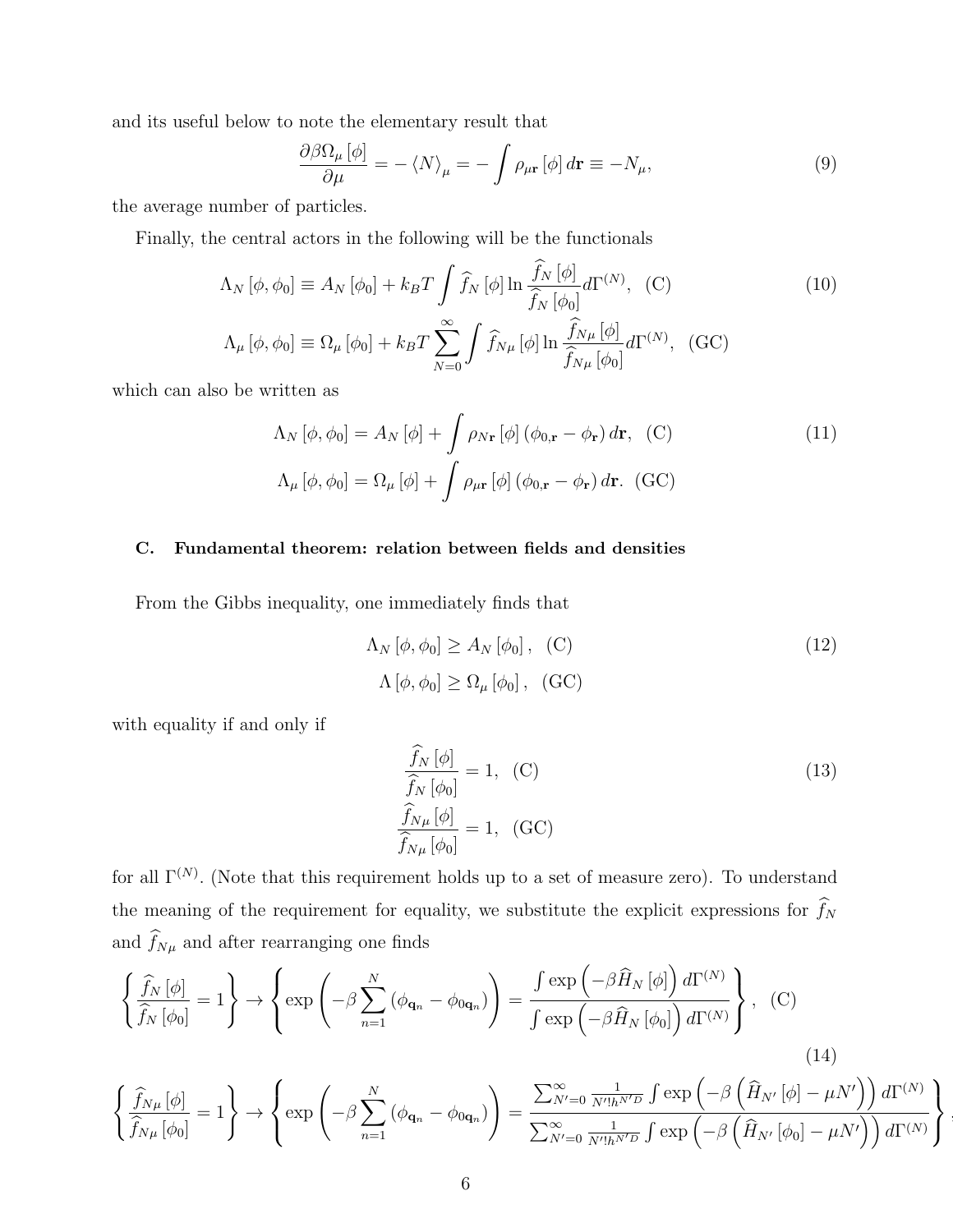The left hand sides of these relations depend on the field at all points in space while the right hand sides are constants: this means that in both cases the relations can only be satisfied if  $\phi_{\bf r} - \phi_{0{\bf r}} = c$  for some constant, c. Substituting into both sides and using the fact that  $\widehat{H}_N\left[\phi+c\right] = \widehat{H}_N\left[\phi\right] + Nc$  then gives

$$
\left\{\frac{\widehat{f}_N\left[\phi\right]}{\widehat{f}_N\left[\phi_0\right]} = 1\right\} \to \left\{\exp\left(-\beta Nc\right) = \exp\left(-\beta Nc\right)\right\}, \quad \text{(C)}\tag{15}
$$
\n
$$
\left(\widehat{f}_N\left[\phi_0\right] = 1\right) \qquad \left(\widehat{f}_N\left[\phi_0\right] = \left(\mu - c\right)N'\right) \Big|_{\text{d}(\mathbb{R}^N)}\tag{16}
$$

$$
\left\{\frac{\widehat{f}_{N\mu}\left[\phi\right]}{\widehat{f}_{N\mu}\left[\phi_{0}\right]}=1\right\} \to \left\{\exp\left(-\beta N c\right)=\frac{\sum_{N'=0}^{\infty}\frac{1}{N'lh^{N'D}}\int \exp\left(-\beta\left(\widehat{H}_{N'}\left[\phi_{0}\right]-\left(\mu-c\right)N'\right)\right)d\Gamma^{(N)}}{\sum_{N'=0}^{\infty}\frac{1}{N'lh^{N'D}}\int \exp\left(-\beta\left(\widehat{H}_{N'}\left[\phi_{0}\right]-\mu N'\right)\right)d\Gamma^{(N)}}\right\},\quad\text{(GC)}
$$

 $\lambda$ 

and now the fundamental difference between the ensembles appears: the condition holds in the canonical ensemble for all values of the constant whereas in the grand-canonical ensemble, since the expression must hold for all  $N$  and yet the right hand side is independent of  $N$ , the only choice is  $c = 0$ .

Using this information, the result to this point can be summarized as

$$
\{\phi_{\mathbf{r}} = \phi_{0,\mathbf{r}} + c\} \vee A_N [\phi_0] < A_N [\phi] + \int \rho_{N\mathbf{r}} [\phi] (\phi_{0,\mathbf{r}} - \phi_{\mathbf{r}}) d\mathbf{r}, \quad \text{(C)} \tag{16}
$$
\n
$$
\{\phi_{\mathbf{r}} = \phi_{0,\mathbf{r}}\} \vee \Omega_{\mu} [\phi_0] < \Omega_{\mu} [\phi] + \int \rho_{\mu\mathbf{r}} [\phi] (\phi_{0,\mathbf{r}} - \phi_{\mathbf{r}}) d\mathbf{r}, \quad \text{(GC)}
$$

Repeating the derivation but switching the role of the two fields gives

$$
\{\phi_{\mathbf{r}} = \phi_{0,\mathbf{r}} + c\} \vee A_N [\phi] < A_N [\phi_0] + \int \rho_{N\mathbf{r}} [\phi_0] (\phi_{\mathbf{r}} - \phi_{0,\mathbf{r}}) d\mathbf{r}, \quad \text{(C)}
$$
\n
$$
\{\phi_{\mathbf{r}} = \phi_{0,\mathbf{r}}\} \vee \Omega_{\mu} [\phi] < \Omega_{\mu} [\phi_0] + \int \rho_{\mu\mathbf{r}} [\phi_0] (\phi_{\mathbf{r}} - \phi_{0,\mathbf{r}}) d\mathbf{r}, \quad \text{(GC)}
$$
\n
$$
\text{(17)}
$$

and adding the two gives

$$
\{\phi_{\mathbf{r}} = \phi_{0,\mathbf{r}} + c\} \vee 0 < \int (\rho_{N\mathbf{r}} [\phi] - \rho_{N\mathbf{r}} [\phi_0]) (\phi_{0,\mathbf{r}} - \phi_{\mathbf{r}}) d\mathbf{r}, \quad (C)
$$
\n
$$
\{\phi_{\mathbf{r}} = \phi_{0,\mathbf{r}}\} \vee 0 < \int (\rho_{\mu\mathbf{r}} [\phi] - \rho_{\mu\mathbf{r}} [\phi_0]) (\phi_{0,\mathbf{r}} - \phi_{\mathbf{r}}) d\mathbf{r}, \quad (GC)
$$
\n(18)

The import of this result is the conclusion that the densities generated by two potentials,  $\phi$ and  $\phi_0$ , can only be equal if the potentials are trivially related,

<span id="page-6-0"></span>
$$
\rho_{N\mathbf{r}}\left[\phi\right] = \rho_{N\mathbf{r}}\left[\phi_0\right] \Rightarrow \phi_{\mathbf{r}} = \phi_{0,\mathbf{r}} + c,\quad\text{(C)}
$$
\n
$$
\rho_{\mu\mathbf{r}}\left[\phi\right] = \rho_{\mu\mathbf{r}}\left[\phi_0\right] \Rightarrow \phi_{\mathbf{r}} = \phi_{0,\mathbf{r}},\quad\text{(GC)}
$$
\n(19)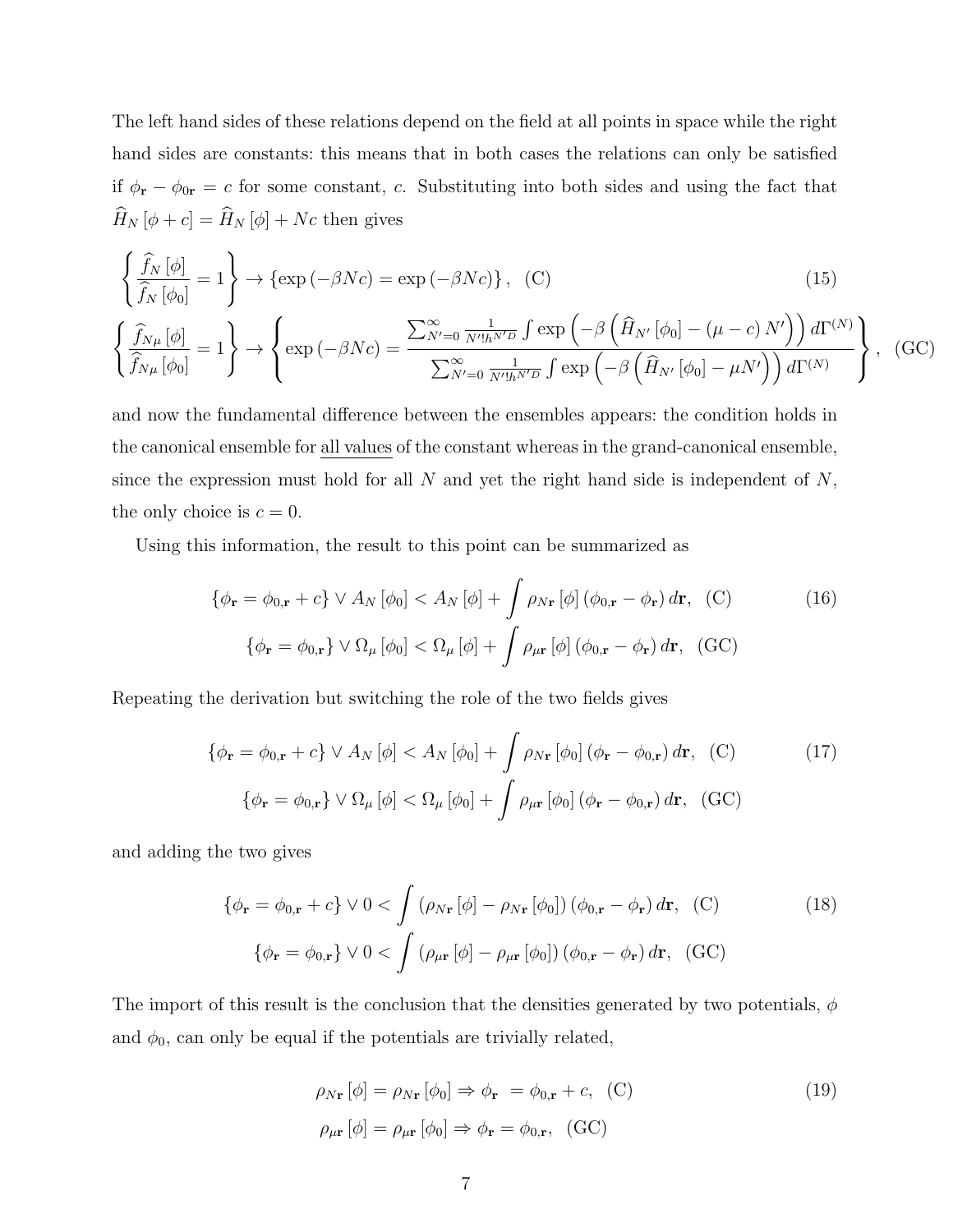(up to a set of measure zero). It is obvious from the expressions for the local density,  $Eq.(18)$  $Eq.(18)$ , that the reverse implication holds: each field (or affine family of fields in the CE) generates a unique local density, so the final result is

$$
\rho_{N\mathbf{r}}\left[\phi\right] = \rho_{N\mathbf{r}}\left[\phi_0\right] \Leftrightarrow \phi_{\mathbf{r}} = \phi_{0,\mathbf{r}} + c,\quad\text{(C)}
$$
\n
$$
\rho_{\mu\mathbf{r}}\left[\phi\right] = \rho_{\mu\mathbf{r}}\left[\phi_0\right] \Leftrightarrow \phi_{\mathbf{r}} = \phi_{0,\mathbf{r}},\quad\text{(GC)}
$$
\n(20)

thus showing that there is a unique mapping between local densities and fields, in the GCE, or affine families of fields in the CE. One way to understand the difference between these is that in the canonical ensemble, one must also supply a gauge condition such to fix the constant such as min  $\phi_{\mathbf{r}} = 0$  or  $Z_N[\phi] = 1$  etc. Given such a condition, the mapping between fields and densities becomes unique in the canonical ensemble, just as in the grand-canonical ensemble.

In summary, in the grand canonical ensemble, each field  $\phi$  generates a unique local density  $\rho_{\mu r}$   $[\phi]$  as evidenced by the explicit formula for the density, Eq.[\(6\)](#page-4-0). This means that if two density fields  $\rho_{\mu r} [\phi_1]$  and  $\rho_{\mu r} [\phi_2]$  differ then the fields  $\phi_1$  and  $\phi_2$  cannot be identical at all points. Conversely, two fields that differ on a set of non-zero measure,  $\phi_{1r}$  and  $\phi_{2r}$  generate densities which also differ, at least in some regions of space. What is not proven is that for any given density field  $\rho_r$  there exists an external field  $\phi_r$  such that  $\rho_r = \rho_{\mu r} [\phi]$ . This is the well-known "v-representability" problem (because the external field is often called  $v$  rather than  $\phi$ ) and in fact, examples will be given below where this is trivially seen not to be the case. If we let  $\mathcal R$  denote the set of all local densities that are generated by some field, then we can say that there is a one-to-one correspondence between fields  $\phi$  and densities  $\rho \in \mathcal{R}$ . Notice that the set  $\mathcal R$  is independent of the chemical potential since it is obviously the case that

$$
\rho_{\mu_1 \mathbf{r}} [\phi] = \rho_{\mu_2 \mathbf{r}} [\phi + \mu_2 - \mu_1] \tag{21}
$$

so a density that is v-representable at some chemical potential is representable at any chemical potential.

In the canonical ensemble, we can formulate a similar statement : one can say that there is a one-to-one correspondence between affine families of fields  $\phi + c$  and densities  $\rho \in \mathcal{R}_N$ . Notice that the density does not need to be labeled with  $N$  since any density that results from Eq.[\(6\)](#page-4-0) automatically has total number of particles N : this means that  $\int \rho_r d\mathbf{r} = N$  is a necessary condition for  $\rho \in \mathcal{R}_N$ . Equivalently, if G is the set of all potentials satisfying a given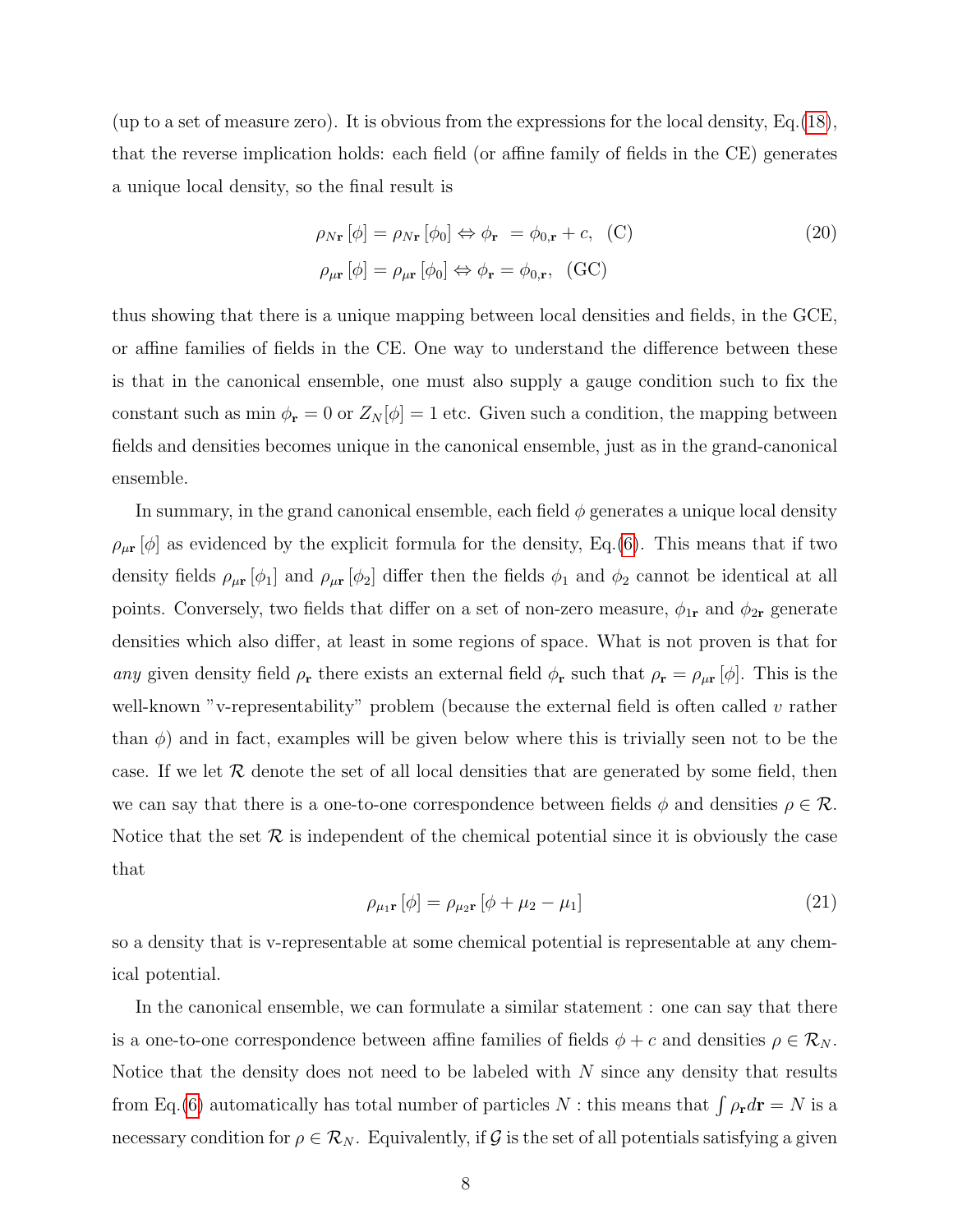gauge condition, then one could say that for a given there is a one-to-one correspondence between fields  $\phi \in \mathcal{G}$  and densities  $\rho \in \mathcal{R}_N$ . Again, there is no proof of v-representability of any arbitrary  $\rho_r$  and, in fact, examples for which there is no such general representability will be given below although, as just mentioned, a density with  $\int \rho_{r} dr \neq N$  would be a trivial example.

# D. The Helmholtz functional

Let us write the minimization condition in the form

$$
A_N [\phi_0] = \min_{\phi \in \mathcal{G}} \left\{ A_N [\phi] + \int \rho_{N\mathbf{r}} [\phi] (\phi_{0,\mathbf{r}} - \phi_{\mathbf{r}}) d\mathbf{r} \right\}, (C)
$$
\n
$$
\Omega_{\mu} [\phi_0] = \min_{\phi} \left\{ \Omega_{\mu} [\phi] + \int \rho_{\mu\mathbf{r}} [\phi] (\phi_{0,\mathbf{r}} - \phi_{\mathbf{r}}) d\mathbf{r} \right\}. (GC)
$$
\n(22)

Given the uniqueness of the mappings, one can parameterize the field by v-representable densities and so get

$$
A_N [\phi_0] = \min_{\rho \in \mathcal{R}_N} \left\{ A_N [\phi_N [\rho]] + \int \rho_{\mathbf{r}} (\phi_{0,\mathbf{r}} - \phi_{N\mathbf{r}} [\rho]) d\mathbf{r} \right\}, \quad (C)
$$
  

$$
\Omega_{\mu} [\phi_0] = \min_{\rho \in \mathcal{R}} \left\{ \Omega_{\mu} [\phi_{\mu} [\rho]] + \int \rho_{\mathbf{r}} (\phi_{0,\mathbf{r}} - \phi_{\mathbf{r}} [\rho]) d\mathbf{r} \right\}, \quad (GC)
$$

or

$$
A_N [\phi_0] = \min_{\rho \in \mathcal{R}_N} \left\{ F_N [\rho] + \int \rho_r \phi_{0,r} d\mathbf{r} \right\}, \quad (C)
$$
  

$$
\Omega_{\mu} [\phi_0] = \min_{\rho \in \mathcal{R}} \left\{ F [\rho] + \int \rho_r (\phi_{0,r} - \mu) d\mathbf{r} \right\}, \quad (GC)
$$

with

<span id="page-8-0"></span>
$$
F_N[\rho] \equiv A_N[\phi_N[\rho]] - \int \rho_r \phi_{Nr}[\rho] d\mathbf{r}, \quad (C)
$$
  
\n
$$
F[\rho] \equiv \Omega_\mu[\phi_\mu[\rho]] - \int \rho_r(\phi_{\mu r}[\rho] - \mu) d\mathbf{r}. \quad (GC)
$$
\n(25)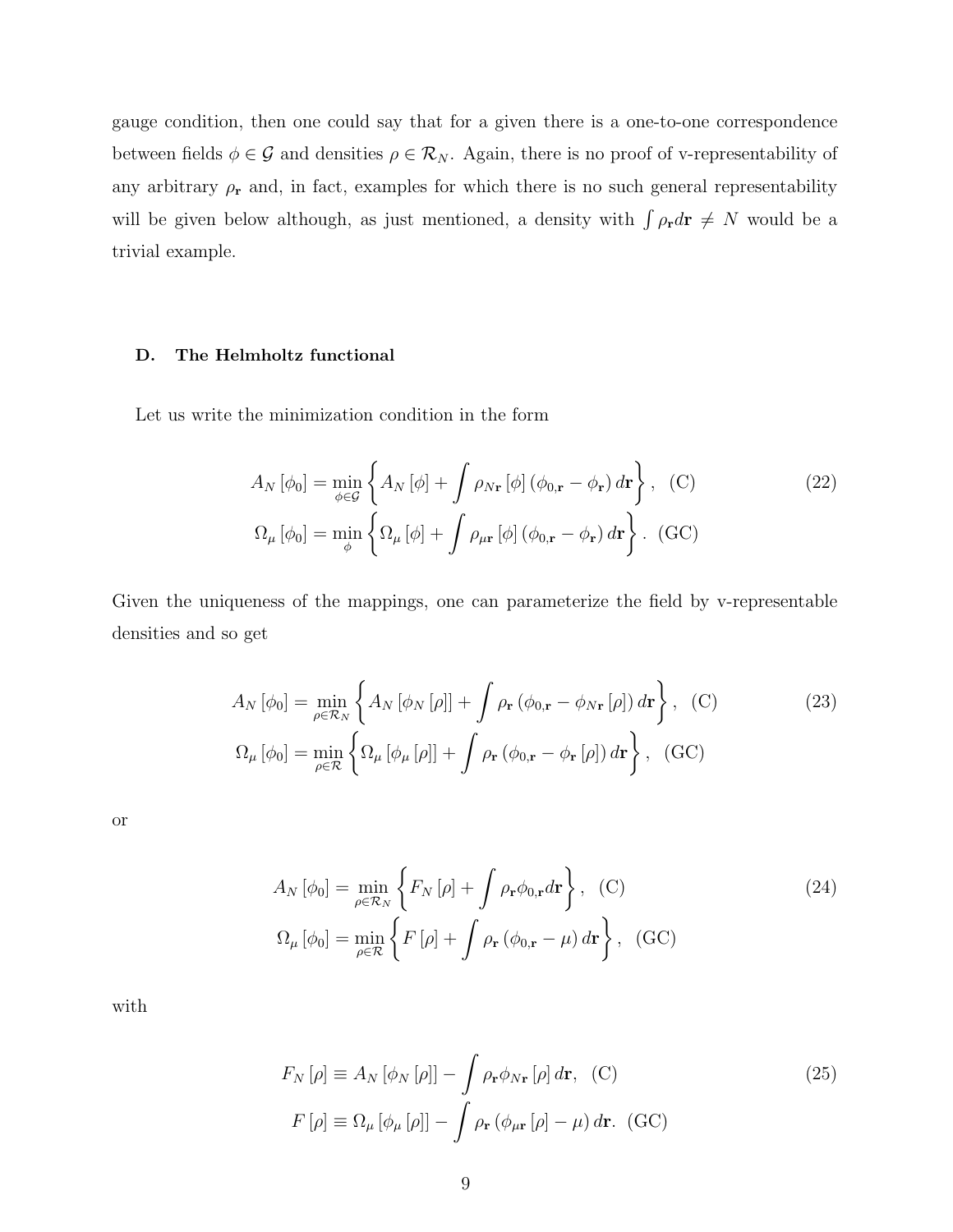Note that in the grand-canonical ensemble, the so-called "Helmholtz" functional  $F[\rho]$  does not depend on the chemical potential as is easily verified from

$$
\frac{\partial F[\rho]}{\partial \mu}\Big|_{\rho\mu} = \frac{\partial \Omega_{\mu}[\phi_{\mu}[\rho]]}{\partial \mu}\Big|_{\rho} - \int \rho_{\mathbf{r}} \left(\frac{\partial \phi_{\mu\mathbf{r}}[\rho]}{\partial \mu} - 1\right) d\mathbf{r}
$$
\n
$$
= \frac{\partial \Omega_{\mu}[\phi]}{\partial \mu}\Big|_{\phi_{\mu}[\rho]} + \int \frac{\partial \Omega_{\mu}[\phi]}{\partial \phi_{\mathbf{r}}}\Big|_{\phi_{\mu}[\rho]} + \frac{\partial \phi_{\mu\mathbf{r}}[\rho]}{\partial \phi_{\mu}[\rho]} d\mathbf{r} - \int \rho_{\mathbf{r}} \left(\frac{\partial \phi_{\mu\mathbf{r}}[\rho]}{\partial \mu} - 1\right) d\mathbf{r}
$$
\n
$$
= -N_{\mu}[\phi_{\mu}[\rho]] + \int \rho_{\mathbf{r}} \frac{\partial \phi_{\mu\mathbf{r}}[\rho]}{\partial \mu} d\mathbf{r} - \int \rho_{\mathbf{r}} \left(\frac{\partial \phi_{\mu\mathbf{r}}[\rho]}{\partial \mu} - 1\right) d\mathbf{r}
$$
\n
$$
= -\int \rho_{\mathbf{r}}[\phi_{\mu}[\rho]] d\mathbf{r} + \int \rho_{\mathbf{r}} d\mathbf{r}
$$
\n
$$
= 0
$$
\n(26)

since by definition  $\rho_{\bf r} [\phi_\mu [\rho]] = \rho_{\bf r}$ . This gives the central result that the canonical (grand canonical) free energy is obtained by minimizing the functional

$$
\Lambda_N [\rho; \phi_0] = F_N [\rho] + \int \rho_r \phi_{0,r} d\mathbf{r}, \quad (C)
$$
  

$$
\Lambda_\mu [\rho; \phi_0] = F [\rho] + \int \rho_r (\phi_{0,r} - \mu) d\mathbf{r}, \quad (GC)
$$
 (27)

over the density with the minimizing density being  $\rho_N [\phi_0]$  and  $\rho_\mu [\phi_0]$ , respectively, and with the values of the functionals  $\Lambda_N$ , respectively  $\Lambda_\mu$ , at that minimizing density being the free energies for the field  $\phi_0$ . Thus, aside from the irrelevant technicality of the gauge condition, the main formal difference between DFT in the canonical and grand canonical ensemble is the definition of the v-representable densities. In particular, in the canonical ensemble, the minimization with respect to densities must obviously respect the canonical condition that the particle number is fixed. The Helmholtz functionals,  $F[\rho]$  and  $F_N[\rho]$ , are universal in the sense that they depend only on the interaction potential and on the temperature: knowing these, the free energy for any inhomogeneity-inducing external field,  $\phi(\mathbf{r})$ , can be obtained via minimization with respect to the one-body density.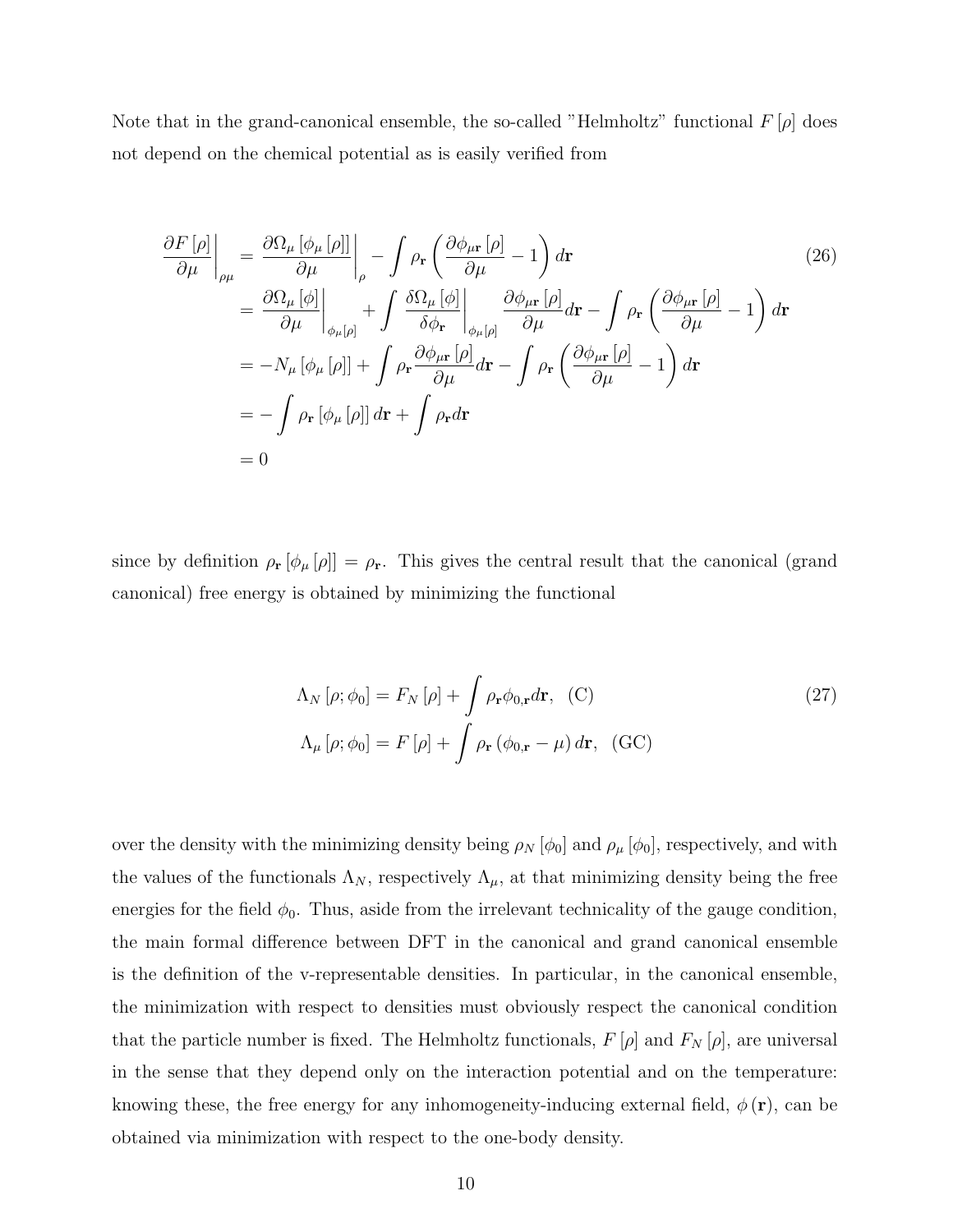# III. EXACT RESULTS

# A. Eliminating the momenta

All exact results begin with the evaluation of the partition function and density in terms of the field. If the Hamiltonian is written as

$$
\widehat{H}_N\left[\phi\right] = \sum_{i=1}^N \frac{p_i^2}{2m} + \widehat{U}_N + \sum_{i=1}^N \phi_{\mathbf{q}_i} \tag{28}
$$

then the partition functions become

$$
Z_N[\phi] = \frac{1}{N!} \Lambda_T^{-ND} \int \exp\left(-\beta \widehat{U}_{N\mathbf{q}^{(N)}} - \sum_{i=1}^N \beta \phi_{\mathbf{q}_i}\right) d\mathbf{q}^{(N)}, \quad (C)
$$
(29)  

$$
\Xi_\mu[\phi] = \sum_{N=0}^\infty \frac{1}{N!} \Lambda_T^{-ND} \int \exp\left(-\beta \widehat{U}_{N\mathbf{q}^{(N)}} - \sum_{i=1}^N \beta \phi_{\mathbf{q}_i} + \beta \mu N\right) d\mathbf{q}^{(N)}, \quad (GC)
$$

where the thermal wavelength is

$$
\Lambda_T = \frac{h}{\sqrt{2\pi mk_B T}}.\tag{30}
$$

# B. The ideal gas

The first example to illustrate the differences between the ensembles is the ideal gas for which the interaction potential is zero so

$$
Z_N [\phi] = \frac{1}{N!} \left( \Lambda_T^{-D} \int \exp \left( -\beta \phi_{\mathbf{q}} \right) d\mathbf{q} \right)^N, (C)
$$
  

$$
\Xi_{\mu} [\phi] = \exp \left( \exp \left( \beta \mu \right) \Lambda_T^D \int \exp \left( -\beta \phi_{\mathbf{q}} \right) d\mathbf{q} \right), (GC)
$$
 (31)

and the free energies are

$$
\beta A_N [\phi] = -\ln \frac{1}{N!} \left( \Lambda_T^{-D} \int \exp \left( -\beta \phi_{\mathbf{q}} \right) d\mathbf{q} \right)^N, (C)
$$
\n
$$
\beta \Omega_\mu [\phi] = -\exp \left( \beta \mu \right) \Lambda_T^D \int \exp \left( -\beta \phi_{\mathbf{q}} \right) d\mathbf{q}, (GC)
$$
\n(32)

which, via  $Eq.(8)$  $Eq.(8)$ , imply the local densities

$$
\rho_{N\mathbf{r}} = N \frac{\exp(-\beta \phi_{\mathbf{r}})}{\int \exp(-\beta \phi_{\mathbf{q}}) d\mathbf{q}}, \quad (C)
$$
  

$$
\rho_{\mu\mathbf{r}} = \Lambda_T^D \exp(\beta \mu) \exp(-\beta \phi_{\mathbf{q}}). \quad (GC)
$$
 (33)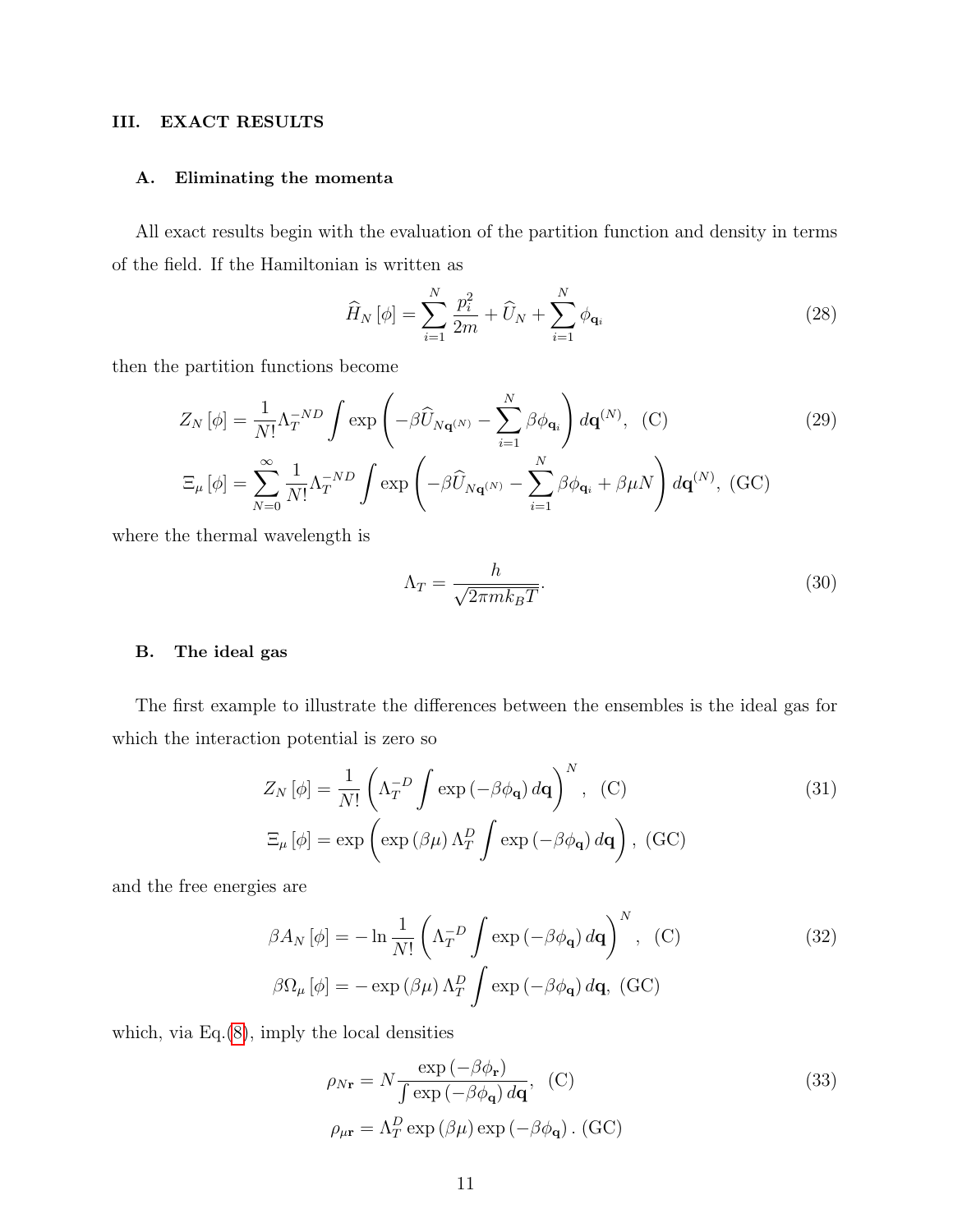The next step is to invert this relation. In the canonical case, it is clear that  $\exp(-\beta \phi_r) \propto$  $\Lambda^D \rho_{N_r}$  but there is no way to determine the proportionality constant without specifying the gauge. This is of no concern as we simply write

$$
\beta \phi_{\mathbf{r}} [\rho_{\mathbf{r}}] = \beta c - \ln (\Lambda_T^D \rho_{\mathbf{r}}), \quad (C)
$$
  

$$
\beta \phi_{\mu \mathbf{r}} [\rho_{\mathbf{r}}] = \beta \mu - \ln (\Lambda_T^D \rho_{\mathbf{r}}), \quad (GC)
$$
 (34)

where  $c$  is arbitrary. The partition functions can then be expressed in terms of the density as

$$
Z_N\left[\phi\left[\rho\right]\right] = \frac{1}{N!} \left(\exp\left(-\beta c\right) N\right)^N, \quad \text{(C)}
$$
\n
$$
\Xi_\mu\left[\phi\left[\rho\right]\right] = \exp\left(\int \rho_r d\mathbf{q}\right), \quad \text{(GC)}
$$
\n(35)

giving the free energies

$$
\beta A_N [\phi[\rho]] = -\ln\left(\frac{1}{N!} \left(e^{-\beta c} N\right)^N\right), (C)
$$
\n
$$
\beta \Omega_\mu [\phi_\mu[\rho]] = -\int \rho_\mathbf{q} d\mathbf{q}. (GC)
$$
\n(36)

Substituting into Eq.[\(25\)](#page-8-0) gives the Helmholtz functionals

$$
F_N[\rho] = -\ln\left(\frac{1}{N!} \left(e^{-\beta c} N\right)^N\right) - \int \rho_{\mathbf{r}} \left(\beta c - \ln \Lambda^D \rho_{N\mathbf{r}}\right) d\mathbf{r}, \quad (C)
$$
\n
$$
F[\rho] = -\int \rho_{\mathbf{r}} d\mathbf{r} + \int \rho_{\mathbf{r}} \ln \left(\Lambda^D \rho_{\mathbf{r}}\right) d\mathbf{r}, \quad (GC)
$$
\n(37)

which can be written as

$$
F_N[\rho_N] = \int \rho_{\mathbf{r}} \ln(\Lambda^D \rho_{\mathbf{r}}) d\mathbf{r} - \ln \frac{N^N}{N!}, \quad (C)
$$
\n
$$
F[\rho] = \int {\rho_{\mathbf{r}} \ln(\Lambda^D \rho_{\mathbf{r}}) - \rho_{\mathbf{r}}} d\mathbf{r}. \quad (GC)
$$
\n(38)

Note that the gauge constant does not appear in the final result for the canonical ensemble. Using Sterling's approximation, one sees that in the limit of large  $N$ ,

<span id="page-11-0"></span>
$$
\ln \frac{N^N}{N!} = N \left( 1 + O\left(\frac{\ln \left(N\right)}{N}\right) \right) \tag{39}
$$

so one can write

$$
F_N[\rho] = \int \left\{ \rho_r \ln \left( \Lambda^D \rho_r \right) - \rho_r \left( 1 + O\left( \frac{\ln N}{N} \right) \right) \right\} d\mathbf{r}, \quad (C) \tag{40}
$$

showing that the functional becomes the same as that for the grand canonical ensemble in the limit of large N. This reproduces the result previously given by White et al.[\[15,](#page-24-11) [16\]](#page-24-12).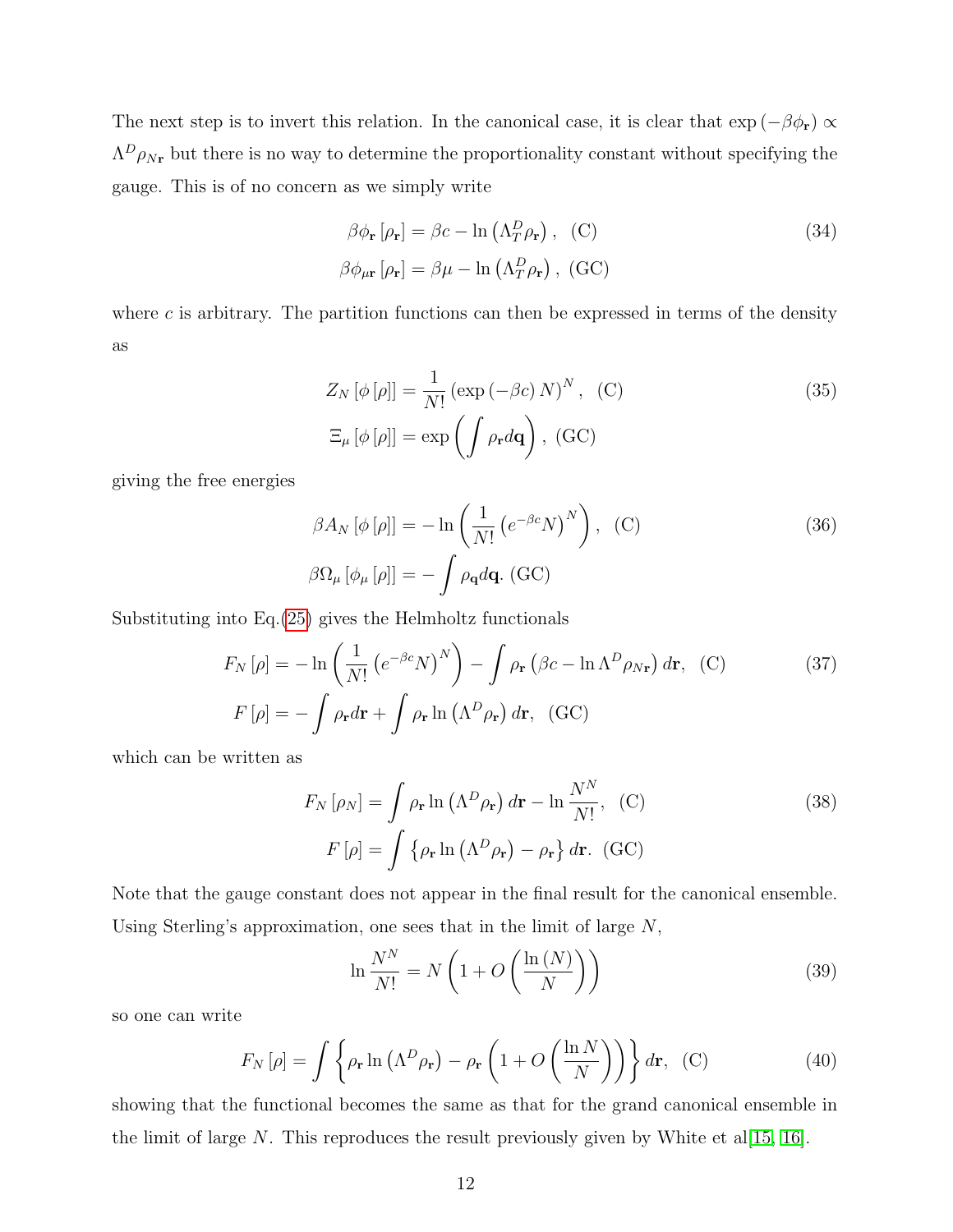#### C. Hard particles in a restricted geometry

An example that has played an important role in recent years[\[22\]](#page-25-4) is that of a system of identical hard particles confined to a set of cavities each of which is large enough to hold one, but not two, of the particles. A further complication is that the cavities may overlap in such a way that if one is filled, then one or more of the others is partially filled and so blocked. In the grand canonical ensemble, this is quite non trivial, especially in the case of overlapping cavities, since each may hold either zero or one particles but exact results are nevertheless possible since the sum over particle number is restricted by the number of cavities. Here the functionals for linear chains of one or more such cavities which overlap in such a way that if one cavity is filled, then its neighbors cannot be occupied (see Figure). In the following discussion, the center of the i-th cavity will be  $s_i$ , and we define the dimensionless quantities

$$
e_{i} = \Lambda_{T}^{-D} \int_{V_{i}} \exp\left(-\beta \phi_{\mathbf{r}}\right) d\mathbf{r}
$$
\n
$$
N_{i} = \int_{V_{i}} \rho\left(\mathbf{r}\right) d\mathbf{r}
$$
\n(41)

where the integrals are restricted to the volume accessible to the center of mass of a particle and the second quantity is the average number of particles in the i-th cavity. When considering the grand canonical ensemble, the definition of  $e_i$  will be modified with the replacement  $\phi_{\mathbf{r}} \to \phi_{\mathbf{r}} - \mu$ .



FIG. 1. Chains of one, two and four overlapping cavities. The chain of length two shows a hard disk and the small black circle is the volume accessible to its center in the first cavity.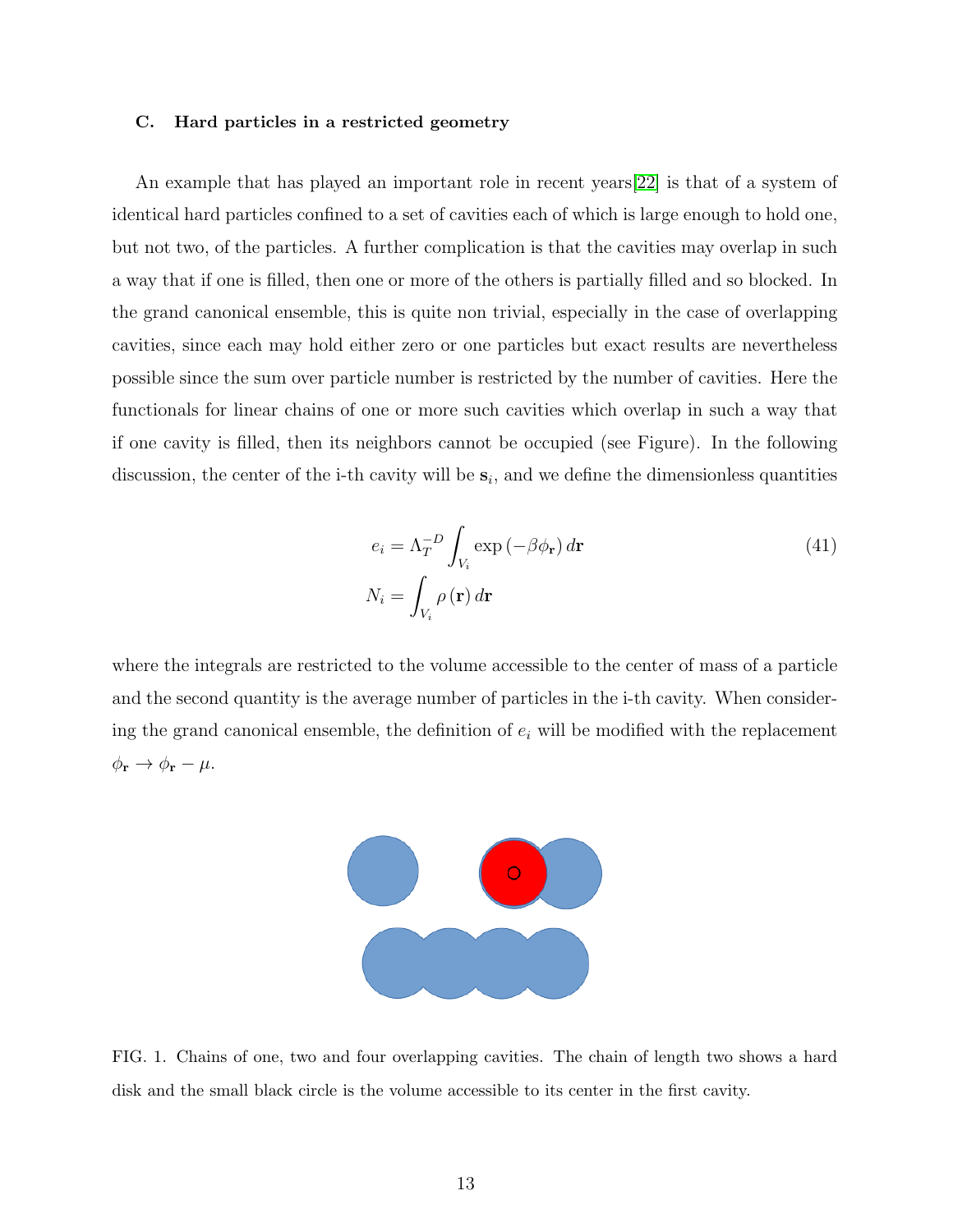#### 1. One particle in a chain of M cavities

To see what happens in the canonical ensemble, consider the case of a chain of M such cavities in D dimensions. The case of  $N_c = 1$  is referred to as a "zero-dimensional" system in the limit that the cavity is just large enough to hold a single particle. Elementary evaluations lead to

$$
Z_1[\phi] = \sum_{i=1}^{M} e_i
$$
  

$$
\rho_{\mathbf{r}} = \frac{e^{-\beta \phi_{\mathbf{r}}}}{Z_1[\phi]} \sum_{i=1}^{M} \delta(\mathbf{r} \in V_1)
$$
 (42)

so that

$$
e^{-\beta \phi_{\mathbf{r}}} = Z_1 [\phi] \Lambda_T^D \rho_{\mathbf{r}} \tag{43}
$$

and

$$
\beta F_1 [\rho] = -\ln \left( Z_1 [\phi [\rho]] \right) + \int \rho_{\mathbf{r}} \ln \left( Z_1 [\phi [\rho]] \Lambda_T^D \rho_{\mathbf{r}} \right) d\mathbf{r}
$$
\n
$$
= \int \rho_{\mathbf{r}} \ln \left( \Lambda_T^D \rho_{\mathbf{r}} \right) d\mathbf{r}
$$
\n(44)

which is the ideal-gas result, as one would guess. For comparison, the grand-canonical functional is

<span id="page-13-0"></span>
$$
\beta F\left[\rho\right] = \beta F^{(\rm id)}\left[\rho\right] + \Phi\left(\sum_{i=1}^{M} N_{1}\right) \tag{45}
$$

with  $\Phi(x) = (1-x)\ln(1-x) + x$  (see, e.g. Ref.[\[22\]](#page-25-4)). The excess functional - the correction to the ideal gas - is nonzero solely due to the fluctuations in particle number.

# 2. Two particles in a chain of three cavities

If the three cavities do not overlap the functional can be guessed based on the preceding results. In the new case of a chain of overlapping cavities the results in both ensembles are non-trivial. We first consider the grand canonical ensemble for which the partition function is

$$
\Xi_{\mu}[\phi] = 1 + e_1 + e_2 + e_3 + e_1 e_3 \tag{46}
$$

giving the density

$$
\rho_{\mu \mathbf{r}} = e^{-\beta(\phi_{\mathbf{r}} - \mu)} \frac{(1 + e_3) \,\delta\left(\mathbf{r} \in V_1\right) + \delta\left(\mathbf{r} \in V_2\right) + (1 + e_1) \,\delta\left(\mathbf{r} \in V_3\right)}{\Xi_{\mu} \left[\phi\right]} \tag{47}
$$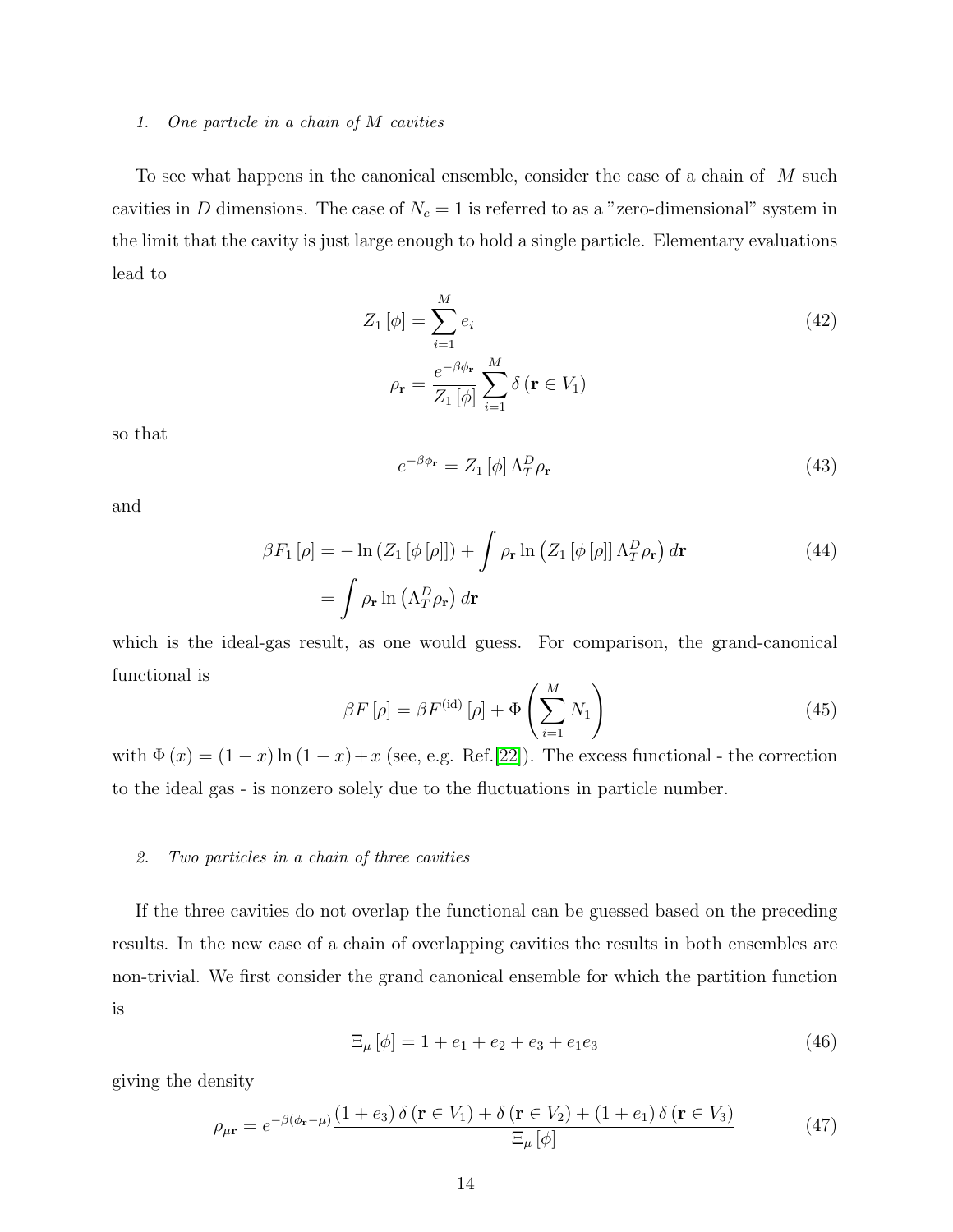This is integrated over each cavity to get

$$
N_1 = \frac{1 + e_3}{\Xi_{\mu} [\phi]} e_1, \ N_2 = \frac{1}{\Xi_{\mu} [\phi]} e_2, \ N_3 = \frac{1 + e_1}{\Xi_{\mu} [\phi]} e_3 \tag{48}
$$

and from this system we find

$$
e_1 = \frac{N_1}{1 - N_1 - N_2}, e_2 = \frac{N_2 - N_2^2}{(N_2 + N_3 - 1)(N_1 + N_2 - 1)}, e_3 = \frac{N_3}{1 - N_2 - N_3}
$$
(49)  

$$
\Xi = \frac{1 - N_2}{(N_1 + N_2 - 1)(N_2 + N_3 - 1)}
$$

and

$$
e^{-\beta(\phi_{\mathbf{r}}-\mu)} = \Xi_{\mu}[\phi]\rho_{\mu\mathbf{r}}\left\{ \left(1 - \frac{N_3}{1 - N_2}\right)\delta\left(\mathbf{r} \in V_1\right) + \delta\left(\mathbf{r} \in V_2\right) + \left(1 - \frac{N_1}{1 - N_2}\right)\delta\left(\mathbf{r} \in V_3\right) \right\}
$$
(50)

so that the grand canonical functional is

$$
\beta F\left[\rho\right] = \int \rho_{\mathbf{r}} \ln \rho_{\mathbf{r}} d\mathbf{r} - N_1 \ln \left(\frac{N_3}{1 - N_2}\right) - N_3 \ln \left(\frac{N_1}{1 - N_2}\right) \tag{51}
$$

In the canonical ensemble, one particle is an ideal gas so we turn to the case of two particles. Here

$$
Z_2 [\phi] = e_1 e_3
$$
  
\n
$$
\rho_{2\mathbf{r}} = \frac{e^{-\beta \phi_{\mathbf{r}}}}{e_1} \delta (\mathbf{r} \in V_1) + \frac{e^{-\beta \phi_{\mathbf{r}}}}{e_3} \delta (\mathbf{r} \in V_3)
$$
\n(52)

so

$$
e^{-\beta \phi_{\mathbf{r}}} = e_1 \rho_{2\mathbf{r}} \delta \left( \mathbf{r} \in V_1 \right) + e_3 \rho_{2\mathbf{r}} \delta \left( \mathbf{r} \in V_3 \right) \tag{53}
$$

and it follows that

$$
\beta F_2[\rho] = \int_{V_1} \rho_{\mathbf{r}} \ln \rho_{\mathbf{r}} d\mathbf{r} + \int_{V_3} \rho_{\mathbf{r}} \ln \rho_{\mathbf{r}} d\mathbf{r}
$$
 (54)

which is not an ideal gas unless the potential happens to forbid occupancy (i.e. to be infinite) in the middle cavity. Note that there are several a priori constraints on the density:  $N_1 = N_3 = 1$  and  $N_2 = 0$ .

# 3. Two particles in a chain of four cavities

For two particles in a chain of four cavities, the canonical partition function is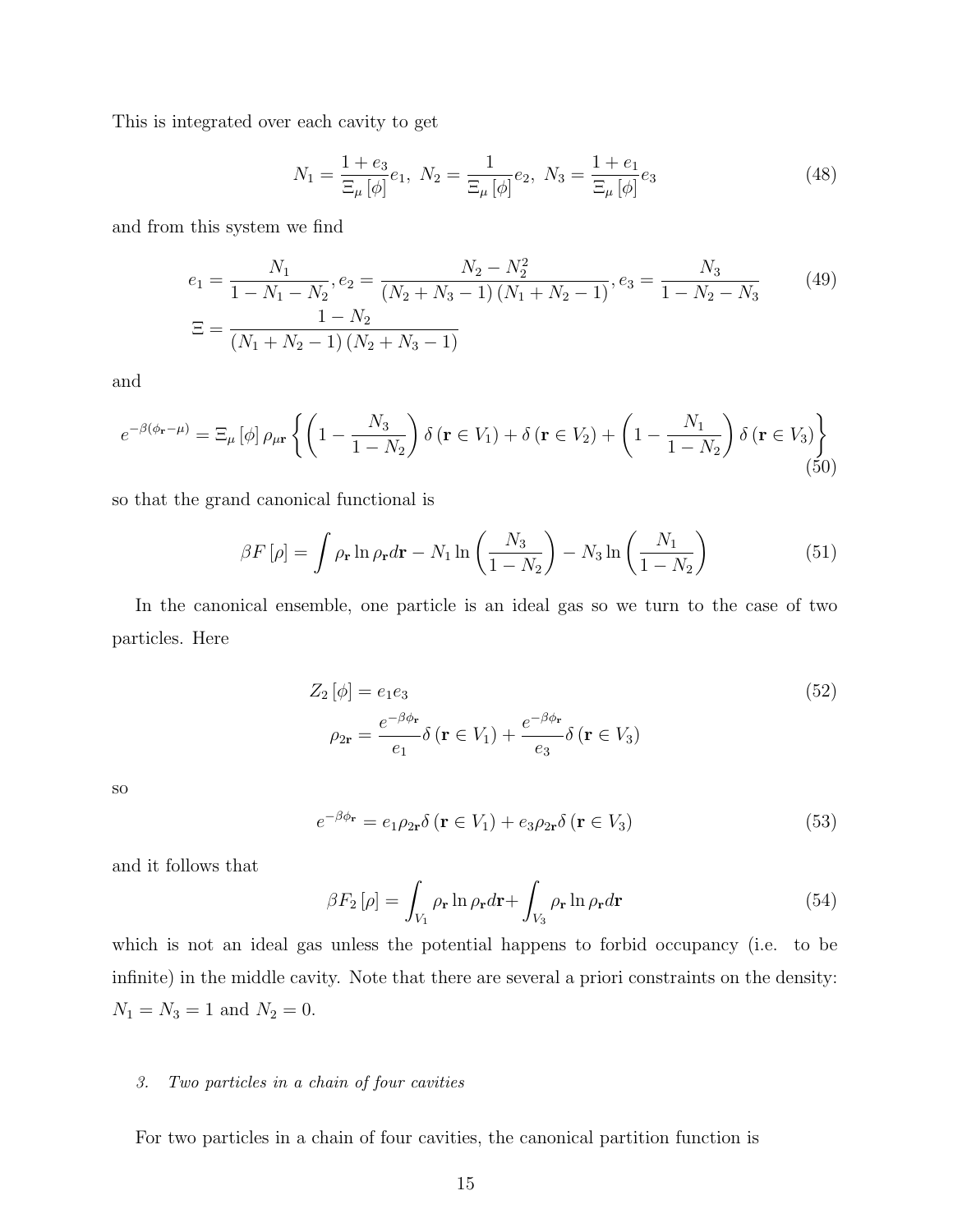$$
Z_2[\phi] = e_1 e_3 + e_1 e_4 + e_2 e_4 \tag{55}
$$

and repeating the usual steps one finds the field

$$
Z_2[\phi] e^{-\beta \phi_{\mathbf{r}}} = \frac{1}{e_3 + e_4} \rho_{2\mathbf{r}} \delta(\mathbf{r} \in V_1) + \frac{1}{e_4} \rho_{2\mathbf{r}} \delta(\mathbf{r} \in V_2) + \frac{1}{e_3} \rho_{2\mathbf{r}} \delta(\mathbf{r} \in V_3) + \frac{1}{e_1 + e_2} \rho_{2\mathbf{r}} \delta(\mathbf{r} \in V_4)
$$
\n(56)

giving the Helmholtz functional

$$
F_2[\rho] = \int \rho_{2r} \ln \rho_{2r} dr + N_1 \ln \frac{1}{e_3 + e_4} + N_2 \ln \frac{1}{e_4} + N_3 \ln \frac{1}{e_1} + N_4 \ln \frac{1}{e_1 + e_2} \qquad (57)
$$
  
+  $\ln (e_1 e_3 + e_1 e_4 + e_2 e_4)$ 

with the constants determined from

$$
Z_2 [\phi] N_1 = (e_3 + e_4) e_1
$$
  
\n
$$
Z_2 [\phi] N_2 = e_2 e_4
$$
  
\n
$$
Z_2 [\phi] N_3 = e_1 e_3
$$
  
\n
$$
Z_2 [\phi] N_4 = (e_1 + e_2) e_4
$$
  
\n(58)

The physical requirements that one particle be in one of the first two cavities and the second in one of the last are reflected in the degeneracy  $N_1 + N_2 = N_3 + N_4 = 1$ , so there are only two independent equations giving, e.g.

$$
\frac{N_1}{N_3} = \frac{e_4}{e_3} + 1 \to e_3 = e_4 \left(\frac{N_1}{N_3} - 1\right)^{-1}
$$
\n
$$
\frac{N_4}{N_2} = \frac{e_1}{e_2} + 1 \to e_2 = e_1 \left(\frac{N_4}{N_2} - 1\right)^{-1}
$$
\n(59)

and finally

$$
F_2\left[\rho\right] = \int \rho_{2r} \ln \rho_{2r} d\mathbf{r} + N_1 \ln \left(1 - \frac{N_3}{N_1}\right) + N_4 \ln \left(1 - \frac{N_2}{N_4}\right) - \ln \left(\frac{N_1 N_4 - N_2 N_3}{\left(N_1 - N_3\right) \left(N_4 - N_2\right)}\right)
$$
\n
$$
\tag{60}
$$

$$
= \int \rho_{2r} \ln \rho_{2r} dr + (N_1 + N_4 + 1) \ln (N_1 - N_3) - N_1 \ln N_1 - N_4 \ln N_4
$$

For comparison, the grand canonical ensemble gives

$$
\Xi[\phi] = 1 + e_1 + e_2 + e_3 + e_4 + e_1 e_3 + e_1 e_4 + e_2 e_4 \tag{61}
$$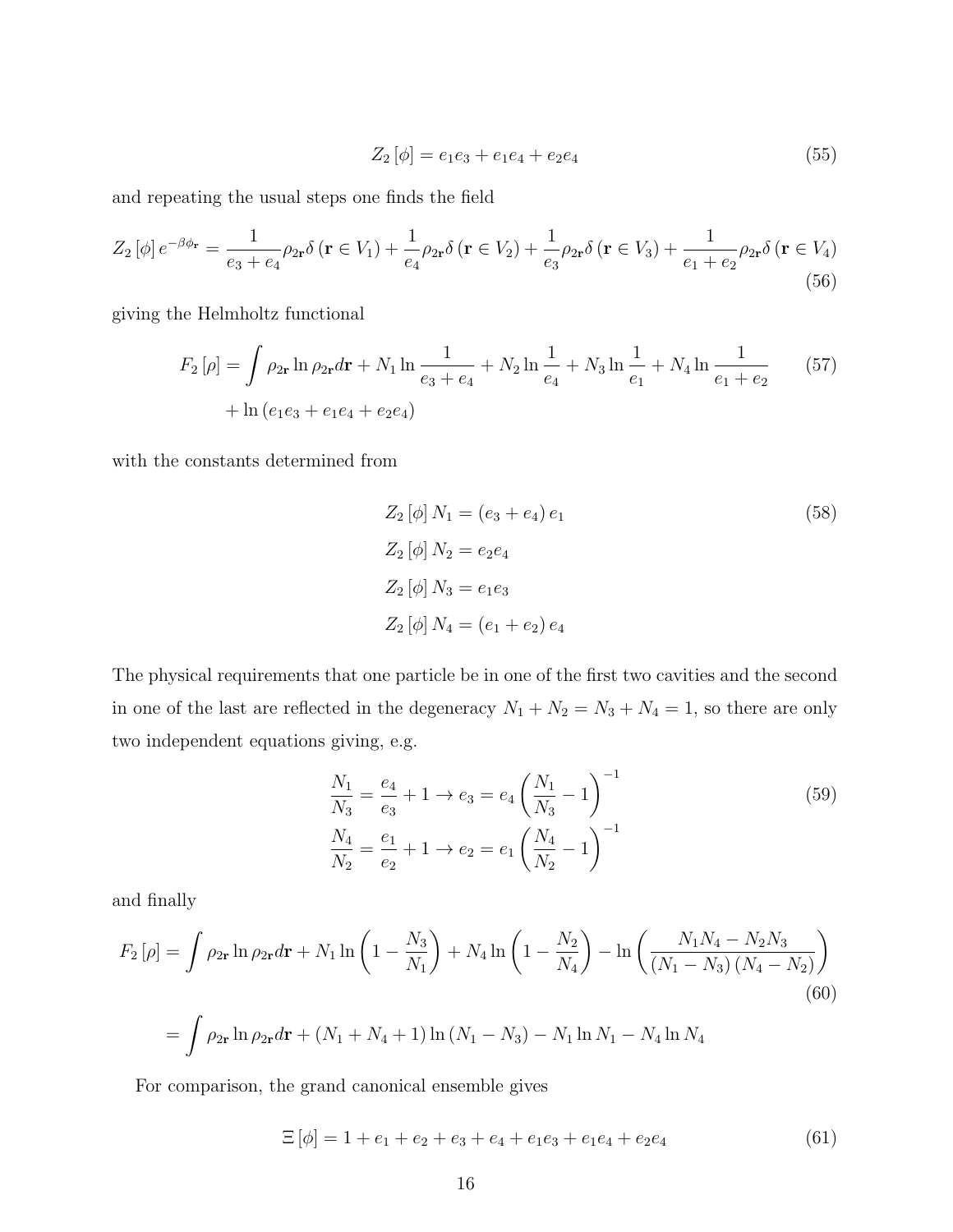and

$$
e_1 = \frac{N_1}{1 - N_1 - N_2}
$$
  
\n
$$
e_2 = \frac{N_2 (N_2 - 1)}{(1 - N_2 - N_3) (N_1 + N_2 - 1)}
$$
  
\n
$$
e_3 = \frac{N_3 (N_3 - 1)}{(1 - N_2 - N_3) (N_3 + N_4 - 1)}
$$
  
\n
$$
e_4 = \frac{N_4}{1 - N_3 - N_4}
$$
  
\n(62)

yielding

$$
\beta F[\rho] \equiv \int \rho_{\mathbf{r}} \ln (\rho_{\mathbf{r}}) d\mathbf{r} + (1 - N_1 - N_3 - N_4) \ln (1 - N_2)
$$
(63)  
+ (1 - N\_1 - N\_2 - N\_4) \ln (1 - N\_3)  
- (1 - N\_1 - N\_4) \ln (1 - N\_2 - N\_3)  
- (1 - N\_3 - N\_4) \ln (1 - N\_1 - N\_2)  
- (1 - N\_1 - N\_2) \ln (1 - N\_3 - N\_4)

#### 4. Comments on v-representability

Notice that all of these results imply certain limits on v-representability. For example, in the case of a single cavity, in the grand-canonical ensemble the average particle number is restricted to be  $N_1 < 1$  (see Eq. [45\)](#page-13-0). In the case of a chain of four cavities, in the canonical ensemble one has that  $N_1 + N_2 = N_3 + N_4 = 1$  since there must be two particles and since adjacent cavities cannot be simultaneously occupied. Any density violating these constraints cannot be generated by a field. Similarly, in the grand-canonical ensemble, it must be that  $N_1 + N_2 < 1$  and  $N_3 + N_4 < 1$  for similar reasons: when there are zero particles, both sums are zero, when there is one particle neither sum can be greater than one and for two particles the canonical condition holds. So, the weighted average of these giving the grand-canonical result is necessarily less than one and any density violating this is not v-representable.

# IV. HARD RODS IN A CAVITY

Two classes of exactly solvable models have played important roles in the development of modern cDFT in the grand-canonical ensemble. The first is that of hard-spheres in one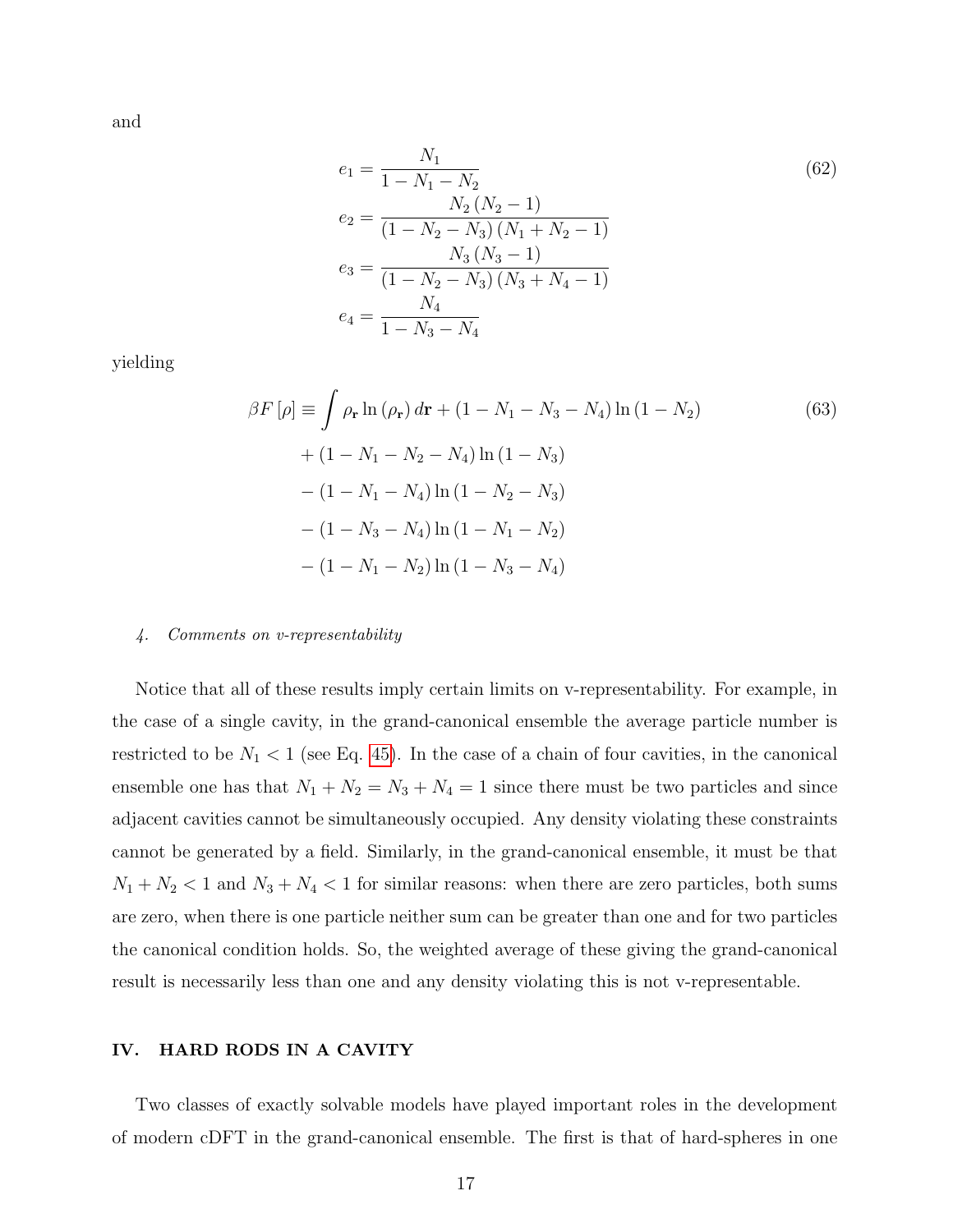dimension, also known as hard rods. The exact Helmholtz functional for hard rods was found by Percus in 1976 and will be given below. As of now, no equivalent result is known for the canonical ensemble. Attempts to generalize Percus' result to higher dimensions eventually led to the development of Fundamental Measure Theory (FMT) which is widely viewed as the most sophisticated model functional. The development of FMT was further guided by the second class of exact models, already discussed above, which are hard particles in small cavities.

#### A. Grand-canonical

In the grand-canonical ensemble, the exact Helmholtz functional for the case of a single species of hard-rods of length  $\sigma$  can be written as

$$
F\left[\rho\right] = \int_{-\infty}^{\infty} \rho_x \left(\ln \rho_x - 1\right) dx - \int_{-\infty}^{\infty} s_x \left[\rho\right] \ln \left(1 - \eta_x \left[\rho\right]\right) dx \tag{64}
$$

with

<span id="page-17-0"></span>
$$
\eta_x \left[ \rho \right] = 1 - \int_{x - \frac{\sigma}{2}}^{x + \frac{\sigma}{2}} \rho_y dy
$$
\n
$$
s_x \left[ \rho \right] = \frac{1}{2} \left( \rho_{x - \frac{\sigma}{2}} + \rho_{x + \frac{\sigma}{2}} \right).
$$
\n(65)

If there is a hard wall at  $x = 0$  and at  $x = L$  that means that the center of a hard rod is confined to the domain  $\lceil \frac{\sigma}{2} \rceil$  $\frac{\sigma}{2}, L - \frac{\sigma}{2}$  $\frac{\sigma}{2}$  and so the external field is infinite and the density  $\rho_x = 0$ outside this domain. Consider the case that  $L < 2\sigma$  so that the cavity can only hold a single rod. Some elements of the grand canonical ensemble will have zero rods and some will have one rod so the average total particle number is between zero and one. In general,  $\eta_x[\rho]$  will therefore always be between zero and one. Furthermore, if  $x - \frac{\sigma}{2} < \frac{\sigma}{2}$  $\frac{\sigma}{2}$ , so that  $\rho_{x-\frac{\sigma}{2}}=0$  then  $x < \sigma$  and so  $x + \frac{\sigma}{2} < \frac{3\sigma}{2} < L - \frac{\sigma}{2}$  $\frac{\sigma}{2}$  so  $s_x$  [ $\rho$ ]gives (in general) a nonzero contribution. This is all to say that the non-ideal gas part of  $F[\rho]$  contributes, as expected. Nothing conceptually changes as the size of the cavity increases except that the maximum value of the average number of particles.

## B. Canonical Ensemble

As noted above, a single particle in a cavity is just an ideal gas, so the simplest nontrivial example would involve two particles. In the following, it is assumed that the length of the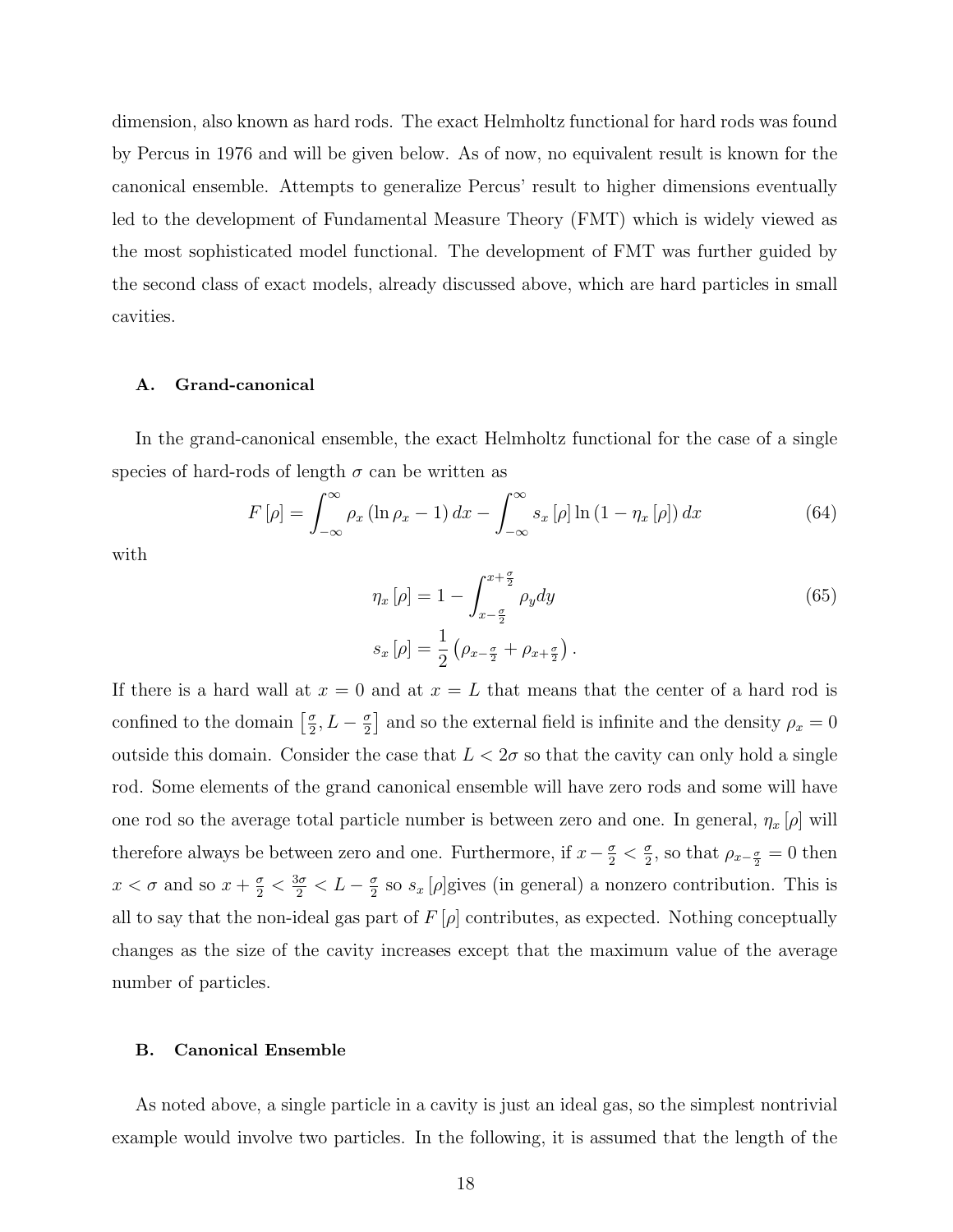cavity is in the range  $3\sigma < L < 4\sigma$ . The reason for not directly considering the possibility  $2\sigma < L < 3\sigma$  is that it gives rise to mathematical difficulties that will be discussed below.

# 1. The local density

The partition function for the system is

$$
Z_2\left[\phi\right] = \frac{1}{2!} \Lambda_T^2 \int_{\frac{\sigma}{2}}^{\frac{5\sigma}{2} + \Delta} \int_{\frac{\sigma}{2}}^{\frac{5\sigma}{2} + \Delta} e^{-\beta \phi_{y_1}} e^{-\beta \phi_{y_2}} \Theta\left(|y_1 - y_2| - \sigma\right) dy_1 dy_2 \tag{66}
$$

where  $L = 3\sigma + \Delta$  and so  $0 < \Delta < \sigma$  and the step function  $\Theta(z) = 1$  for  $z > 0$  and zero otherwise. The local density is

$$
Z_2\left[\phi\right]\Lambda_T^2\rho_x = \Theta\left(\frac{5\sigma}{2} + \Delta - x\right)\Theta\left(x - \frac{\sigma}{2}\right)e^{-\beta\phi_x}\int_{\frac{\sigma}{2}}^{\frac{5\sigma}{2} + \Delta} e^{-\beta\phi_y}\Theta\left(|x - y| - \sigma\right)dy\tag{67}
$$

which can be written more explicitly as

$$
Z_2\left[\phi\right]\Lambda_T^2\rho_x = \Theta\left(\frac{5\sigma}{2} + \Delta - x\right)\Theta\left(x - \frac{3\sigma}{2}\right)e^{-\beta\phi_x}\int_{\frac{\sigma}{2}}^{x - \sigma} e^{-\beta\phi_y}dy
$$
\n
$$
+ \Theta\left(\frac{3\sigma}{2} + \Delta - x\right)\Theta\left(x - \frac{\sigma}{2}\right)e^{-\beta\phi_x}\int_{x + \sigma}^{\frac{5\sigma}{2} + \Delta} e^{-\beta\phi_y}dy
$$
\n(68)

or, even more explicitly, the density is zero except for

$$
\Lambda_T^2 Z^{(2)}\left[\phi\right] \rho_x = e^{-\beta \phi_x} \int_{x+\sigma}^{\frac{5\sigma}{2}+\Delta} e^{-\beta \phi_y} dy, \qquad \frac{\sigma}{2} < x < \frac{3\sigma}{2} \tag{69a}
$$

$$
=e^{-\beta\phi_x}\int_{\frac{\sigma}{2}}^{x-\sigma}e^{-\beta\phi_y}dy+e^{-\beta\phi_x}\int_{x+\sigma}^{\frac{5\sigma}{2}+\Delta}e^{-\beta\phi_y}dy,\ \frac{3\sigma}{2}
$$

$$
=e^{-\beta\phi_x}\int_{\frac{\sigma}{2}}^{x-\sigma}e^{-\beta\phi_y}dy, \qquad \frac{3\sigma}{2}+\Delta < x < \frac{5\sigma}{2}+\Delta. \qquad (69c)
$$

One sees immediately that the function  $\rho_x e^{\beta \phi_x}$  is continuous although its first derivative is not and in fact satisfies the jump conditions

$$
\lim_{\epsilon \to 0} \left( \frac{d}{dx} \rho_x e^{\beta \phi_x} \right)_{\frac{3\sigma}{2} + \epsilon} = \lim_{\epsilon \to 0} \left( \frac{d}{dx} \rho_x e^{\beta \phi_x} \right)_{\frac{3\sigma}{2} - \epsilon} + \frac{1}{\Lambda_T^2 Z^{(2)} [\phi]} e^{-\beta \phi_{\frac{\sigma}{2}}} \tag{70}
$$
\n
$$
\lim_{\epsilon \to 0} \left( \frac{d}{dx} \rho_x e^{\beta \phi_x} \right)_{\frac{3\sigma}{2} + \Delta + \epsilon} = \lim_{\epsilon \to 0} \left( \frac{d}{dx} \rho_x e^{\beta \phi_x} \right)_{\frac{3\sigma}{2} + \Delta - \epsilon} + \frac{1}{\Lambda_T^2 Z^{(2)} [\phi]} e^{-\beta \phi_{\frac{5\sigma}{2} + \Delta}} \tag{70}
$$

The density also obeys the relation

$$
\rho_x e^{\beta \phi_x} + \rho_{x+2\sigma} e^{\beta \phi_{x+2\sigma}} = \frac{1}{\Lambda_T^2 Z^{(2)}[\phi]} \int_{\frac{\sigma}{2}}^{\frac{5\sigma}{2}+\Delta} e^{-\beta \phi_y} dy \equiv A, \quad \frac{\sigma}{2} < x < \frac{\sigma}{2} + \Delta \tag{71}
$$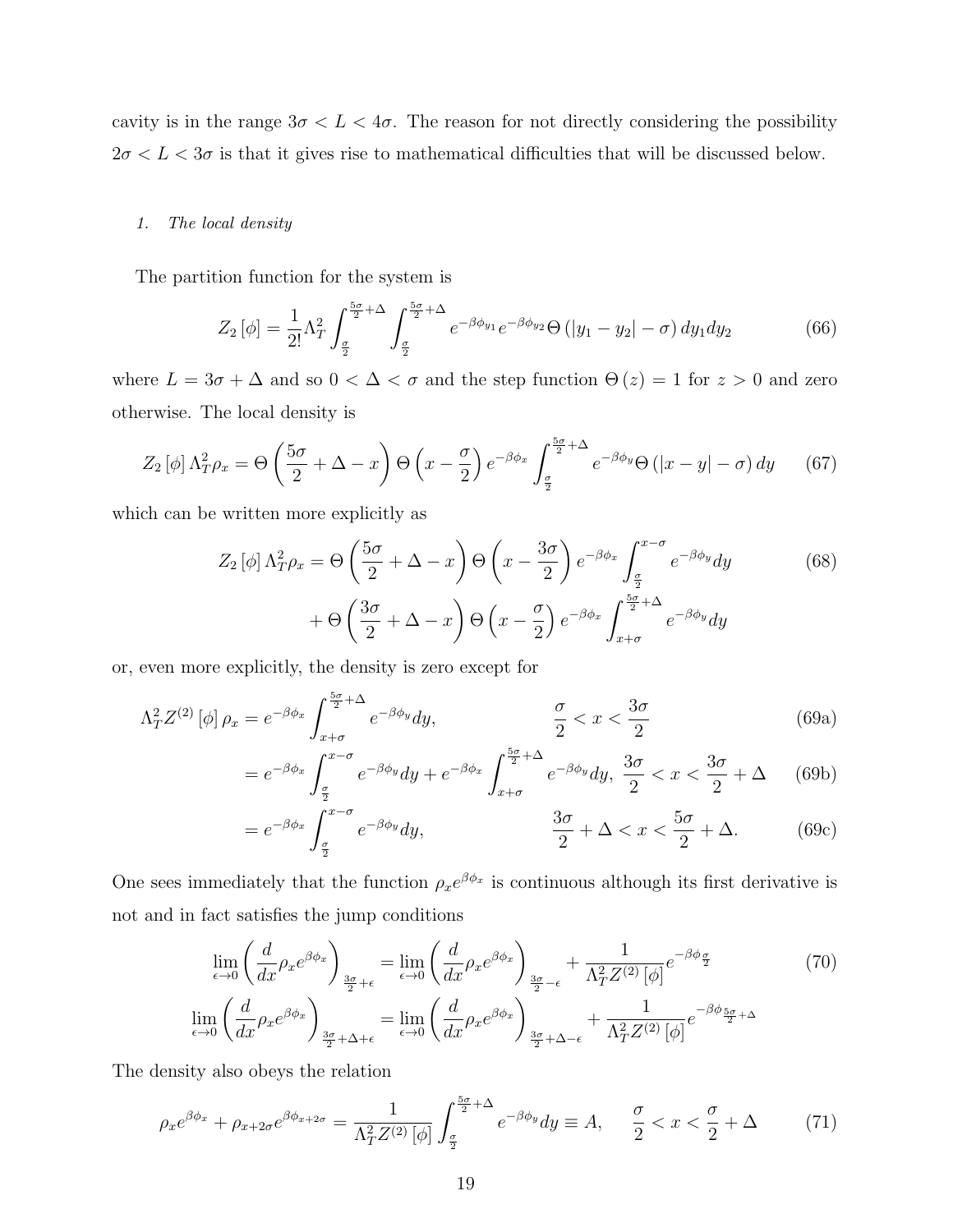which is easily verified by substituting the appropriate expressions for the density from Eq. $(A1)$ . This will be referred to as the "duality" relation since it tells us that the functions  $\rho_x e^{\beta \phi_x}$  in the domains  $\frac{\sigma}{2} < x < \frac{\sigma}{2} + \Delta$  and  $\frac{5\sigma}{2} < x < \frac{5\sigma}{2} + \Delta$  are trivially related.

# 2. Differential relations

Multiplying Eq.[\(A1\)](#page-28-0) by  $e^{\beta \phi_x}$  and taking the derivative gives a new set of relations

$$
\Lambda^{2}Z^{(2)}\left[\phi\right]\frac{d}{dx}\left(e^{\beta\phi_{x}}\rho_{x}\right) = -e^{-\beta\phi_{x+\sigma}}, \qquad \frac{\sigma}{2} < x < \frac{3\sigma}{2}
$$
\n
$$
\Lambda^{2}Z^{(2)}\left[\phi\right]\frac{d}{dx}\left(e^{\beta\phi_{x}}\rho_{x}\right) = e^{-\beta\phi_{x-\sigma}} - e^{-\beta\phi_{x+\sigma}}, \frac{3\sigma}{2} < x < \frac{3\sigma}{2} + \Delta
$$
\n
$$
\Lambda^{2}Z^{(2)}\left[\phi\right]\frac{d}{dx}\left(e^{\beta\phi_{x}}\rho_{x}\right) = e^{-\beta\phi_{x-\sigma}}, \qquad \frac{3\sigma}{2} + \Delta < x < \frac{5\sigma}{2} + \Delta
$$
\n(72a)

and shifting the spatial variable in the first and third of these gives

$$
\Lambda^2 Z^{(2)}\left[\phi\right] \frac{d}{dx} \left(e^{\beta \phi_{x-\sigma}} \rho_{x-\sigma}\right) = -e^{-\beta \phi_x}, \qquad \frac{3\sigma}{2} < x < \frac{5\sigma}{2} \tag{73a}
$$

<span id="page-19-0"></span>
$$
\Lambda^2 Z^{(2)}\left[\phi\right] \frac{d}{dx}\left(e^{\beta \phi_x} \rho_x\right) = e^{-\beta \phi_{x-\sigma}} - e^{-\beta \phi_{x+\sigma}}, \ \frac{3\sigma}{2} < x < \frac{3\sigma}{2} + \Delta \tag{73b}
$$

$$
\Lambda^2 Z^{(2)}\left[\phi\right] \frac{d}{dx} \left(e^{\beta \phi_{x+\sigma}} \rho_{x+\sigma}\right) = e^{-\beta \phi_x}, \qquad \frac{\sigma}{2} + \Delta < x < \frac{3\sigma}{2} + \Delta. \tag{73c}
$$

Taking advantage of overlaps between the regions in Eq.[\(A1\)](#page-28-0) and Eq.[\(A4\)](#page-28-1) and repeatedly using the duality relation and shifts of the spatial arguments (see Supplementary Text[\[23\]](#page-25-5)) results in a closed systems of equations which can be partially solved with the result:

$$
\frac{d}{dx}\frac{\rho_{x+\sigma}}{\frac{d}{dx}\left(e^{\beta\phi_x}\rho_x\right)} = \frac{\rho_{x+2\sigma}}{A - \rho_x e^{\beta\phi_x}} - e^{-\beta\phi_x}, \qquad \frac{\sigma}{2} < x < \frac{\sigma}{2} + \Delta \equiv D_1 \tag{74a}
$$

$$
e^{-\beta \phi_x} = e^{-\beta \phi_{\frac{\sigma}{2}+\Delta}} \frac{\rho_x}{\rho_{\frac{\sigma}{2}+\Delta}} \exp\left(\int_{\frac{\sigma}{2}+\Delta}^x \frac{\rho_{y+\sigma}}{\lambda_y[\rho]} dy\right), \quad \frac{\sigma}{2} + \Delta < x < \frac{3\sigma}{2} \equiv D_2 \tag{74b}
$$

$$
e^{-\beta \phi_x} = \pm \Lambda^2 Z^{(2)} \left[ \phi \right] \frac{d}{dx} \left( e^{\beta \phi_{x \pm \sigma}} \rho_{x \pm \sigma} \right), \qquad \frac{3\sigma}{2} < x < \frac{3\sigma}{2} + \Delta \equiv D_3 \tag{74c}
$$

$$
e^{-\beta \phi_x} = e^{-\beta \phi_{\frac{5\sigma}{2}}} \frac{\rho_x}{\rho_{\frac{5\sigma}{2}}} \exp\left(\int_{x-\sigma}^{\frac{3\sigma}{2}} \frac{\rho_y}{\lambda_y[\rho]} dy\right), \quad \frac{3\sigma}{2} + \Delta < x < \frac{5\sigma}{2} \equiv D_4 \tag{74d}
$$

$$
e^{-\beta \phi_x} = \frac{\rho_x}{A - e^{\beta \phi_{x-2\sigma}} \rho_{x-2\sigma}}, \qquad \frac{5\sigma}{2} < x < \frac{5\sigma}{2} + \Delta \equiv D_5 \tag{74e}
$$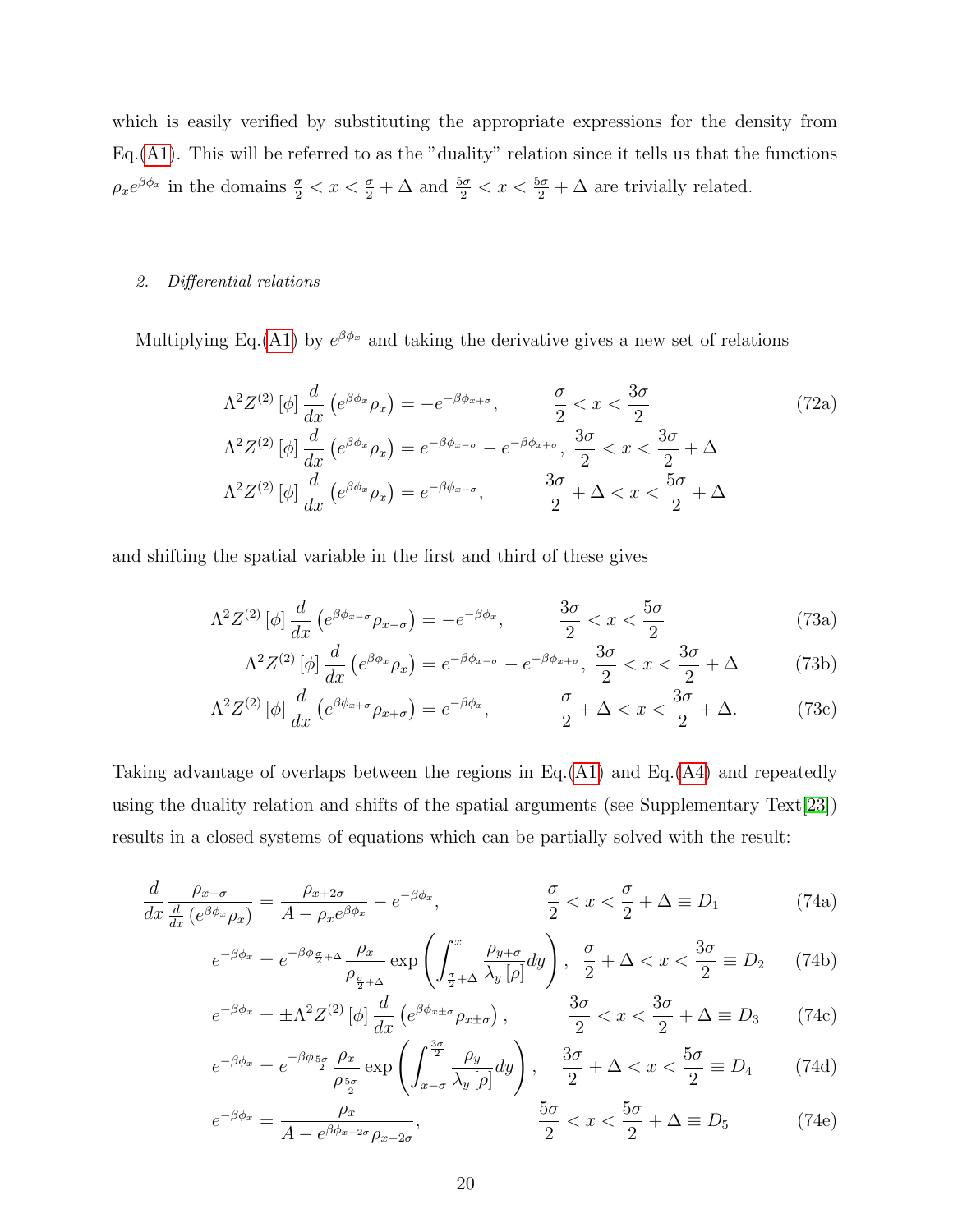with

$$
\lambda_x \left[ \rho \right] = \lambda_{\frac{\sigma}{2} + \Delta} + \int_{\frac{\sigma}{2} + \Delta}^{\frac{3\sigma}{2} + \Delta} \rho_y dy - \int_x^{x+\sigma} \rho_y dy = \lambda_{\frac{\sigma}{2} + \Delta} + \int_{\frac{\sigma}{2} + \Delta}^x \rho_y dy - \int_{\frac{3\sigma}{2} + \Delta}^{x+\sigma} \rho_y dy \quad (75)
$$

$$
\Lambda^2 Z^{(2)} \left[ \phi \right] = \frac{1}{e^{\beta \phi_{\frac{5\sigma}{2}}}} e^{\beta \phi_{\frac{\sigma}{2} + \Delta}} \rho_{\frac{\sigma}{2} + \Delta} \left[ \rho \right] \exp \left( \int_{\frac{\sigma}{2} + \Delta}^{\frac{3\sigma}{2}} \frac{\rho_y}{\lambda_y \left[ \rho \right]} dy \right)
$$

Names have been assigned to various domains and the physical significance of these divisions is as follows: the domain  $D_3$  is the only one which both hard rods can visit. When the rightmost rod is in this range, the leftmost is confined to  $D_1$  and when the leftmost is in the overlap range, the rightmost is confined to  $D_5$ . The leftmost rod can be in the range  $D_2$ when the when the rightmost rod is not in the overlap region,  $D_3$ , and vice versa for  $D_4$ . In the course of solving the equations, the following constraints are generated:

<span id="page-20-0"></span>
$$
\int_{\frac{\sigma}{2}}^{\frac{\sigma}{2}+\Delta} e^{-\beta \phi_y} dy = e^{-\beta \phi_{\frac{\sigma}{2}+\Delta}} \frac{1}{\rho_{\frac{\sigma}{2}+\Delta}} \lambda_{\frac{\sigma}{2}+\Delta}
$$
(76a)  

$$
\int_{\frac{5\sigma}{2}}^{\frac{5\sigma}{2}+\Delta} e^{-\beta \phi_y} dy = e^{-\beta \phi_{\frac{5\sigma}{2}}}\frac{1}{\rho_{\frac{5\sigma}{2}}}\lambda_{\frac{3\sigma}{2}}
$$

$$
-\frac{\rho_{\frac{\sigma}{2}+\Delta} e^{\beta \phi_{\frac{\sigma}{2}+\Delta}}}{(\rho_x e^{\beta \phi_x})'_{\frac{\sigma}{2}+\Delta}} \rho_{\frac{3\sigma}{2}+\Delta} + \int_{\frac{\sigma}{2}+\Delta}^{\frac{3\sigma}{2}} \rho_y dy = \frac{\rho_{\frac{5\sigma}{2}} e^{\beta \phi_{\frac{5\sigma}{2}}}}{(\rho_x e^{\beta \phi_x})'_{\frac{5\sigma}{2}}}\rho_{\frac{3\sigma}{2}+\Delta} + \int_{\frac{3\sigma}{2}+\Delta}^{\frac{5\sigma}{2}} \rho_y dy = \frac{\rho_{\frac{5\sigma}{2}} e^{\beta \phi_{\frac{5\sigma}{2}}}}{(\rho_x e^{\beta \phi_x})'_{\frac{5\sigma}{2}}}\rho_{\frac{3\sigma}{2}+\Delta} + \int_{\frac{3\sigma}{2}+\Delta}^{\frac{5\sigma}{2}} \rho_y dy = \frac{\rho_{\frac{5\sigma}{2}}}{(\rho_x e^{\beta \phi_x})'_{\frac{5\sigma}{2}}}\rho_{\frac{3\sigma}{2}+\Delta}
$$

The solution of Eq.[\(74\)](#page-19-0) involves 6 integration constants: two from the ode in domain  $D_1$ ,  $e^{-\beta \phi_{\frac{\sigma}{2}+\Delta}}$ ,  $e^{-\beta \phi_{\frac{5\sigma}{2}}}$ ,  $\lambda_{\frac{\sigma}{2}+\Delta}$  and A. Continuity of the quantity  $\rho_x e^{\beta \phi_x}$  across the boundaries of the domains gives four conditions and the first two of Eq.[\(76a\)](#page-20-0) already give six. There is also the definition of A, Eq[\(A3\)](#page-28-2), the jump conditions, Eq.[\(A2\)](#page-28-3), and the last of Eq.[\(76a\)](#page-20-0): clearly, many of these are redundant. In fact, based on the solution given here, one can easily show that the jump conditions are automatically satisfied and that the evaluation of A from its definition ends in a tautology giving no new information. Also, the second of the relations in Eq.[\(76a\)](#page-20-0) follows from the first as is easily shown using Eq.[\(A4b\)](#page-28-4) and the third relation also follows from the definitions. So, in the end, there are only the four continuity relations and the first of Eq.[\(76a\)](#page-20-0) and the indeterminacy of the parameter A represents the gauge freedom of the potential.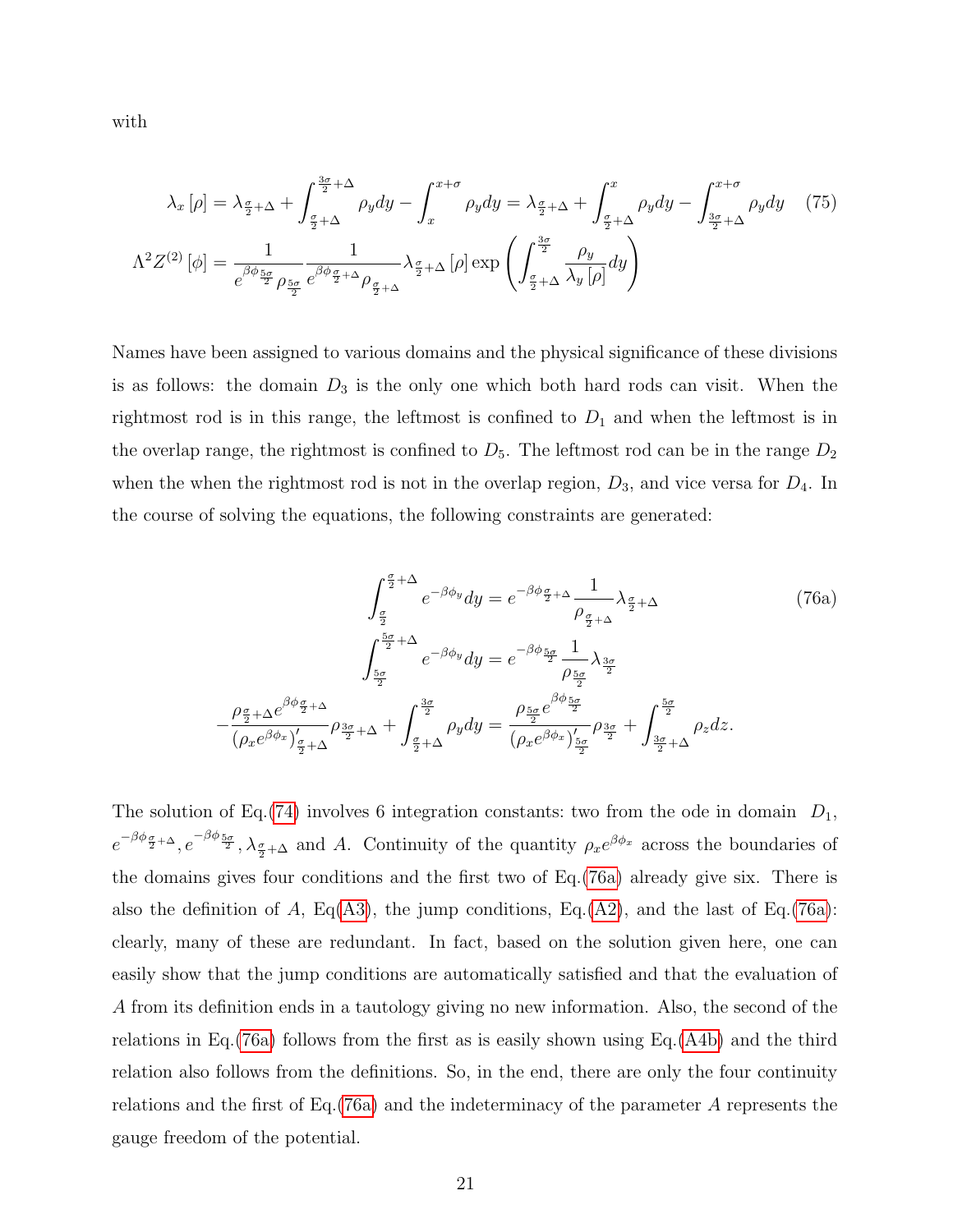As a simple illustration of these results, note first that in the case of no field (or, more generally, a constant field), the density is a piece-wise-linear function

$$
\Lambda_T^2 Z^{(2)}\left[\phi\right] \rho_x = \left(\Delta - x + \frac{3}{2}\sigma\right), \qquad \frac{\sigma}{2} < x < \frac{3\sigma}{2} \qquad (77a)
$$
\n
$$
= \Delta, \frac{3\sigma}{2} < x < \frac{3\sigma}{2} + \Delta
$$
\n
$$
= \left(x - \frac{3}{2}\sigma\right), \qquad \frac{3\sigma}{2} + \Delta < x < \frac{5\sigma}{2} + \Delta.
$$

with

$$
\Lambda_T^2 Z^{(2)}\left[\phi\right] = \frac{1}{2} \left(\Delta + \sigma\right)^2 \tag{78}
$$

The field as a function of the density can be solved analytically for the case of a constant density  $\rho_x = \frac{2}{2\sigma + \Delta}$  throughout  $\frac{\sigma}{2} < x < \frac{5\sigma}{2} + \Delta$  with the result

$$
e^{-\beta\phi_x} = \frac{\rho}{A} \left( 1 + e^{B\left(x - \frac{1}{2}\sigma - \frac{\Delta}{2}\right)} \right), \qquad \frac{\sigma}{2} < x < \frac{\sigma}{2} + \Delta \qquad (79a)
$$
\n
$$
= \frac{\rho}{A} \frac{B\Delta}{B\Delta - 2} e^{-\frac{2}{\Delta}\left(\frac{\sigma}{2} + \Delta - x\right)}, \qquad \frac{\sigma}{2} + \Delta < x < \frac{3\sigma}{2}
$$
\n
$$
= \frac{\rho}{A} \frac{(B\Delta)^3}{4(B\Delta - 2)} e^{-\frac{2}{\Delta}(\Delta - \sigma)} \frac{e^{B\left(x - \frac{3}{2}\sigma\right)}}{\left(1 + e^{B\left(x - \frac{3}{2}\sigma - \frac{\Delta}{2}\right)}\right)^2}, \frac{3\sigma}{2} < x < \frac{3\sigma}{2} + \Delta
$$
\n
$$
= \frac{\rho}{A} \frac{B\Delta}{B\Delta - 2} e^{-\frac{2}{\Delta}\left(x - \frac{5}{2}\sigma\right)}, \qquad \frac{3\sigma}{2} + \Delta < x < \frac{5\sigma}{2}
$$
\n
$$
= \frac{\rho}{A} \left(1 + e^{B\left(\frac{5}{2}\sigma + \frac{\Delta}{2} - x\right)}\right), \qquad \frac{5\sigma}{2} < x < \frac{5\sigma}{2} + \Delta
$$
\n(79a)

where, A is the expected arbitrary constant (so that the family of equivalent potentials is  $\phi_x - k_B T \ln A$ , the constant B is determined from  $B\Delta = 2 + 2W (e^{-1}) \approx 2.55692$  where  $W(x)$  is the Lambert W-function and the partition function is

$$
\Lambda^2 Z^{(2)}\left[\phi\right] = \left(\frac{B\Delta}{A\left(B\Delta - 2\right)}\right)^2 \frac{1}{2}\rho \Delta e^{-\frac{2}{\Delta}\left(\Delta - \sigma\right)}.\tag{80}
$$

## 3. The Helmholtz functional

The Helmholtz functional is determined from Eq.[\(25\)](#page-8-0) as in the case of the ideal gas (see Supplementary Text[\[23\]](#page-25-5)). Not all contributions can be explicitly worked out but a useful result is still possible in the form

<span id="page-21-0"></span>
$$
F\left[\rho\right] = \int_{\frac{\sigma}{2}}^{\frac{5\sigma}{2}} \rho_x \left(\ln \Lambda_T \rho_x - 1\right) dx - \int_{\sigma}^{2\sigma} s_x \left[\rho\right] \ln \left(1 - \eta_x \left[\rho\right]\right) dx + O\left(\frac{\Delta}{\sigma}\right). \tag{81}
$$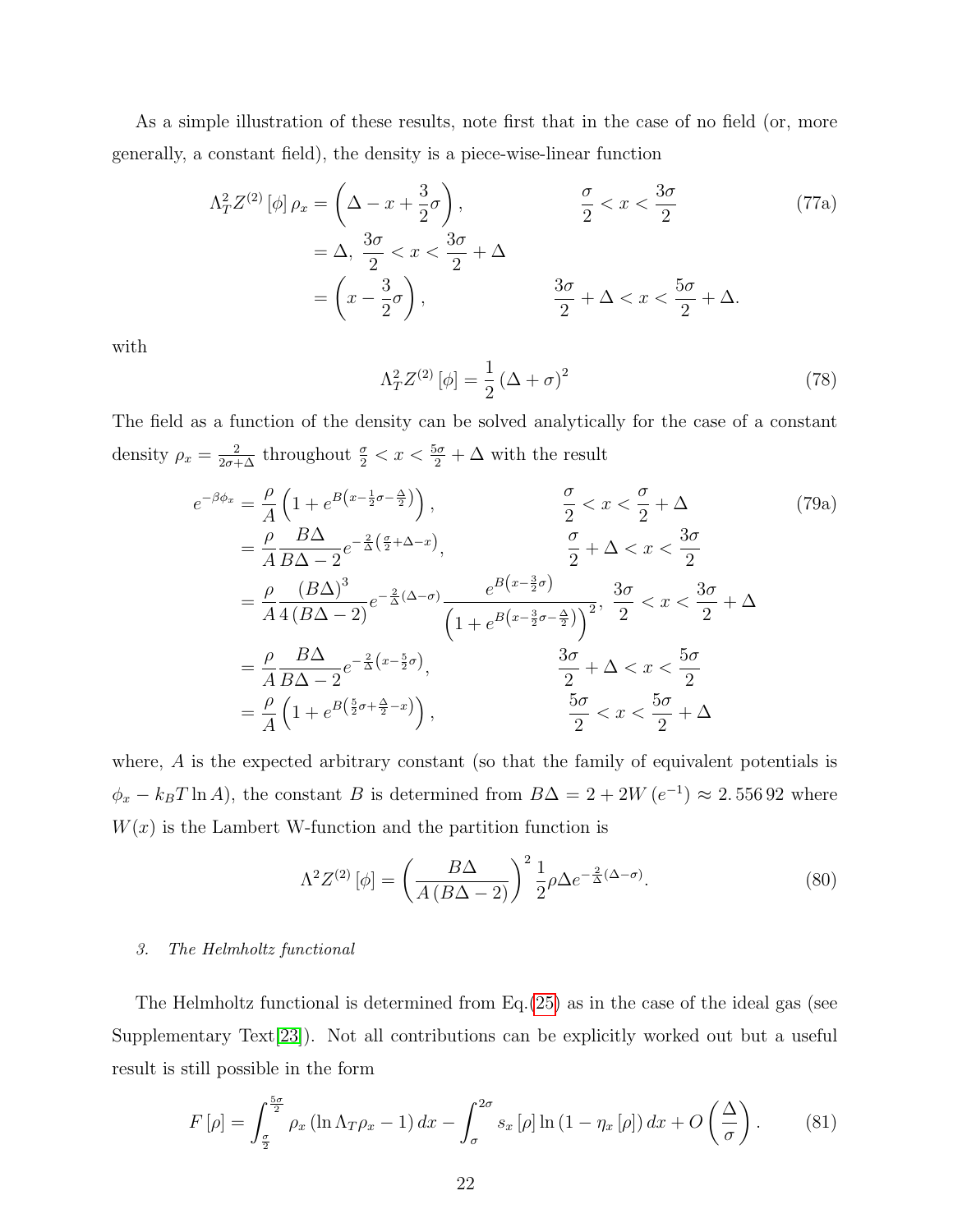In fact the limit  $\frac{\Delta}{\sigma} = 0$  can be derived directly but there are certain ambiguities which, in this extended calculation, resolve as terms which separately diverge in the limit  $\frac{\Delta}{\sigma} \to 0$ but which are collectively finite for all  $\frac{\Delta}{\sigma}$ . This was, in fact, the reason for considering this more general system. It is interesting to note that the origin of the singularities lies in the physical fact that for a cavity of length  $3\sigma$ , the center of one rod is confined to  $\lceil \frac{\sigma}{2} \rceil$  $\frac{\sigma}{2}, \frac{3\sigma}{2}$  $\frac{3\sigma}{2}$  and that of the second to  $\left[\frac{3\sigma}{2}\right]$  $\frac{3\sigma}{2}, \frac{5\sigma}{2}$  $\frac{2\delta\sigma}{2}$  so that  $\rho_{\frac{3\sigma}{2}} = 0$  and  $\eta_{\sigma}[\rho] = \eta_{2\sigma}[\rho] = 1$ , the latter fact leading to difficulties with the log in Eq.[\(81\)](#page-21-0).

# V. CONCLUSIONS

It has been shown that the mapping between the external field and the density in both the canonical and grand-canonical ensembles is virtually identical with the only difference being an unimportant freedom in the canonical ensemble to shift the field arbitrarily (and this freedom can be removed by imposing a gauge condition). As a consequence, DFT in the two ensembles is formally identical and this is explicitly seen in the case of the ideal gas for which the functionals are almost the same in the two ensembles. Beyond the ideal gas, there are only a few systems for which exact results have been derived in the grand-canonical ensemble: hard particles in small cavities that can only hold a single particle and, at the other extreme, hard rods in one dimension with no constraint on the geometry (and slight generalizations, such as sticky hard rods). It was shown here that for chains of small cavities, results for small cavities can be easily obtained in the canonical ensemble. These can do doubt be extended, as in the grand-canonical ensemble, to other interesting topologies[\[22\]](#page-25-4). Finally, the important case of hard-rods in one dimension was considered where the general exact result for the grand-canonical ensemble is known. In this case, the canonical ensemble seems to be more difficult to work with and in fact, the problem of even two hard rods in a restricted geometry turns out to be difficult to solve explicitly although a formal solution was constructed. A remarkable aspect of the resulting Helmholtz functional was the close similarity it has to the general grand-canonical result. This can be made even more apparent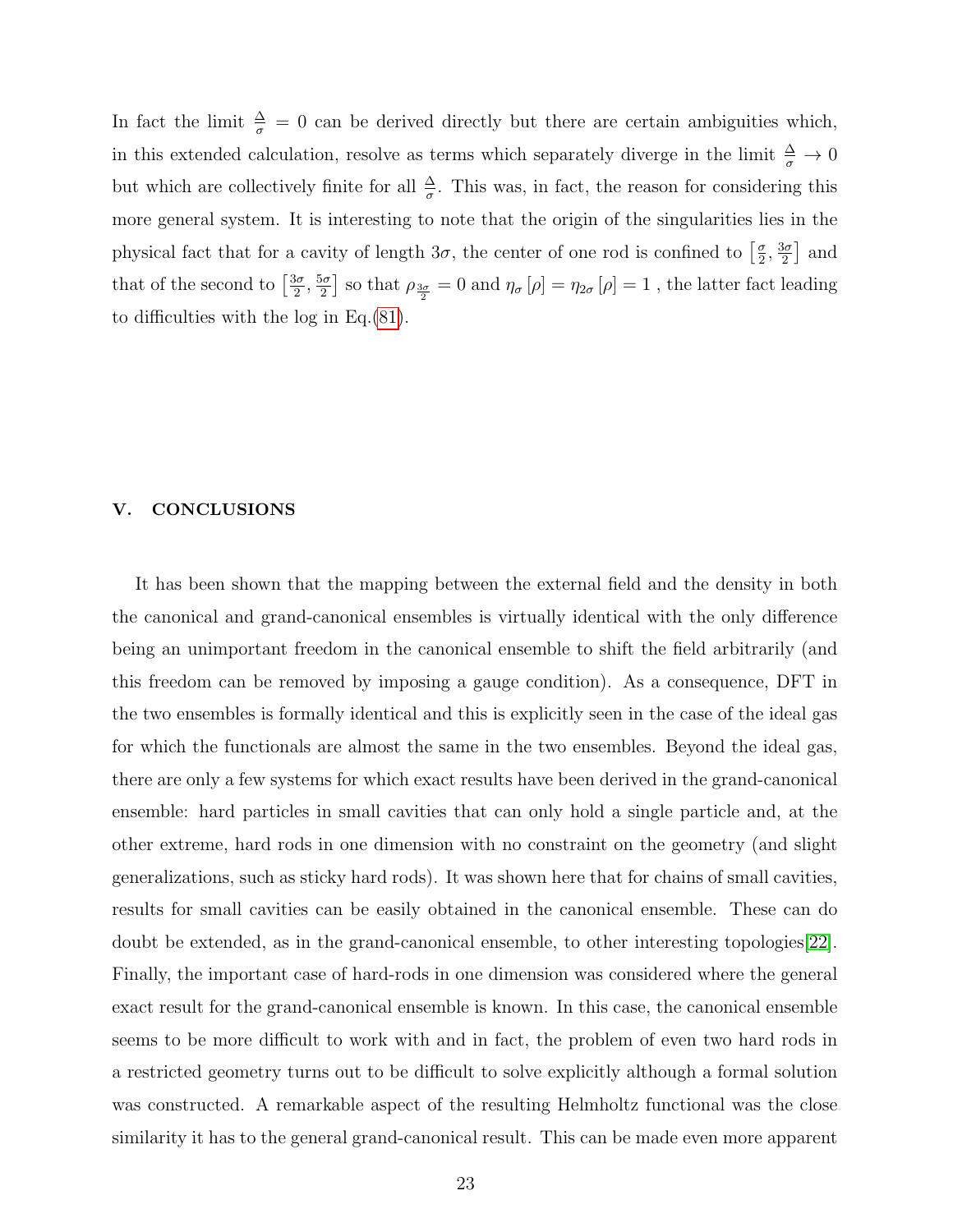by writing them together:

$$
F[\rho] = \int_{\frac{\sigma}{2}}^{\frac{5\sigma}{2}} \rho_x \left(\ln \Lambda_T \rho_x - 1\right) dx - \int_{\sigma}^{2\sigma} s_x [\rho] \ln \left(1 - \eta_x [\rho]\right) dx + O\left(\frac{\Delta}{\sigma}\right), \tag{82}
$$

$$
F[\rho] = \int_{-\frac{5\sigma}{2}}^{\frac{5\sigma}{2}} \rho_x \left(\ln \Lambda_T \rho_x - 1\right) dx - \int_{-\infty}^{3\sigma} s_x [\rho] \ln \left(1 - \eta_x [\rho]\right) dx, \tag{GC}
$$

$$
J_{\frac{\sigma}{2}}
$$
  $J_0$   
so that one sees that to leading order in  $\frac{\Delta}{\sigma}$ , the only difference is in the limits of the integrals.  
Nevertheless, the overall complexity of the full result is far more involved than for the grand-  
canonical ensemble, thus highlighting important differences between them.

0

Finally, one can only speculate on the broader implications of these results. Clearly, cDFT exists equally rigorously in both the canonical and grand-canonical ensembles. The most important difference between them is in the variety of exact results available on which to base models and even then, the gap is not as large as might be expected. Indeed, in the examples considered here, the functionals show certain similarities of structure. While this might have been anticipated for the ideal gas, it is very surprising that even for a very small system such as the case of two hard-rods, the canonical and grand-canonical Helmholtz functionals can be so similar. While this does not rigorously justify using grand-canonical functionals in canonical models, it does suggest that do so - for lack of better options - is not unreasonable.

#### ACKNOWLEDGMENTS

I thank James Dufty, Sam Trickey and Bob Evans for useful comments and for pointing out relevant prior work. This work was supported by the European Space Agency (ESA) and the Belgian Federal Science Policy Office (BELSPO) in the framework of the PRODEX Programme, contract number ESA AO-2004-070.

- <span id="page-23-0"></span>[1] Kieron Burke, "Perspective on density functional theory," [The Journal of Chemical Physics](http://dx.doi.org/10.1063/1.4704546) 136[, 150901 \(2012\),](http://dx.doi.org/10.1063/1.4704546) [https://doi.org/10.1063/1.4704546.](http://arxiv.org/abs/https://doi.org/10.1063/1.4704546)
- <span id="page-23-2"></span><span id="page-23-1"></span>[2] K. Burke, "The abc of dft," <https://dft.uci.edu/doc/g1.pdf> (2007), accessed: 2021-06-09.
- [3] R. Evans, "The nature of the liquid-vapour interface and other topics in the statistical mechanics of non-uniform, classical fluids," Adv. Phys. 28, 143 (1979).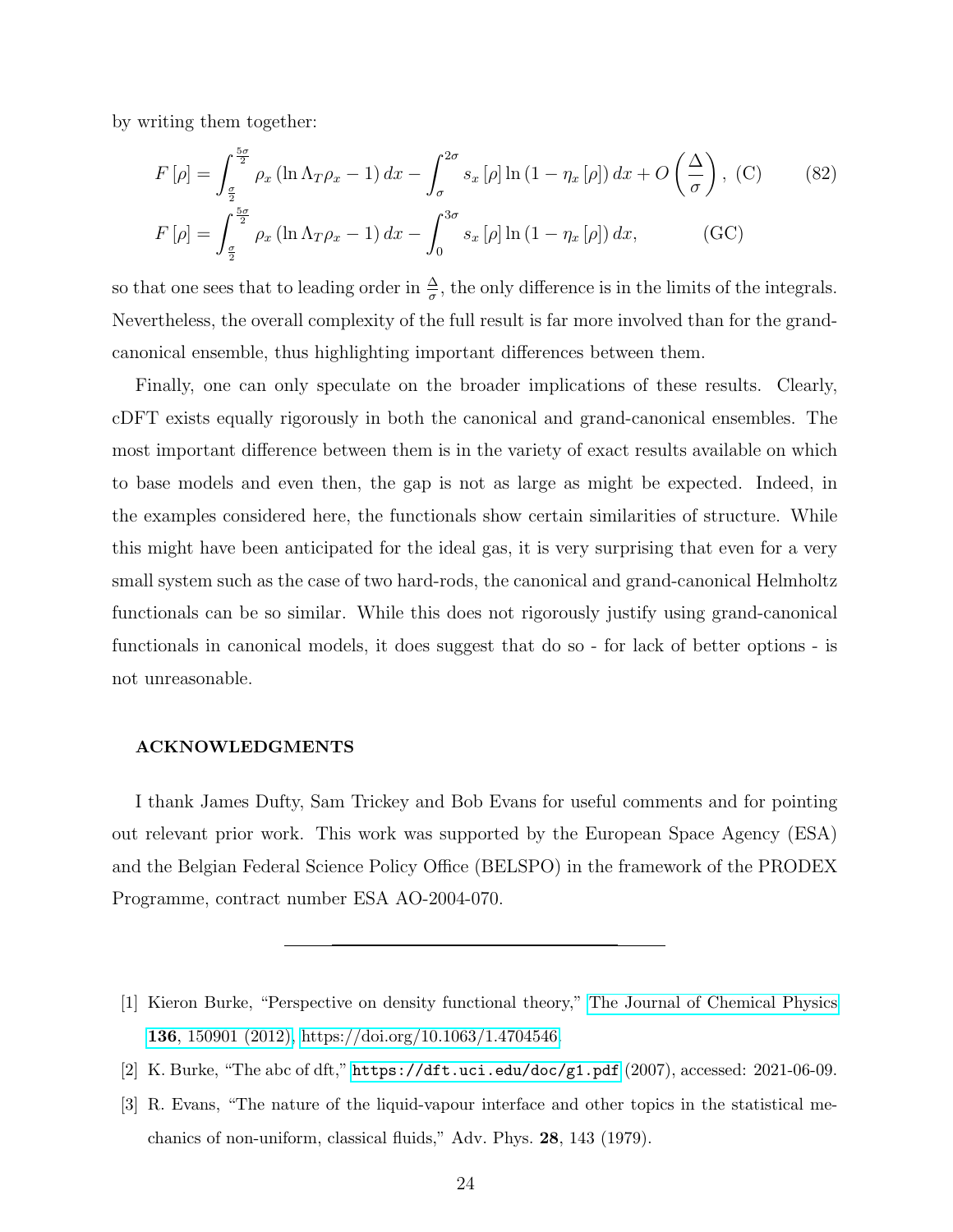- <span id="page-24-0"></span>[4] James F. Lutsko, "Recent developments in classical density functional theory," Adv. Chem. Phys. 144, 1 (2010).
- <span id="page-24-1"></span>[5] Frank Graziani, Michael P. Desjarlais, Ronald Redmer, and Samuel B. Trickey, eds., Frontiers and Challenges in Warm Dense Matter (Springer International Publishing, Heidelberg, Germany, 2014).
- <span id="page-24-2"></span>[6] Justin C. Smith, Francisca Sagredo, and Kieron Burke, "Warming up density functional theory," in Frontiers of Quantum Chemistry, edited by Marek J. Wójcik, Hiroshi Nakatsuji, Bernard Kirtman, and Yukihiro Ozaki (Springer Singapore, Singapore, 2018) pp. 249–271.
- <span id="page-24-3"></span>[7] N. David Mermin, "Thermal properties of the inhomogeneous electron gas," [Phys. Rev.](http://dx.doi.org/ 10.1103/PhysRev.137.A1441) 137, [A1441–A1443 \(1965\).](http://dx.doi.org/ 10.1103/PhysRev.137.A1441)
- <span id="page-24-4"></span>[8] James F. Lutsko, "How crystals form: A theory of nucleation pathways," Sci. Adv. 5, eaav7399 (2019).
- <span id="page-24-5"></span>[9] Benjamin D. Goddard, Andreas Nold, Nikos Savva, Grigorios A. Pavliotis, and Serafim Kalliadasis, "General dynamical density functional theory for classical fluids," [Phys. Rev.](http://dx.doi.org/ 10.1103/PhysRevLett.109.120603) Lett. **109**[, 120603 \(2012\).](http://dx.doi.org/ 10.1103/PhysRevLett.109.120603)
- <span id="page-24-6"></span>[10] Michael te Vrugt, Hartmut Löwen, and Raphael Wittkowski, "Classical dynamical density functional theory: from fundamentals to applications," [Advances in Physics](http://dx.doi.org/10.1080/00018732.2020.1854965) 69, 121–247 [\(2020\).](http://dx.doi.org/10.1080/00018732.2020.1854965)
- <span id="page-24-7"></span>[11] J. L. Lebowitz, J. K. Percus, and L. Verlet, "Ensemble dependence of fluctuations with application to machine computations," Phys. Rev. 153[, 250–254 \(1967\).](http://dx.doi.org/10.1103/PhysRev.153.250)
- <span id="page-24-8"></span>[12] D. S. Kosov, M. F. Gelin, and A. I. Vdovin, "Calculations of canonical averages from the grand canonical ensemble," Phys. Rev. E 77[, 021120 \(2008\).](http://dx.doi.org/ 10.1103/PhysRevE.77.021120)
- <span id="page-24-9"></span>[13] A. González, J. A. White, F. L. Román, and R. Evans, "How the structure of a confined fluid depends on the ensemble: Hard spheres in a spherical cavity," [The Journal of Chemical](http://dx.doi.org/10.1063/1.476961) Physics 109[, 3637–3650 \(1998\),](http://dx.doi.org/10.1063/1.476961) [https://doi.org/10.1063/1.476961.](http://arxiv.org/abs/https://doi.org/10.1063/1.476961)
- <span id="page-24-10"></span>[14] Daniel de las Heras and Matthias Schmidt, "Full canonical information from grand-potential density-functional theory," [Phys. Rev. Lett.](http://dx.doi.org/10.1103/PhysRevLett.113.238304) 113, 238304 (2014).
- <span id="page-24-11"></span>[15] J. A White and S Velasco, "The ornstein-zernike equation in the canonical ensemble," [Euro](http://dx.doi.org/ 10.1209/epl/i2001-00270-x)[physics Letters \(EPL\)](http://dx.doi.org/ 10.1209/epl/i2001-00270-x) 54, 475–481 (2001).
- <span id="page-24-12"></span>[16] J A White and A González, "The extended variable space approach to density functional theory in the canonical ensemble," [Journal of Physics: Condensed Matter](http://dx.doi.org/10.1088/0953-8984/14/46/302) 14, 11907–11919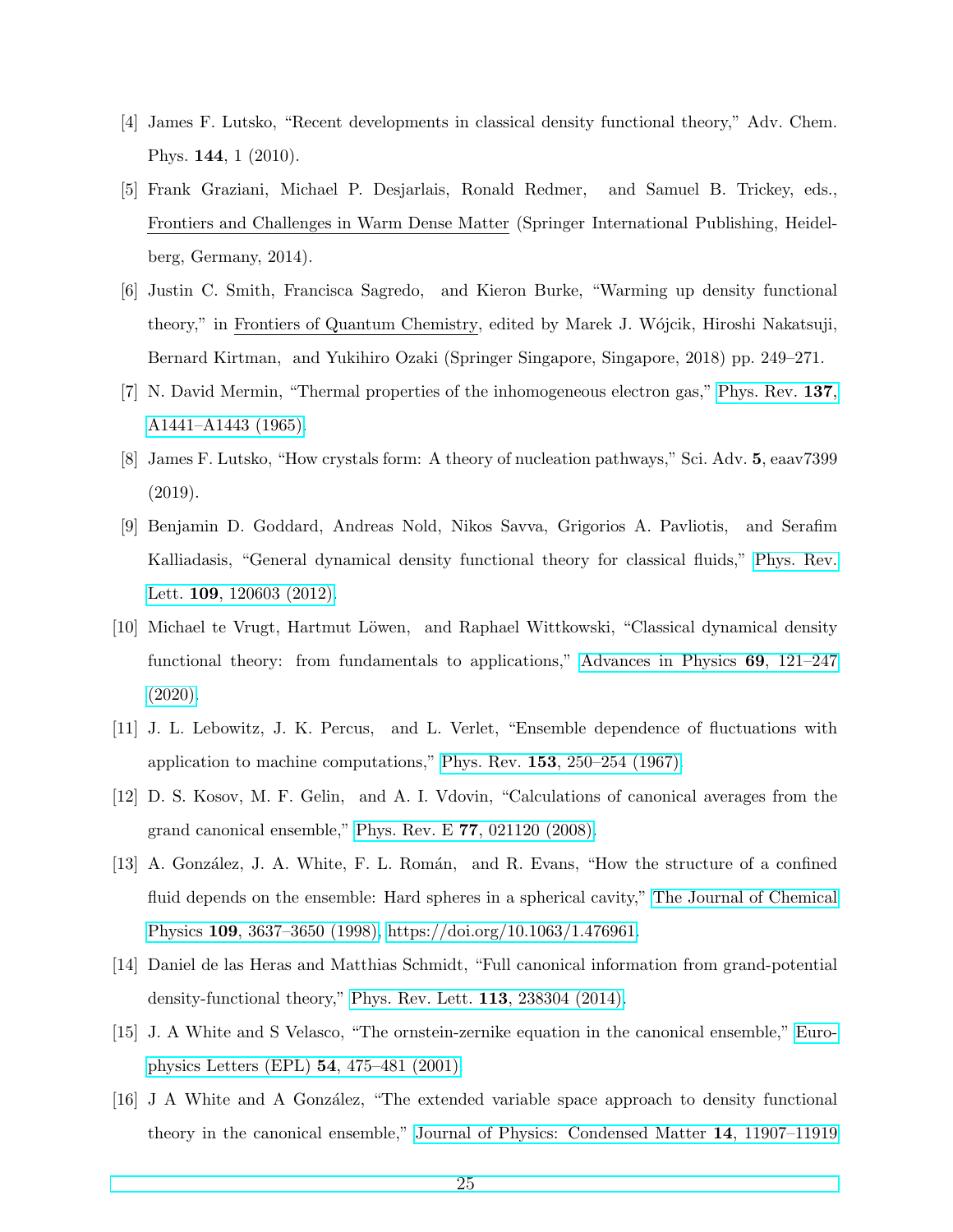[\(2002\).](http://dx.doi.org/10.1088/0953-8984/14/46/302)

- <span id="page-25-0"></span>[17] N. W. Ashcroft, "Density functional descriptions of classical inhomogeneous fluids," Aust. J. Phys. 49, 3–24 (1996).
- <span id="page-25-1"></span>[18] Robert G. Parr and Weitao Yang, Density-Functional Theory of Atoms and Molecules (Oxford University Press, Oxford, 1989).
- <span id="page-25-2"></span>[19] J. K. Percus, "Percus, j.k. equilibrium state of a classical fluid of hard rods in an external field," J. Stat. Phys. 15, 505–511 (1976).
- [20] J. K. Percus, "One-dimensional classical fluid with nearest-neighbor interaction in arbitrary external field," J. Stat. Phys. 28, 67 (1981).
- <span id="page-25-3"></span>[21] T. K. Vanderlick, H. T. Davis, and J. K. Percus, "The statistical mechanics of inhomogeneous hard rod mixtures," J. Chem. Phys. 91, 7136 (1989).
- <span id="page-25-4"></span>[22] James F. Lutsko, "Explicitly stable fundamental-measure-theory models for classical density functional theory," Phys. Rev. E 102[, 062137 \(2020\).](http://dx.doi.org/10.1103/PhysRevE.102.062137)
- <span id="page-25-5"></span>[23] See Supplemental Material at <http://UNKNOWN> for details of the derivations.

# THE HELMHOLTZ FUNCTIONAL

For completeness, the expression for the Helmholtz functional for two rods in a cavity in the canonical ensemble as derived in the Supplementary Text[\[23\]](#page-25-5) is quoted here:

$$
\beta F_2 [\rho] = F_2^{\text{ideal}} [\rho_N] - \int_{\sigma+\Delta}^{2\sigma} s_x [\rho] \ln(\Delta \lambda + \eta_x [\rho]) dx \tag{83}
$$
  
+ 
$$
\left(1 - \int_{\frac{\sigma}{2}+\Delta}^{\frac{3\sigma}{2}} \rho_x dx \right) \ln \frac{e^{\beta \phi} \frac{\sigma}{2} + \Delta \rho_{\frac{\sigma}{2}+\Delta}}{\lambda_{\frac{\sigma}{2}+\Delta}^{1/2}} + \left(1 - \int_{\frac{3\sigma}{2}+\Delta}^{\frac{5\sigma}{2}} \rho_x dx \right) \ln \frac{e^{\beta \phi} \frac{5\sigma}{2} \rho_{\frac{5\sigma}{2}}}{\lambda_{\frac{3\sigma}{2}}^{1/2}} + \frac{1}{2} \left( \int_{\frac{\sigma}{2}+\Delta}^{\frac{3\sigma}{2}} \rho_y dy + \lambda_{\frac{\sigma}{2}+\Delta} - 1 \right) \left( \int_{\frac{\sigma}{2}+\Delta}^{\frac{3\sigma}{2}} \frac{\rho_{y+\sigma} + \rho_y}{\lambda_y} dy \right) - 1 - \sum_{a=0}^{2} \int_{\frac{\sigma}{2}+a\sigma}^{\frac{\sigma}{2}+a\sigma+\Delta} \rho_x \left( \ln e^{\beta \phi_x} \rho_x - \frac{1}{2} \right) dx
$$

where  $F_2^{\text{ideal}}$  is the ideal gas functional, Eq.[\(38\)](#page-11-0),  $\eta_x[\rho]$ ,  $s_x[\rho]$  are components of the Percus functional, Eq.[\(65\)](#page-17-0), and

$$
\Delta\lambda \equiv \lambda_{\frac{\sigma}{2}+\Delta} + \int_{\frac{\sigma}{2}+\Delta}^{\frac{3\sigma}{2}+\Delta} \rho_y dy - 1 \tag{84}
$$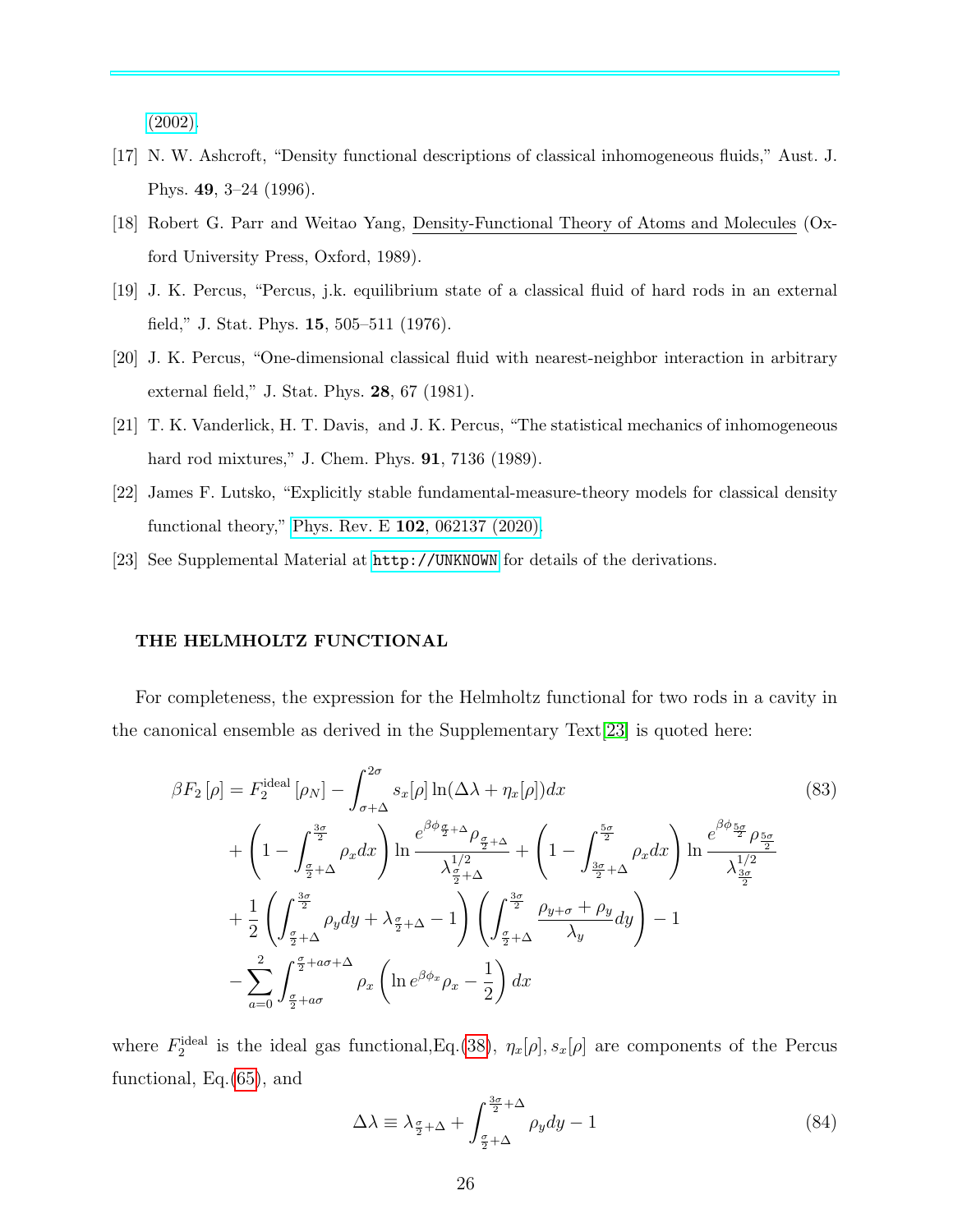Finally, it is important to note that these expressions are not as explicit as they appear since the quantities  $\phi_{\frac{\sigma}{2}+\Delta}, \phi_{\frac{5\sigma}{2}}, \lambda_{\frac{\sigma}{2}+\Delta}$  are all functionals of the density as well as, of course, the explicit contributions in  $\phi_x[\rho]$ .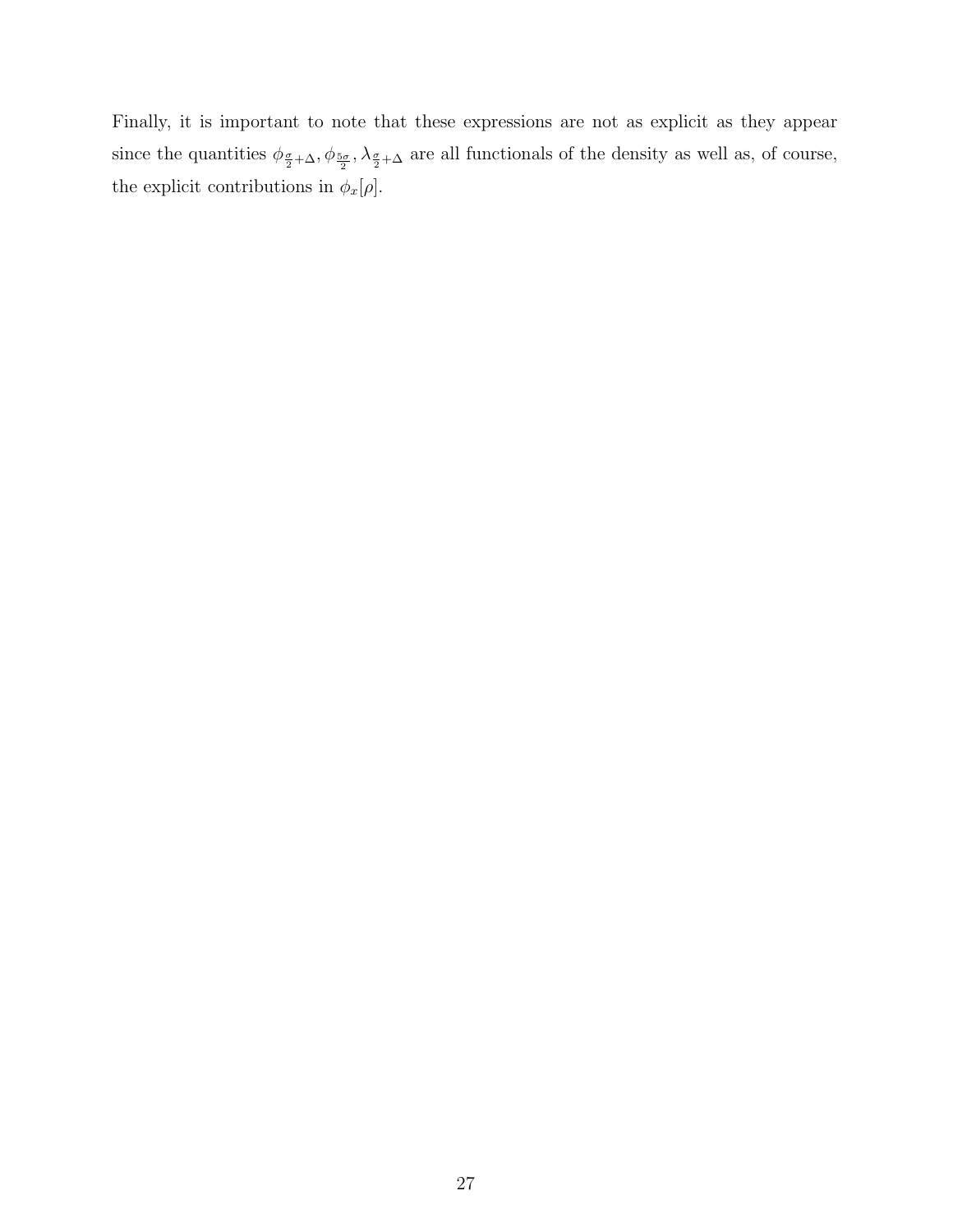# SUPPLEMENTARY TEXT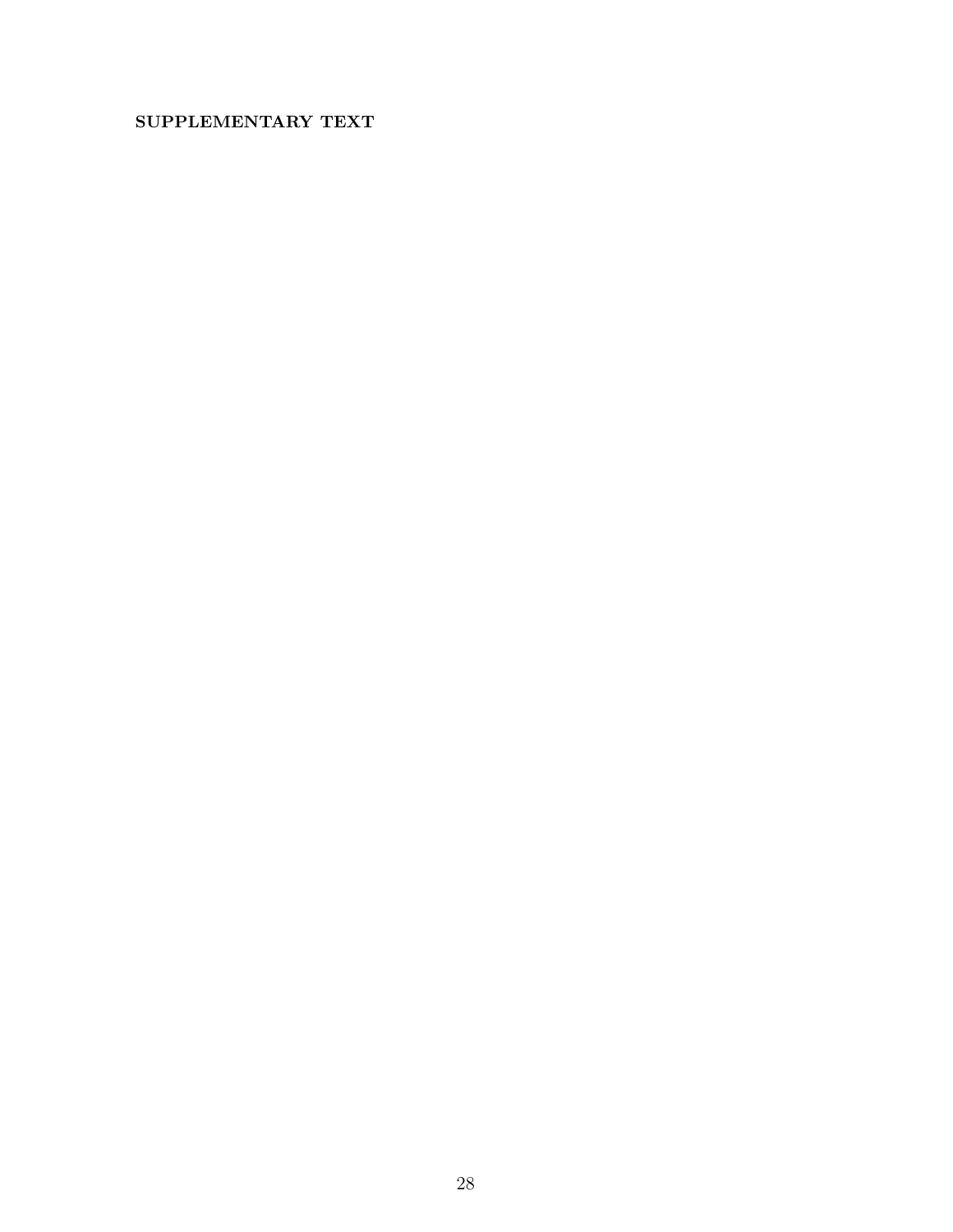## Appendix A: Canonical Cavity: the field in terms of the density

The problem concerns two hard rods of length  $\sigma$  in a cavity defined by  $0 \le x \le L = 3\sigma + \Delta$ with  $\Delta < \sigma$ . This means that the centers of a single hard rod is confined to the interval  $\frac{\sigma}{2} \leq x \leq \frac{5\sigma}{2} + \Delta$  and so is defined by an external field that is infinite everywhere outside this range. For convenience, we recall the important preliminary results from the main text. The density is

<span id="page-28-0"></span>
$$
\Lambda_T^2 Z^{(2)}\left[\phi\right] \rho_x = e^{-\beta \phi_x} \int_{x+\sigma}^{\frac{5\sigma}{2}+\Delta} e^{-\beta \phi_y} dy, \qquad \frac{\sigma}{2} < x < \frac{3\sigma}{2} \tag{A1a}
$$

$$
= e^{-\beta \phi_x} \int_{\frac{\sigma}{2}}^{x-\sigma} e^{-\beta \phi_y} dy + e^{-\beta \phi_x} \int_{x+\sigma}^{\frac{5\sigma}{2}+\Delta} e^{-\beta \phi_y} dy, \frac{3\sigma}{2} < x < \frac{3\sigma}{2} + \Delta \quad \text{(A1b)}
$$

<span id="page-28-8"></span><span id="page-28-7"></span><span id="page-28-6"></span><span id="page-28-3"></span>
$$
= e^{-\beta \phi_x} \int_{\frac{\sigma}{2}}^{x-\sigma} e^{-\beta \phi_y} dy, \qquad \frac{3\sigma}{2} + \Delta < x < \frac{5\sigma}{2} + \Delta. \tag{A1c}
$$

and from these one easily demonstrates the jump conditions

$$
\lim_{\epsilon \to 0} \left( \frac{d}{dx} \rho_x e^{\beta \phi_x} \right)_{\frac{3\sigma}{2} + \epsilon} = \lim_{\epsilon \to 0} \left( \frac{d}{dx} \rho_x e^{\beta \phi_x} \right)_{\frac{3\sigma}{2} - \epsilon} + \frac{1}{\Lambda_T^2 Z^{(2)} [\phi]} e^{-\beta \phi_{\frac{\sigma}{2}}}
$$
(A2)  

$$
\lim_{\epsilon \to 0} \left( \frac{d}{dx} \rho_x e^{\beta \phi_x} \right)_{\frac{3\sigma}{2} + \Delta + \epsilon} = \lim_{\epsilon \to 0} \left( \frac{d}{dx} \rho_x e^{\beta \phi_x} \right)_{\frac{3\sigma}{2} + \Delta - \epsilon} + \frac{1}{\Lambda_T^2 Z^{(2)} [\phi]} e^{-\beta \phi_{\frac{5\sigma}{2} + \Delta}}
$$

The duality relation is

<span id="page-28-2"></span>
$$
\rho_x e^{\beta \phi_x} + \rho_{x+2\sigma} e^{\beta \phi_{x+2\sigma}} = \frac{1}{\Lambda_T^2 Z^{(2)}[\phi]} \int_{\frac{\sigma}{2}}^{\frac{5\sigma}{2}+\Delta} e^{-\beta \phi_y} dy \equiv A, \quad \frac{\sigma}{2} < x < \frac{\sigma}{2} + \Delta \tag{A3}
$$

and the differential relations derived in the main text are

$$
\Lambda^2 Z^{(2)}\left[\phi\right] \frac{d}{dx} \left(e^{\beta \phi_{x-\sigma}} \rho_{x-\sigma}\right) = -e^{-\beta \phi_x}, \qquad \frac{3\sigma}{2} < x < \frac{5\sigma}{2} \tag{A4a}
$$

<span id="page-28-9"></span><span id="page-28-5"></span><span id="page-28-4"></span><span id="page-28-1"></span>
$$
\Lambda^2 Z^{(2)}\left[\phi\right] \frac{d}{dx}\left(e^{\beta \phi_x} \rho_x\right) = e^{-\beta \phi_{x-\sigma}} - e^{-\beta \phi_{x+\sigma}}, \ \frac{3\sigma}{2} < x < \frac{3\sigma}{2} + \Delta \tag{A4b}
$$

$$
\Lambda^2 Z^{(2)}\left[\phi\right] \frac{d}{dx} \left(e^{\beta \phi_{x+\sigma}} \rho_{x+\sigma}\right) = e^{-\beta \phi_x}, \qquad \frac{\sigma}{2} + \Delta < x < \frac{3\sigma}{2} + \Delta. \tag{A4c}
$$

# 1. Solving the canonical cavity

Using Eq. $(A4a)$  one can rewrite Eq. $(A1b)$  as

$$
\rho_x = -\frac{d}{dx} \left( e^{\beta \phi_{x-\sigma}} \rho_{x-\sigma} \right) \left\{ \int_{\frac{\sigma}{2}}^{x-\sigma} e^{-\beta \phi_y} dy + \int_{x+\sigma}^{\frac{5\sigma}{2}+\Delta} e^{-\beta \phi_y} dy \right\}, \frac{3\sigma}{2} < x < \frac{3\sigma}{2} + \Delta \quad \text{(A5a)}
$$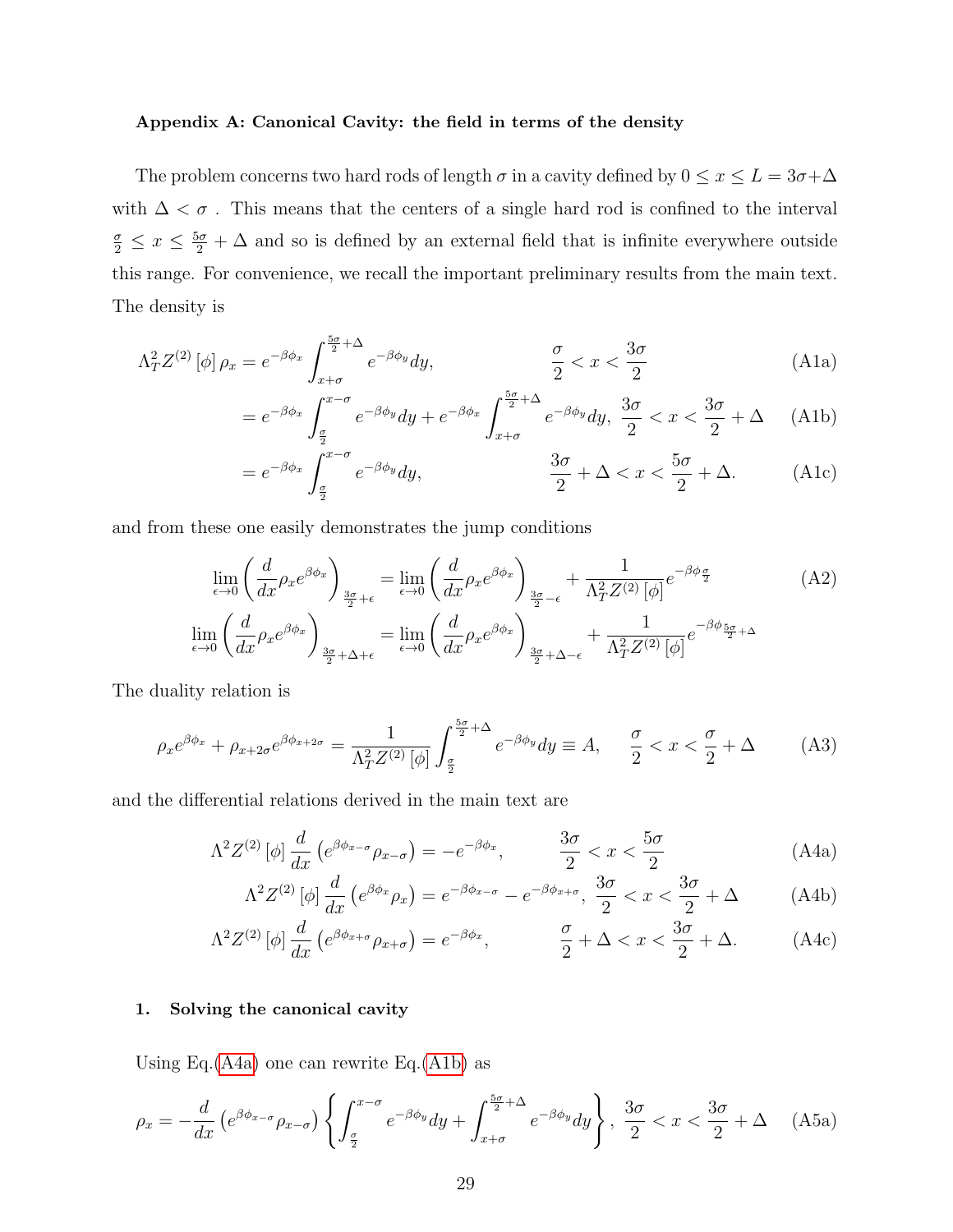$$
\frac{d}{dx}\frac{\rho_x}{\frac{d}{dx}\left(e^{\beta\phi_{x-\sigma}}\rho_{x-\sigma}\right)} = -e^{-\beta\phi_{x-\sigma}} + e^{-\beta\phi_{x+\sigma}}, \ \frac{3\sigma}{2} < x < \frac{3\sigma}{2} + \Delta \tag{A6a}
$$

and shifting gives

$$
\frac{d}{dx}\frac{\rho_{x+\sigma}}{\frac{d}{dx}\left(e^{\beta\phi_x}\rho_x\right)} = -e^{-\beta\phi_x} + e^{-\beta\phi_{x+2\sigma}}, \ \frac{\sigma}{2} < x < \frac{\sigma}{2} + \Delta \tag{A7a}
$$

and the duality relation allows this to be written as

$$
\frac{d}{dx}\frac{\rho_{x+\sigma}}{\frac{d}{dx}\left(e^{\beta\phi_x}\rho_x\right)} = \frac{\rho_{x+2\sigma}}{A - e^{\beta\phi_x}\rho_x} - e^{-\beta\phi_x}, \ \frac{\sigma}{2} < x < \frac{\sigma}{2} + \Delta. \tag{A8a}
$$

Using it again to replace  $e^{\beta \phi_x} \rho_x$  by  $A - \rho_{x+2\sigma} e^{\beta \phi_{x+2\sigma}}$  and shifting gives

$$
\frac{d}{dx}\frac{\rho_{x-\sigma}}{\frac{d}{dx}\left(e^{\beta\phi_x}\rho_x\right)} = \frac{\rho_{x-2\sigma}}{A - e^{\beta\phi_x}\rho_x} - e^{-\beta\phi_x}, \ \frac{5\sigma}{2} < x < \frac{5\sigma}{2} + \Delta. \tag{A9a}
$$

Eq.[\(A4a\)](#page-28-5) then immediately gives

$$
e^{-\beta\phi_x} = -\Lambda^2 Z^{(2)}\left[\phi\right] \frac{d}{dx}\left(e^{\beta\phi_{x-\sigma}}\rho_{x-\sigma}\right) = \Lambda^2 Z^{(2)}\left[\phi\right] \frac{d}{dx}\left(e^{\beta\phi_{x+\sigma}}\rho_{x+\sigma}\right), \qquad \frac{3\sigma}{2} < x < \frac{3\sigma}{2} + \Delta \tag{A10}
$$

with the second equality following from duality.

To get the remaining intervals, start with Eq.[\(A1c\)](#page-28-7) and use Eq.[\(A4a\)](#page-28-5) to write

$$
\rho_x = -\frac{d}{dx} \left( e^{\beta \phi_{x-\sigma}} \rho_{x-\sigma} \right) \int_{\frac{\sigma}{2}}^{x-\sigma} e^{-\beta \phi_y} dy, \quad \frac{3\sigma}{2} + \Delta < x < \frac{5\sigma}{2}.\tag{A11a}
$$

Differentiate and shift to get

$$
\frac{d}{dx}\frac{\rho_{x+\sigma}}{\frac{d}{dx}\left(e^{\beta\phi_x}\rho_x\right)} = -e^{-\beta\phi_x}, \quad \frac{\sigma}{2} + \Delta < x < \frac{3\sigma}{2}.\tag{A12}
$$

The final interval follows from the same process using Eq.[\(A1a\)](#page-28-8) and [\(A4c\)](#page-28-9)

$$
\frac{d}{dx}\frac{\rho_{x-\sigma}}{\frac{d}{dx}\left(e^{\beta\phi_x}\rho_x\right)} = -e^{-\beta\phi_x}, \qquad \frac{3\sigma}{2} + \Delta < x < \frac{5\sigma}{2}.\tag{A13}
$$

We can then summarize as

$$
\frac{d}{dx}\frac{\rho_{x+\sigma}}{\frac{d}{dx}\left(e^{\beta\phi_{x}}\rho_{x}\right)} = \frac{\rho_{x+2\sigma}}{A - \rho_{x}e^{\beta\phi_{x}}}-e^{-\beta\phi_{x}}, \qquad \frac{\sigma}{2} < x < \frac{\sigma}{2} + \Delta \tag{A14}
$$
\n
$$
\frac{d}{dx}\frac{\rho_{x+\sigma}}{\frac{d}{dx}\left(e^{\beta\phi_{x}}\rho_{x}\right)} = -e^{\beta\phi_{x}}, \qquad \frac{\sigma}{2} + \Delta < x < \frac{3\sigma}{2}
$$
\n
$$
e^{-\beta\phi_{x}} = \pm\Lambda^{2}Z^{(2)}\left[\phi\right]\frac{d}{dx}\left(e^{\beta\phi_{x+\sigma}}\rho_{x+\sigma}\right), \frac{3\sigma}{2} < x < \frac{3\sigma}{2} + \Delta
$$
\n
$$
\frac{d}{dx}\frac{\rho_{x-\sigma}}{\frac{d}{dx}\left(e^{\beta\phi_{x}}\rho_{x}\right)} = -e^{-\beta\phi_{x}}, \qquad \frac{3\sigma}{2} + \Delta < x < \frac{5\sigma}{2}
$$
\n
$$
\frac{d}{dx}\frac{\rho_{x-\sigma}}{\frac{d}{dx}\left(e^{\beta\phi_{x}}\rho_{x}\right)} = \frac{\rho_{x-2\sigma}}{A - e^{\beta\phi_{x}}\rho_{x}} - e^{-\beta\phi_{x}}, \qquad \frac{5\sigma}{2} < x < \frac{5\sigma}{2} + \Delta
$$

<span id="page-29-0"></span>30

So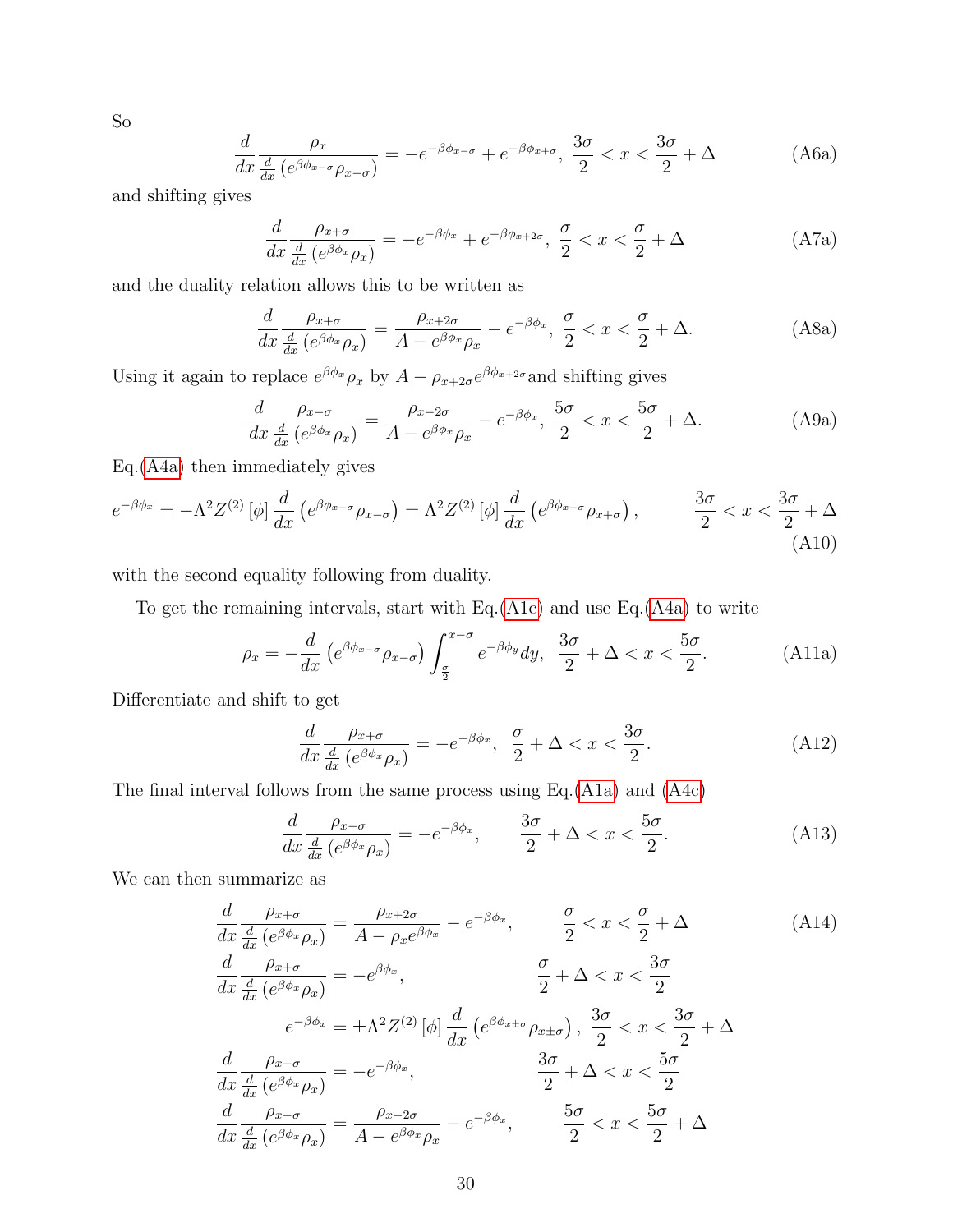# 2. Explicit solutions

Define

$$
w_x = \left(e^{\beta \phi_x} \rho_x\right)^{-1} \tag{A15}
$$

and after substituting into the first of Eq.[\(A14\)](#page-29-0) and simplifying one gets

$$
\frac{d}{dx}\left(-\frac{w_x\rho_{x+\sigma}}{w'_x}\right) = \rho_{x+\sigma} - \rho_x, \quad \frac{\sigma}{2} + \Delta < x < \frac{3\sigma}{2} \tag{A16}
$$

so

$$
\frac{w_x \rho_{x+\sigma}}{w'_x} = \lambda_{-}(x) \equiv \left(\frac{w_x \rho_{x+\sigma}}{w'_x}\right)_{\frac{\sigma}{2}+\Delta} - \int_{\frac{\sigma}{2}+\Delta}^{x} (\rho_{y+\sigma} - \rho_y) dy, \ \ \frac{\sigma}{2} + \Delta < x < \frac{3\sigma}{2}.\tag{A17}
$$

Solving gives

$$
\ln w_x = \ln w_{\frac{\sigma}{2} + \Delta} + \int_{\frac{\sigma}{2} + \Delta}^x \frac{\rho_{z+\sigma}}{\lambda_z^{(-)}} dz, \quad \frac{\sigma}{2} + \Delta < x < \frac{3\sigma}{2} \tag{A18}
$$

or

$$
e^{-\beta \phi_x} = e^{-\beta \phi_{\frac{\sigma}{2}+\Delta}} \frac{\rho_x}{\rho_{\frac{\sigma}{2}+\Delta}} \exp\left(\int_{\frac{\sigma}{2}+\Delta}^x \frac{\rho_{z+\sigma}}{\lambda_z^{(-)}} dz\right), \quad \frac{\sigma}{2}+\Delta < x < \frac{3\sigma}{2}
$$
(A19)

so that  $e^{-\beta \phi \frac{\sigma}{2} + \Delta}$  and  $\lambda = (\frac{\sigma}{2} + \Delta)$  are the expected two integration constants. Note that since  $\frac{d}{dx}\lambda_-(x) = \rho_x - \rho_{x+\sigma}$  one has the very useful relations

$$
\frac{\rho_x}{\rho_{\frac{\sigma}{2}+\Delta}} \exp\left(\int_{\frac{\sigma}{2}+\Delta}^x \frac{\rho_{z+\sigma}}{\lambda_z^{(-)}} dz\right) = \frac{\lambda_{\frac{\sigma}{2}+\Delta}^{(-)} \rho_x}{\rho_{\frac{\sigma}{2}+\Delta} \lambda_x^{(-)}} \exp\left(\int_{\frac{\sigma}{2}+\Delta}^x \frac{\rho_z}{\lambda_z^{(-)}} dz\right) = \frac{\lambda_{\frac{\sigma}{2}+\Delta}^{(-)} d}{\rho_{\frac{\sigma}{2}+\Delta} d} \exp\left(\int_{\frac{\sigma}{2}+\Delta}^x \frac{\rho_z}{\lambda_z^{(-)}} dz\right).
$$
\n(A20)

Similarly, one finds

$$
e^{-\beta \phi_x} = e^{-\beta \phi_{\frac{5\sigma}{2}}} \frac{\rho_x}{\rho_{\frac{5\sigma}{2}}} \exp\left(-\int_x^{\frac{5\sigma}{2}} \frac{\rho_{y-\sigma}}{\lambda_y^{(+)}} dy\right), \quad \frac{3\sigma}{2} + \Delta < x < \frac{5\sigma}{2} \tag{A21}
$$

with

$$
\lambda_x^{(+)} = -\frac{\rho_{\frac{5\sigma}{2}}e^{\beta\phi_{\frac{5\sigma}{2}}}}{(\rho_x e^{\beta\phi_x})_{\frac{5\sigma}{2}}'}\rho_{\frac{3\sigma}{2}} - \int_{\frac{3\sigma}{2}}^{\frac{5\sigma}{2}} \rho_z dz + \int_{x-\sigma}^x \rho_z dz \tag{A22}
$$

.

and again, since  $\frac{d}{dx}\lambda_x^{(+)} = \rho_x - \rho_{x-\sigma}$ ,

<span id="page-30-0"></span>
$$
\frac{\rho_x}{\rho_{\frac{5\sigma}{2}}} \exp\left(-\int_x^{\frac{5\sigma}{2}} \frac{\rho_{y-\sigma}}{\lambda_y^{(+)}} dy\right) = \frac{\lambda_{\frac{5\sigma}{2}}^{(+)}}{\rho_{\frac{5\sigma}{2}} \lambda_x^{(+)}} \exp\left(-\int_x^{\frac{5\sigma}{2}} \frac{\rho_y}{\lambda_y^{(+)}} dy\right) = \frac{\lambda_{\frac{5\sigma}{2}}^{(+)}}{\rho_{\frac{5\sigma}{2}} d x} \exp\left(-\int_x^{\frac{5\sigma}{2}} \frac{\rho_y}{\lambda_y^{(+)}} dy\right)
$$
\n(A23)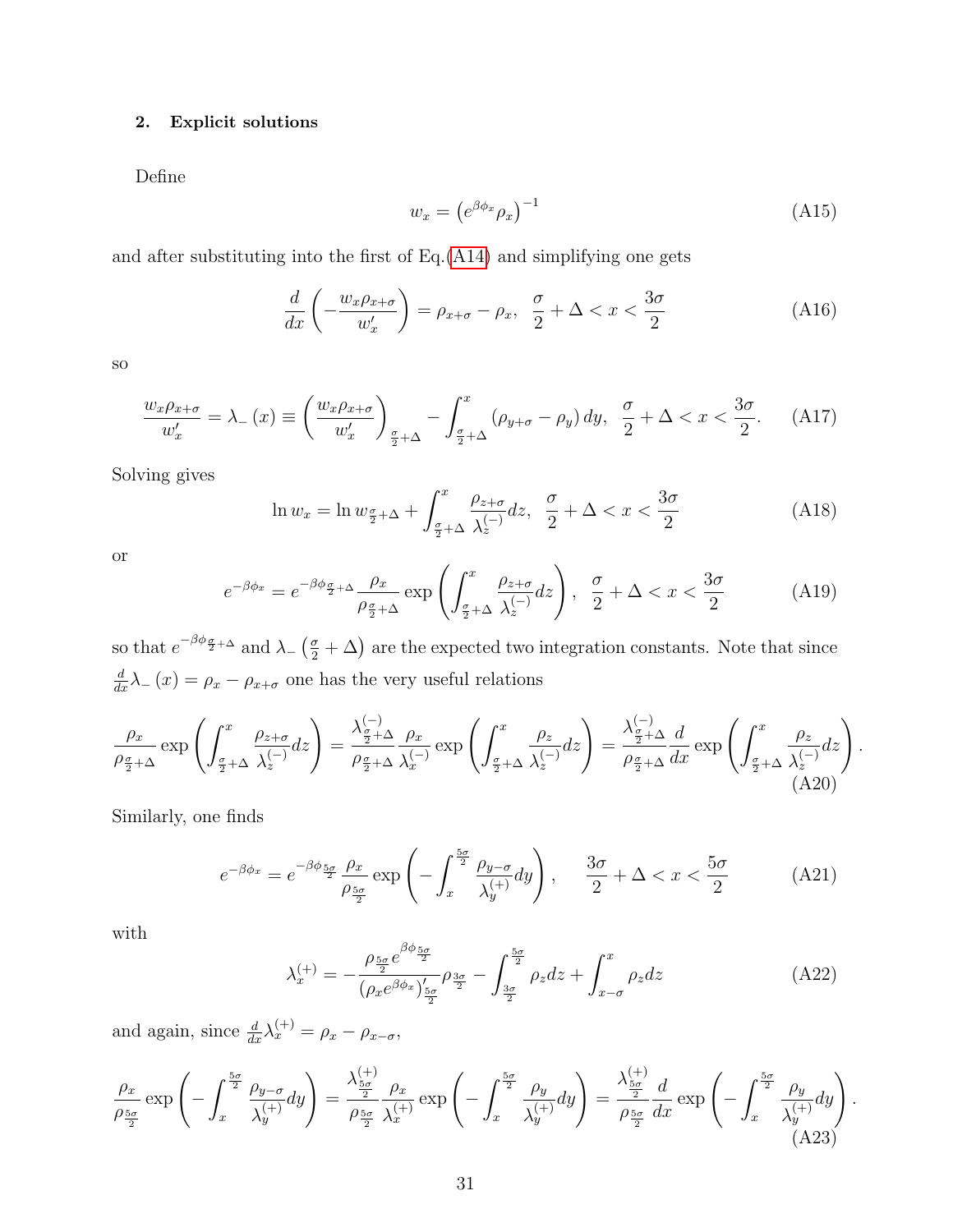As a final step, we use both of these together to verify the original relation between density and field, starting with Eq.[\(A1a\)](#page-28-8)

$$
\Lambda_T^2 Z^{(2)} [\phi] \rho_x = e^{-\beta \phi_x} \int_{x+\sigma}^{\frac{5\sigma}{2}+\Delta} e^{-\beta \phi_y} dy, \quad \frac{\sigma}{2} + \Delta < x < \frac{3\sigma}{2} \tag{A24}
$$
\n
$$
= e^{-\beta \phi_x} \left( \int_{\frac{5\sigma}{2}}^{\frac{5\sigma}{2}+\Delta} e^{-\beta \phi_y} dy + \int_{x+\sigma}^{\frac{5\sigma}{2}} e^{-\beta \phi_y} dy \right)
$$
\n
$$
= e^{-\beta \phi_x} \left( \int_{\frac{5\sigma}{2}}^{\frac{5\sigma}{2}+\Delta} e^{-\beta \phi_y} dy + e^{-\beta \phi \frac{5\sigma}{2}} \frac{\lambda_{\frac{5\sigma}{2}}^{(+)}}{\rho_{\frac{5\sigma}{2}}} - e^{-\beta \phi \frac{5\sigma}{2}} \exp \left( - \int_{x+\sigma}^{\frac{5\sigma}{2}} \frac{\rho_y}{\lambda_y^{(+)}} dy \right) \right)
$$

where the third line follows from recognizing that the integrand is restricted to the interval  $\frac{3\sigma}{2} + \Delta < x < \frac{5\sigma}{2}$  and using the last line of [A23.](#page-30-0) Substituting the solution for the field in  $D_2$ and simplifying gives

$$
\Lambda_T^2 Z^{(2)}\left[\phi\right] = e^{-\beta \phi \frac{\sigma}{2} + \Delta} \frac{1}{\rho \frac{\sigma}{2} + \Delta} \exp\left(\int_{\frac{\sigma}{2} + \Delta}^x \frac{\rho_{z+\sigma}}{\lambda_z^{(-)}} dz\right), \quad \frac{\sigma}{2} + \Delta < x < \frac{3\sigma}{2} \tag{A25}
$$
\n
$$
\times \left(\int_{\frac{5\sigma}{2}}^{\frac{5\sigma}{2} + \Delta} e^{-\beta \phi y} dy + e^{-\beta \phi \frac{\lambda}{2}} \frac{\lambda_{\frac{5\sigma}{2}}^{(+)}}{\rho \frac{5\sigma}{2}} - e^{-\beta \phi \frac{\lambda}{2}} \frac{\lambda_{\frac{5\sigma}{2}}^{(+)}}{\rho \frac{5\sigma}{2}} \exp\left(-\int_{x+\sigma}^{\frac{5\sigma}{2}} \frac{\rho_y}{\lambda_z^{(+)}} dy\right)\right)
$$

The left hand side is independent of  $x$  so the right hand side must be also. Taking a derivative with respect to  $x$  and simplifying gives

$$
0 = \int_{\frac{5\sigma}{2}}^{\frac{5\sigma}{2}+\Delta} e^{-\beta \phi_y} dy + e^{-\beta \phi_{\frac{5\sigma}{2}} \frac{\lambda_{\frac{5\sigma}{2}}^{(+)}}{\rho_{\frac{5\sigma}{2}}}} - e^{-\beta \phi_{\frac{5\sigma}{2}} \left(1 + \frac{\lambda_x^{(-)}}{\lambda_{x+\sigma}}\right)} \frac{\lambda_{\frac{5\sigma}{2}}^{(+)}}{\rho_{\frac{5\sigma}{2}}^{5\sigma}} \exp\left(-\int_{x+\sigma}^{\frac{5\sigma}{2}} \frac{\rho_y}{\lambda_z^{(+)}} dy\right) (A26)
$$

Another derivative and simplification gives

$$
0 = \rho_x \frac{\lambda_{x+\sigma}^{(+)} + \lambda_x^{(-)}}{\lambda_{x+\sigma}^{(+)2}}
$$
\n(A27)

2

so one concludes that  $\lambda_x^{(+)} = -\lambda_{x-\sigma}^{(-)}$  which then, from the previous relation implies

$$
\int_{\frac{5\sigma}{2}}^{\frac{5\sigma}{2}+\Delta} e^{-\beta \phi_y} dy + e^{-\beta \phi_{\frac{5\sigma}{2}}} \frac{\lambda_{\frac{5\sigma}{2}}^{(+)}}{\rho_{\frac{5\sigma}{2}}} = 0
$$
\n(A28)

The original relation then becomes an expression for the partition function,

$$
\Lambda_T^2 Z^{(2)}\left[\phi\right] = e^{-\beta \phi \frac{\sigma}{2} + \Delta} \frac{1}{\rho \frac{\sigma}{2} + \Delta} \exp\left(\int_{\frac{\sigma}{2} + \Delta}^x \frac{\rho_{z+\sigma}}{\lambda_z^{(-)}} dz\right) \left(-e^{-\beta \phi \frac{\sigma}{2}} \frac{\lambda_{\frac{5\sigma}{2}}^{(+)}}{\rho \frac{5\sigma}{2}} \exp\left(\int_{x+\sigma}^{\frac{5\sigma}{2}} \frac{\rho_y}{\lambda_{z-\sigma}^{(-)}} dy\right)\right), \quad \frac{\sigma}{2} + \Delta < x < \frac{3\sigma}{2} \tag{A29}
$$

$$
=e^{-\beta\phi_{\frac{\sigma}{2}+\Delta}}e^{-\beta\phi_{\frac{5\sigma}{2}}}\frac{1}{\rho_{\frac{\sigma}{2}+\Delta}}\frac{\lambda_{\frac{3\sigma}{2}}^{(-)}}{\rho_{\frac{5\sigma}{2}}}\exp\left(\int_{\frac{\sigma}{2}+\Delta}\frac{\lambda_{z}+\sigma}{\lambda_{z}}dz\right)
$$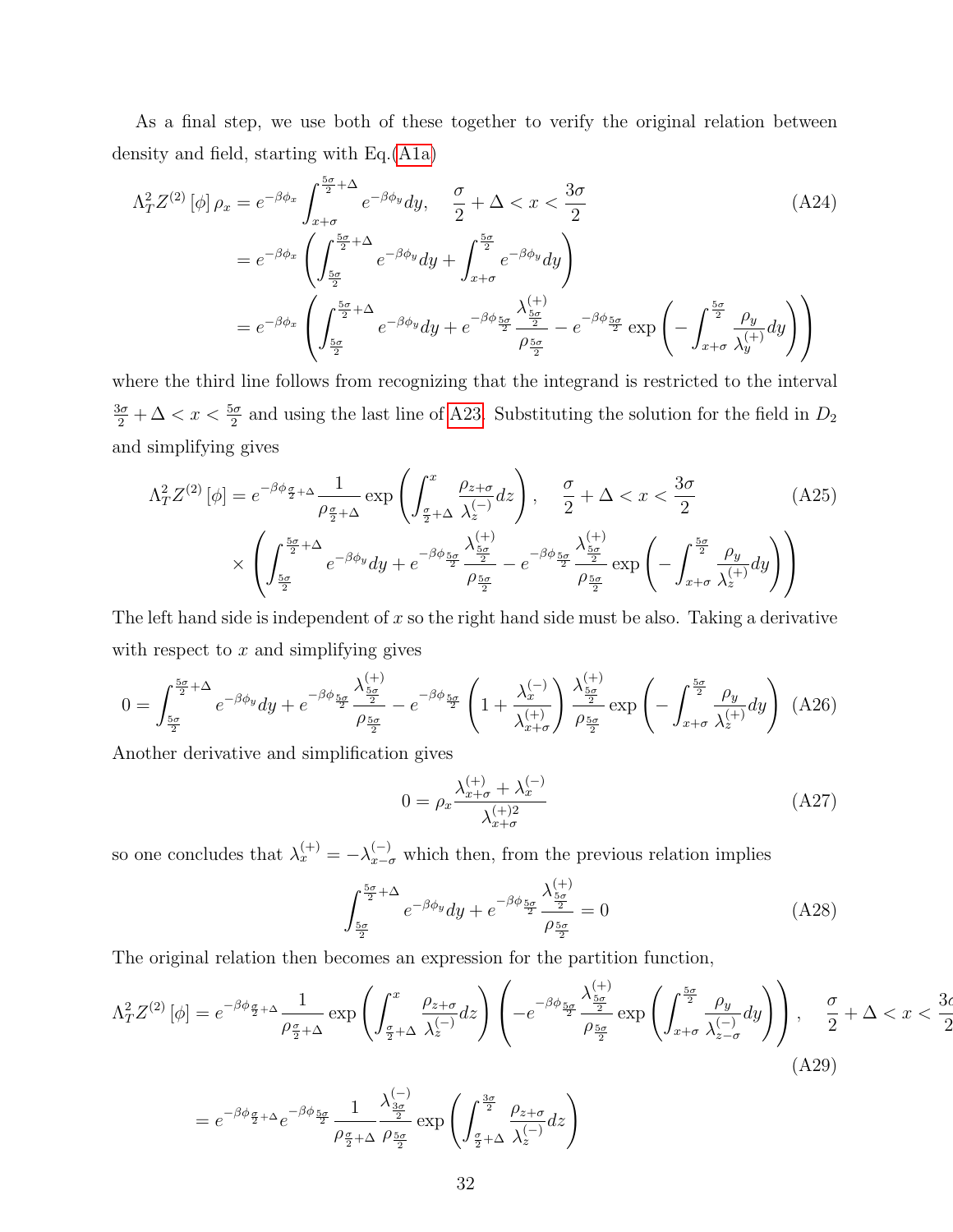One can perform the same exercise beginning with Eq.[\(A1c\)](#page-28-7) with the only new result being the condition

<span id="page-32-0"></span>
$$
\int_{\frac{\sigma}{2}}^{\frac{\sigma}{2}+\Delta} e^{-\beta \phi_y} dy = e^{-\beta \phi_{\frac{\sigma}{2}+\Delta}} \frac{\lambda_{\frac{\sigma}{2}+\Delta}^{(-)}}{\rho_{\frac{\sigma}{2}+\Delta}}
$$
(A30)

Thus, the result is that

$$
e^{-\beta \phi_x} = e^{-\beta \phi_x} + \frac{\rho_x}{\rho_{\frac{\sigma}{2}+\Delta}} \exp\left(\int_{\frac{\sigma}{2}+\Delta}^x \frac{\rho_{z+\sigma}}{\lambda_z} dz\right), \frac{\sigma}{2} + \Delta < x < \frac{3\sigma}{2} \tag{A31}
$$
\n
$$
e^{-\beta \phi_x} = e^{-\beta \phi_{\frac{5\sigma}{2}}} \frac{\rho_x}{\rho_{\frac{5\sigma}{2}}} \exp\left(\int_x^{\frac{5\sigma}{2}} \frac{\rho_{z-\sigma}}{\lambda_{z-\sigma}} dz\right), \frac{3\sigma}{2} + \Delta < x < \frac{5\sigma}{2}
$$
\n
$$
\Lambda_T^2 Z^{(2)} \left[\phi\right] = e^{-\beta \phi_{\frac{\sigma}{2}+\Delta}} e^{-\beta \phi_{\frac{5\sigma}{2}}} \frac{1}{\rho_{\frac{\sigma}{2}+\Delta}} \frac{\lambda_{\frac{3\sigma}{2}}}{\rho_{\frac{\sigma}{2}+\Delta}} \exp\left(\int_{\frac{\sigma}{2}+\Delta}^{\frac{3\sigma}{2}} \frac{\rho_{z+\sigma}}{\lambda_z} dz\right)
$$
\n
$$
= e^{-\beta \phi_{\frac{\sigma}{2}+\Delta}} e^{-\beta \phi_{\frac{5\sigma}{2}}} \frac{1}{\rho_{\frac{\sigma}{2}+\Delta}} \frac{\lambda_{\frac{\sigma}{2}+\Delta}}{\rho_{\frac{5\sigma}{2}}} \exp\left(\int_{\frac{\sigma}{2}+\Delta}^{\frac{3\sigma}{2}} \frac{\rho_z}{\lambda_z} dz\right)
$$

with

$$
\lambda_x = \lambda_{\frac{\sigma}{2} + \Delta} + \int_{\frac{\sigma}{2} + \Delta}^{\frac{3\sigma}{2} + \Delta} \rho_y dy - \int_x^{x+\sigma} \rho_y dy \tag{A32}
$$

and the constraints

$$
\frac{e^{\beta\phi_{\frac{\sigma}{2}+\Delta}}\rho_{\frac{\sigma}{2}+\Delta}}{(e^{\beta\phi_x}\rho_x)'_{\frac{\sigma}{2}+\Delta}}\rho_{\frac{3\sigma}{2}+\Delta} + \int_{\frac{\sigma}{2}+\Delta}^{\frac{3\sigma}{2}+\Delta}\rho_y dy = \frac{\rho_{\frac{5\sigma}{2}}e^{\beta\phi_{\frac{5\sigma}{2}}}}{(\rho_x e^{\beta\phi_x})'_{\frac{5\sigma}{2}}} \rho_{\frac{3\sigma}{2}} + \int_{\frac{3\sigma}{2}}^{\frac{5\sigma}{2}}\rho_z dz \qquad (A33)
$$

$$
\lambda_{\frac{\sigma}{2}+\Delta} = \frac{e^{\beta\phi_{\frac{\sigma}{2}+\Delta}}\rho_{\frac{\sigma}{2}+\Delta}}{(e^{\beta\phi_x}\rho_x)'_{\frac{\sigma}{2}+\Delta}} \rho_{\frac{3\sigma}{2}+\Delta}
$$

$$
\int_{\frac{5\sigma}{2}}^{\frac{5\sigma}{2}+\Delta} e^{-\beta\phi_y} dy = e^{-\beta\phi_{\frac{5\sigma}{2}}} \frac{\lambda_{\frac{3\sigma}{2}}}{\rho_{\frac{5\sigma}{2}}} \qquad \frac{\lambda_{\frac{\sigma}{2}+\Delta}}{\rho_{\frac{\sigma}{2}+\Delta}}
$$

$$
\int_{\frac{\sigma}{2}}^{\frac{\sigma}{2}+\Delta} e^{-\beta\phi_y} dy = e^{-\beta\phi_{\frac{\sigma}{2}+\Delta}} \frac{\lambda_{\frac{\sigma}{2}+\Delta}}{\rho_{\frac{\sigma}{2}+\Delta}}
$$

The jump conditions are automatically satisfied.

# 3. The definition of the constant  $A$  provides no new information

We would like to simplify

$$
A = \frac{1}{\Lambda_T^2 Z^{(2)}\left[\phi\right]} \int_{\frac{\sigma}{2}}^{\frac{5\sigma}{2} + \Delta} e^{-\beta \phi_x} dx \tag{A34}
$$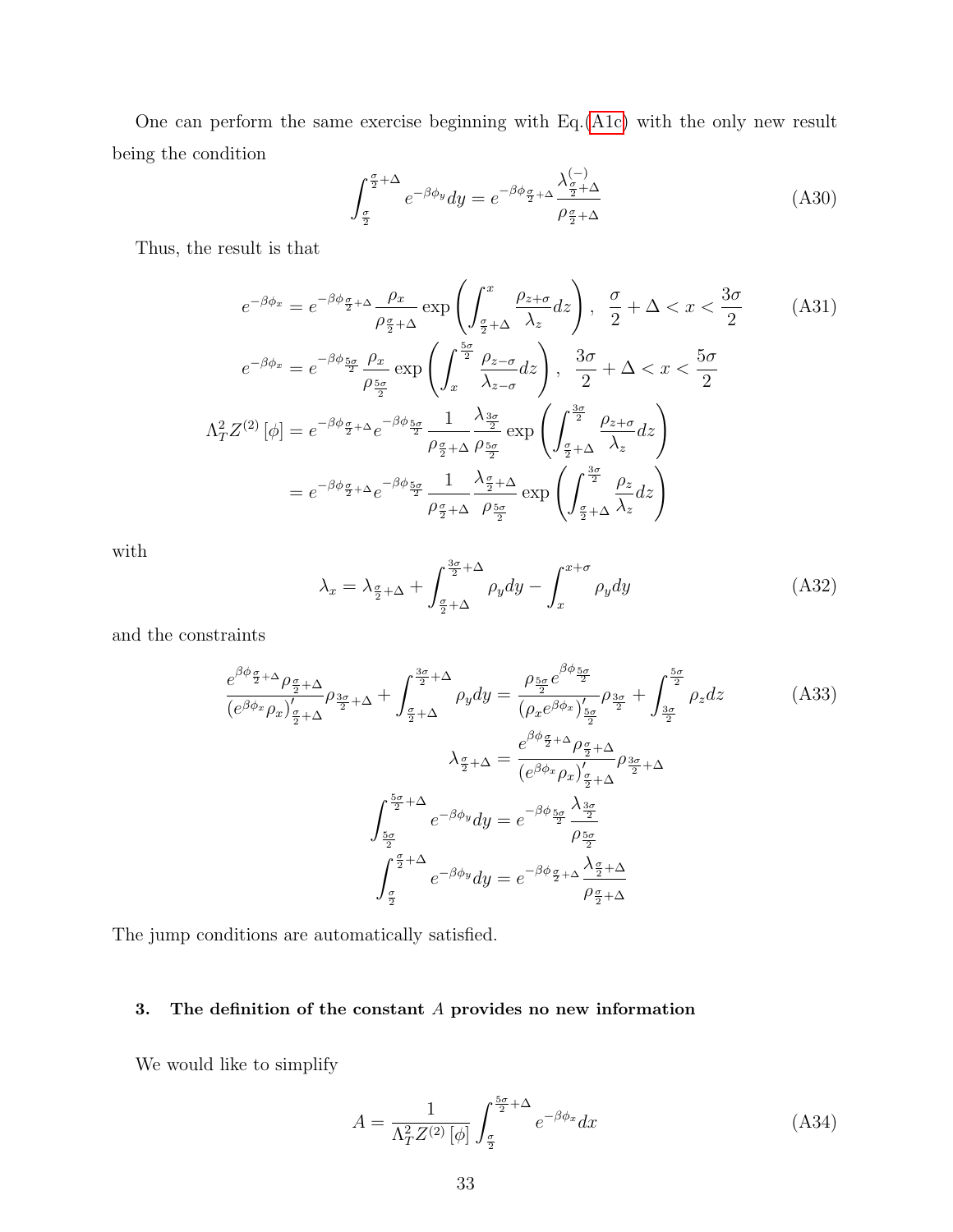so we consider the contribution from each domain separately. First,

$$
\Lambda_T^2 Z^{(2)} [\phi] A_1 = \int_{\frac{\sigma}{2}}^{\frac{\sigma}{2} + \Delta} e^{-\beta \phi_x} dx = e^{-\beta \phi_{\frac{\sigma}{2} + \Delta}} \frac{\lambda_{\frac{\sigma}{2} + \Delta}}{\rho_{\frac{\sigma}{2} + \Delta}}
$$
(A35)

but also

$$
\Lambda_T^2 Z^{(2)}\left[\phi\right] A_1 = \int_{\frac{\sigma}{2}}^{\frac{\sigma}{2} + \Delta} e^{\beta \phi_{x+2\sigma}} dx - \int_{\frac{\sigma}{2}}^{\frac{\sigma}{2} + \Delta} \frac{d}{dx} \frac{\rho_{x+\sigma}}{\frac{d}{dx} \left(e^{\beta \phi_x} \rho_x\right)} dx
$$
\n
$$
= A_5 - \frac{\rho_{\frac{3\sigma}{2} + \Delta}}{\frac{d}{dx} \left(e^{\beta \phi_x} \rho_x\right)_{\frac{\sigma}{2} + \Delta}} + \frac{\rho_{\frac{3\sigma}{2}}}{\frac{d}{dx} \left(e^{\beta \phi_x} \rho_x\right)_{\frac{\sigma}{2}}}
$$
\n(A36)

Next

$$
\Lambda_T^2 Z^{(2)} [\phi] A_2 = \int_{\frac{\sigma}{2} + \Delta}^{\frac{3\sigma}{2}} e^{-\beta \phi_x} dx
$$
\n
$$
= e^{-\beta \phi_{\frac{\sigma}{2} + \Delta}} \frac{\lambda_{-} (\frac{\sigma}{2} + \Delta)}{\rho_{\frac{\sigma}{2} + \Delta}} \int_{\frac{\sigma}{2} + \Delta}^{\frac{3\sigma}{2}} \frac{d}{dx} \exp\left(\int_{\frac{\sigma}{2} + \Delta}^x \frac{\rho_z}{\lambda_{-}(z)} dz\right) dx
$$
\n
$$
= e^{-\beta \phi_{\frac{\sigma}{2} + \Delta}} \frac{\lambda_{\frac{\sigma}{2} + \Delta}}{\rho_{\frac{\sigma}{2} + \Delta}} \left(\exp\left(\int_{\frac{\sigma}{2} + \Delta}^{\frac{3\sigma}{2}} \frac{\rho_z}{\lambda_z} dz\right) - 1\right)
$$
\n(A37)

The third domain is easy

$$
\Lambda_T^2 Z^{(2)} [\phi] A_3 = \int_{\frac{3\sigma}{2}}^{\frac{3\sigma}{2} + \Delta} e^{-\beta \phi_x} dx
$$
\n
$$
= \Lambda^2 Z^{(2)} [\phi] \left( e^{\beta \phi_{\frac{5\sigma}{2} + \Delta}} \rho_{\frac{5\sigma}{2} + \Delta} - e^{\beta \phi_{\frac{5\sigma}{2}}} \rho_{\frac{5\sigma}{2}} \right)
$$
\n
$$
= -\Lambda^2 Z^{(2)} [\phi] \left( e^{\beta \phi_{\frac{\sigma}{2} + \Delta}} \rho_{\frac{\sigma}{2} + \Delta} - e^{\beta \phi_{\frac{\sigma}{2}}} \rho_{\frac{\sigma}{2}} \right)
$$
\n(A38)

and the fourth gives

$$
\Lambda_T^2 Z^{(2)}\left[\phi\right] A_4 = \int_{\frac{3\sigma}{2}+\Delta}^{\frac{5\sigma}{2}} e^{-\beta \phi_x} dx = e^{-\beta \phi_{\frac{5\sigma}{2}}} \frac{\lambda \left(\frac{3\sigma}{2}\right)}{\rho_{\frac{5\sigma}{2}}} \left( \exp\left(\int_{\frac{3\sigma}{2}+\Delta}^{\frac{5\sigma}{2}} \frac{\rho_y}{\lambda\left(y-\sigma\right)} dy \right) - 1 \right) \quad (A39)
$$

$$
= e^{-\beta \phi_{\frac{5\sigma}{2}}} \frac{\lambda \frac{\sigma}{2} + \Delta}{\rho_{\frac{5\sigma}{2}}} \exp\left(\int_{\frac{\sigma}{2}+\Delta}^{\frac{3\sigma}{2}} \frac{\rho_y}{\lambda_y} dy \right) - e^{-\beta \phi_{\frac{5\sigma}{2}}} \frac{\lambda \left(\frac{3\sigma}{2}\right)}{\rho_{\frac{5\sigma}{2}}}
$$

and the final one is

$$
\Lambda_T^2 Z^{(2)}\left[\phi\right] A_5 = \int_{\frac{5\sigma}{2}}^{\frac{5\sigma}{2} + \Delta} e^{-\beta \phi_x} dx = e^{-\beta \phi_{\frac{5\sigma}{2}}} \frac{\lambda \left(\frac{3\sigma}{2}\right)}{\rho_{\frac{5\sigma}{2}}} \tag{A40}
$$

So summing gives

$$
\Lambda_T^2 Z^{(2)}\left[\phi\right] A = e^{-\beta \phi_{\frac{\sigma}{2}+\Delta}} \frac{\lambda_{\frac{\sigma}{2}+\Delta}}{\rho_{\frac{\sigma}{2}+\Delta}} \exp\left(\int_{\frac{\sigma}{2}+\Delta}^{\frac{3\sigma}{2}} \frac{\rho_z}{\lambda_z} dz\right) + e^{-\beta \phi_{\frac{5\sigma}{2}}} \frac{\lambda_{\frac{\sigma}{2}+\Delta}}{\rho_{\frac{5\sigma}{2}}} \exp\left(\int_{\frac{\sigma}{2}+\Delta}^{\frac{3\sigma}{2}} \frac{\rho_y}{\lambda_y} dy\right) \tag{A41}
$$

$$
- \Lambda^2 Z^{(2)}\left[\phi\right] \left(e^{\beta \phi_{\frac{\sigma}{2}+\Delta}} \rho_{\frac{\sigma}{2}+\Delta} - e^{\beta \phi_{\frac{\sigma}{2}}} \rho_{\frac{\sigma}{2}}\right)
$$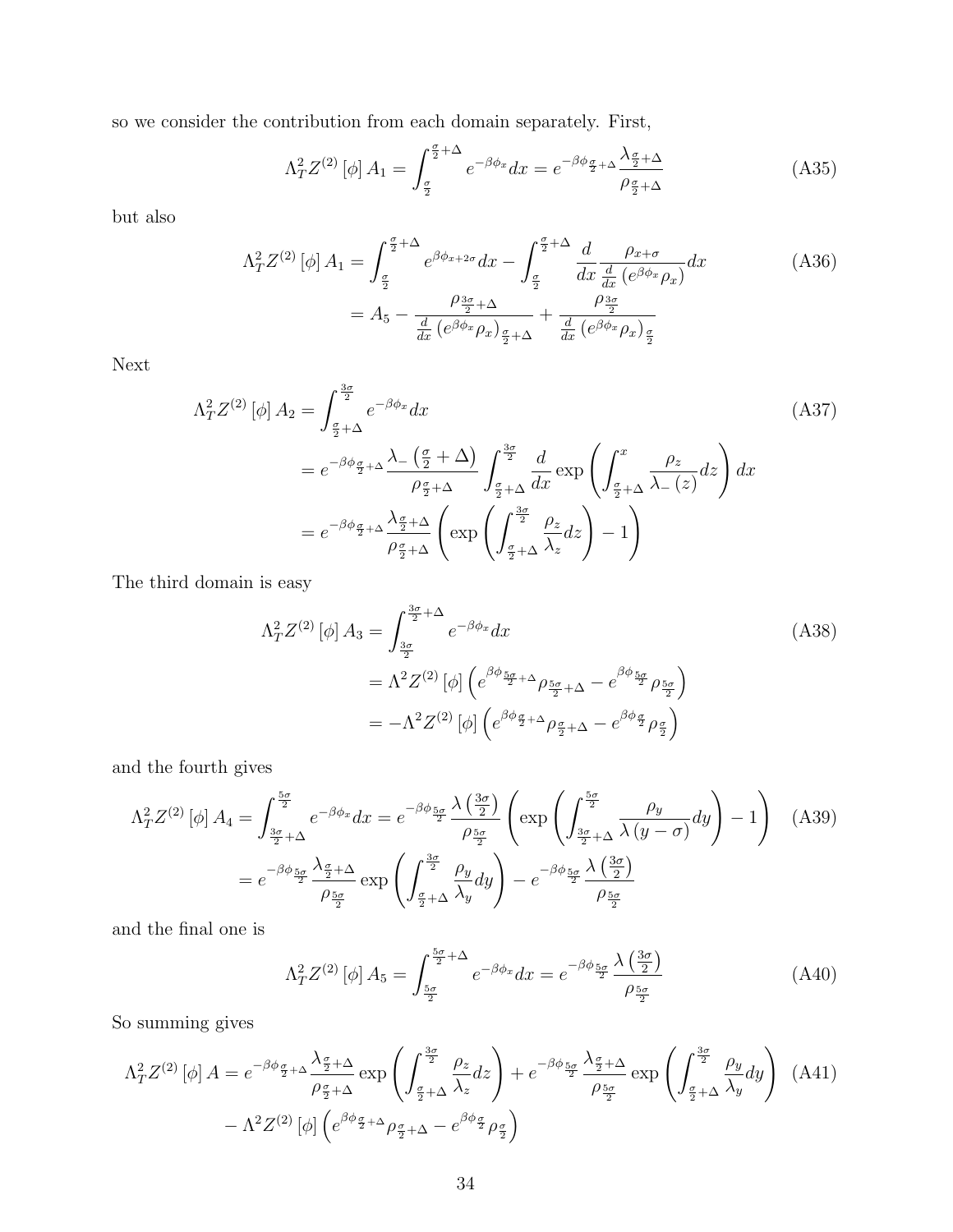or

$$
\Lambda_T^2 Z^{(2)}\left[\phi\right] A = \frac{\lambda_{\frac{\sigma}{2} + \Delta}}{e^{\beta \phi_{\frac{\sigma}{2} + \Delta} \rho_{\frac{\sigma}{2} + \Delta \rho_{\frac{5\sigma}{2}}}} e^{\beta \phi_{\frac{5\sigma}{2}}}} \exp\left(\int_{\frac{\sigma}{2} + \Delta}^{\frac{3\sigma}{2}} \frac{\rho_z}{\lambda_z} dz\right) \left(\rho_{\frac{5\sigma}{2}} e^{\beta \phi_{\frac{5\sigma}{2}}} + \rho_{\frac{\sigma}{2}} e^{\beta \phi_{\frac{\sigma}{2}}}\right) \tag{A42}
$$

which are equal via the duality relation and using the known expression for the partition function. Thus, this relation gives no new information.

# 4. Proof that the partial integrals of the potential are not independent

Two constraints were derived above,

$$
I_1 \equiv \int_{\frac{\sigma}{2}}^{\frac{\sigma}{2} + \Delta} e^{-\beta \phi_y} dy = e^{-\beta \phi_{\frac{\sigma}{2} + \Delta}} \frac{\lambda_{\frac{\sigma}{2} + \Delta}}{\rho_{\frac{\sigma}{2} + \Delta}}
$$
(A43)  

$$
I_2 \equiv \int_{\frac{5\sigma}{2}}^{\frac{5\sigma}{2} + \Delta} e^{-\beta \phi_y} dy = e^{-\beta \phi_{\frac{5\sigma}{2}}} \frac{\lambda_{\frac{3\sigma}{2}}}{\rho_{\frac{5\sigma}{2}}}
$$

and here the goal is to show that they are not independent. To begin, integrate Rq.[\(A4b\)](#page-28-4) over its range of validity to get

$$
\int_{\frac{3\sigma}{2}}^{\frac{3\sigma}{2}+\Delta} \left(e^{-\beta \phi_{x-\sigma}} - e^{-\beta \phi_{x+\sigma}}\right) dx = \int_{\frac{3\sigma}{2}}^{\frac{3\sigma}{2}+\Delta} \Lambda^2 Z^{(2)}\left[\phi\right] \frac{d}{dx} \left(e^{\beta \phi_x} \rho_x\right) dx \tag{A44}
$$

or

$$
I_1 - I_2 = \Lambda^2 Z^{(2)} \left[ \phi \right] \left( e^{\beta \phi_{\frac{3\sigma}{2} + \Delta}} \rho_{\frac{3\sigma}{2} + \Delta} - e^{\beta \phi_{\frac{3\sigma}{2}}} \rho_{\frac{3\sigma}{2}} \right) \tag{A45}
$$

We use the continuity of  $e^{\beta \phi_x} \rho_x$  and the results given in Eq.[\(A31\)](#page-32-0) for both the fields and the partition function to get

$$
I_1 - I_2 = e^{-\beta \phi_{\frac{\sigma}{2}+\Delta}} \frac{\lambda_{\frac{\sigma}{2}+\Delta}}{\rho_{\frac{\sigma}{2}+\Delta}} - e^{-\beta \phi_{\frac{5\sigma}{2}}} \frac{\lambda_{\frac{3\sigma}{2}}}{\rho_{\frac{5\sigma}{2}}} \tag{A46}
$$

so that once one of the relations is satisfied the other follows automatically.

# Appendix B: The Helmholtz functional

As always, the strategy is to use the explicit expression for the field in terms of the density to evaluate

$$
\beta F_N[\rho] \equiv \beta A_N[\phi_N[\rho]] - \int \rho_{\mathbf{r}} \beta \phi_{N\mathbf{r}}[\rho] d\mathbf{r}.
$$
 (B1)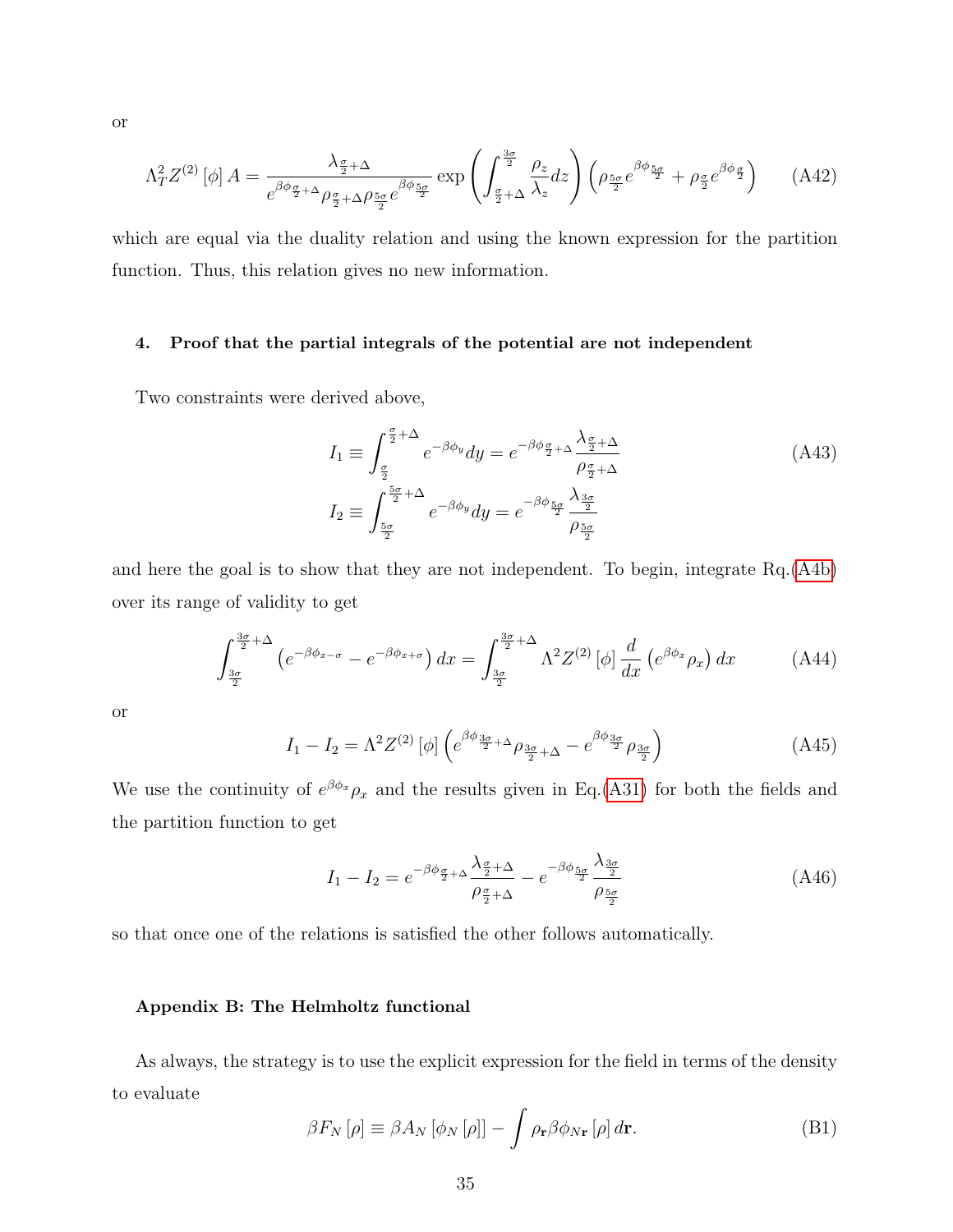First, the free energy is

$$
\beta A_2 [\phi [\rho]] = -\ln Z^{(2)} [\phi]
$$
\n
$$
= \ln e^{\beta \phi_{\frac{5\sigma}{2}}} \rho_{\frac{5\sigma}{2}} + \ln e^{\beta \phi_{\frac{\sigma}{2}+\Delta}} \rho_{\frac{\sigma}{2+\Delta}} - \ln \lambda_{\frac{\sigma}{2}+\Delta} + \int_{\frac{\sigma}{2}+\Delta}^{\frac{3\sigma}{2}} \frac{\rho_y}{\lambda_y} dy
$$
\n(B2)

We will also need

$$
\int_{\frac{\sigma}{2}}^{\frac{5\sigma}{2}+\Delta} \rho_x \beta \phi_x dx = \int_{\frac{\sigma}{2}}^{\frac{\sigma}{2}+\Delta} \rho_x \beta \phi_x dx + \int_{\frac{\sigma}{2}+\Delta}^{\frac{3\sigma}{2}} \rho_x \beta \phi_x dx + \int_{\frac{3\sigma}{2}+\Delta}^{\frac{5\sigma}{2}} \rho_x \beta \phi_x dx + \int_{\frac{3\sigma}{2}+\Delta}^{\frac{5\sigma}{2}} \rho_x \beta \phi_x dx + \int_{\frac{5\sigma}{2}}^{\frac{5\sigma}{2}+\Delta} \rho_x \beta \phi_x dx
$$
\n(B3)

or, regrouping,

$$
\int_{\frac{\sigma}{2}}^{\frac{5\sigma}{2}+\Delta} \rho_x \beta \phi_x dx = \int_{\frac{\sigma}{2}+\Delta}^{\frac{3\sigma}{2}} \rho_x \beta \phi_x dx + \int_{\frac{3\sigma}{2}+\Delta}^{\frac{5\sigma}{2}} \rho_x \beta \phi_x dx + \int_{\frac{\sigma}{2}}^{\frac{3\sigma}{2}+\Delta} \rho_x \beta \phi_x dx + \int_{\frac{5\sigma}{2}}^{\frac{5\sigma}{2}+\Delta} \rho_x \beta \phi_x dx + \int_{\frac{5\sigma}{2}}^{\frac{5\sigma}{2}+\Delta} \rho_x \beta \phi_x dx
$$
\n(B4)

So the Helmholtz functional is

$$
\beta F\left[\rho\right] = \ln e^{\beta \phi_{\frac{5\sigma}{2}}}\rho_{\frac{5\sigma}{2}} + \ln e^{\beta \phi_{\frac{\sigma}{2}+\Delta}}\rho_{\frac{\sigma}{2}+\Delta} - \ln \lambda_{\frac{\sigma}{2}+\Delta} - \int_{\frac{\sigma}{2}+\Delta}^{\frac{3\sigma}{2}} \frac{\rho_y}{\lambda_y} dy
$$
\n
$$
- \int_{\frac{\sigma}{2}+\Delta}^{\frac{3\sigma}{2}} \rho_x \beta \phi_x dx - \int_{\frac{3\sigma}{2}+\Delta}^{\frac{5\sigma}{2}} \rho_x \beta \phi_x dx
$$
\n
$$
- \int_{\frac{\sigma}{2}}^{\frac{\sigma}{2}+\Delta} \rho_x \beta \phi_x dx - \int_{\frac{3\sigma}{2}}^{\frac{3\sigma}{2}+\Delta} \rho_x \beta \phi_x dx - \int_{\frac{5\sigma}{2}}^{\frac{5\sigma}{2}+\Delta} \rho_x \beta \phi_x dx
$$
\n
$$
(B5)
$$

Substituting for the third line and simplifying gives

$$
\beta F\left[\rho\right] = \left(1 - \int_{\frac{\sigma}{2}+\Delta}^{\frac{3\sigma}{2}} \rho_x dx\right) \ln e^{\beta \phi_{\frac{\sigma}{2}+\Delta}} \rho_{\frac{\sigma}{2}+\Delta} + \left(1 - \int_{\frac{3\sigma}{2}+\Delta}^{\frac{5\sigma}{2}} \rho_x dx\right) \ln e^{\beta \phi_{\frac{5\sigma}{2}}}\rho_{\frac{5\sigma}{2}} - \ln \lambda_{\frac{\sigma}{2}+\Delta} - \int_{\frac{\sigma}{2}+\Delta}^{\frac{3\sigma}{2}} \frac{\rho_y}{\lambda_y} dy\tag{B6}
$$

$$
+\int_{\frac{\sigma}{2}+\Delta}^{\frac{3\sigma}{2}} \rho_x \ln \rho_x dx + \int_{\frac{3\sigma}{2}+\Delta}^{\frac{5\sigma}{2}} \rho_x \ln \rho_x dx + \int_{\frac{\sigma}{2}+\Delta}^{\frac{3\sigma}{2}} \rho_x \left( \int_{\frac{\sigma}{2}+\Delta}^x \frac{\rho_{y+\sigma}}{\lambda_y} dy \right) dx + \int_{\frac{3\sigma}{2}+\Delta}^{\frac{5\sigma}{2}} \rho_x \left( \int_{x-\sigma}^{\frac{3\sigma}{2}} \frac{\rho_y}{\lambda_y} dy \right) dx - \int_{\frac{\sigma}{2}}^{\frac{\sigma}{2}+\Delta} \rho_x \beta \phi_x dx - \int_{\frac{3\sigma}{2}}^{\frac{3\sigma}{2}+\Delta} \rho_x \beta \phi_x dx - \int_{\frac{5\sigma}{2}}^{\frac{5\sigma}{2}+\Delta} \rho_x \beta \phi_x dx
$$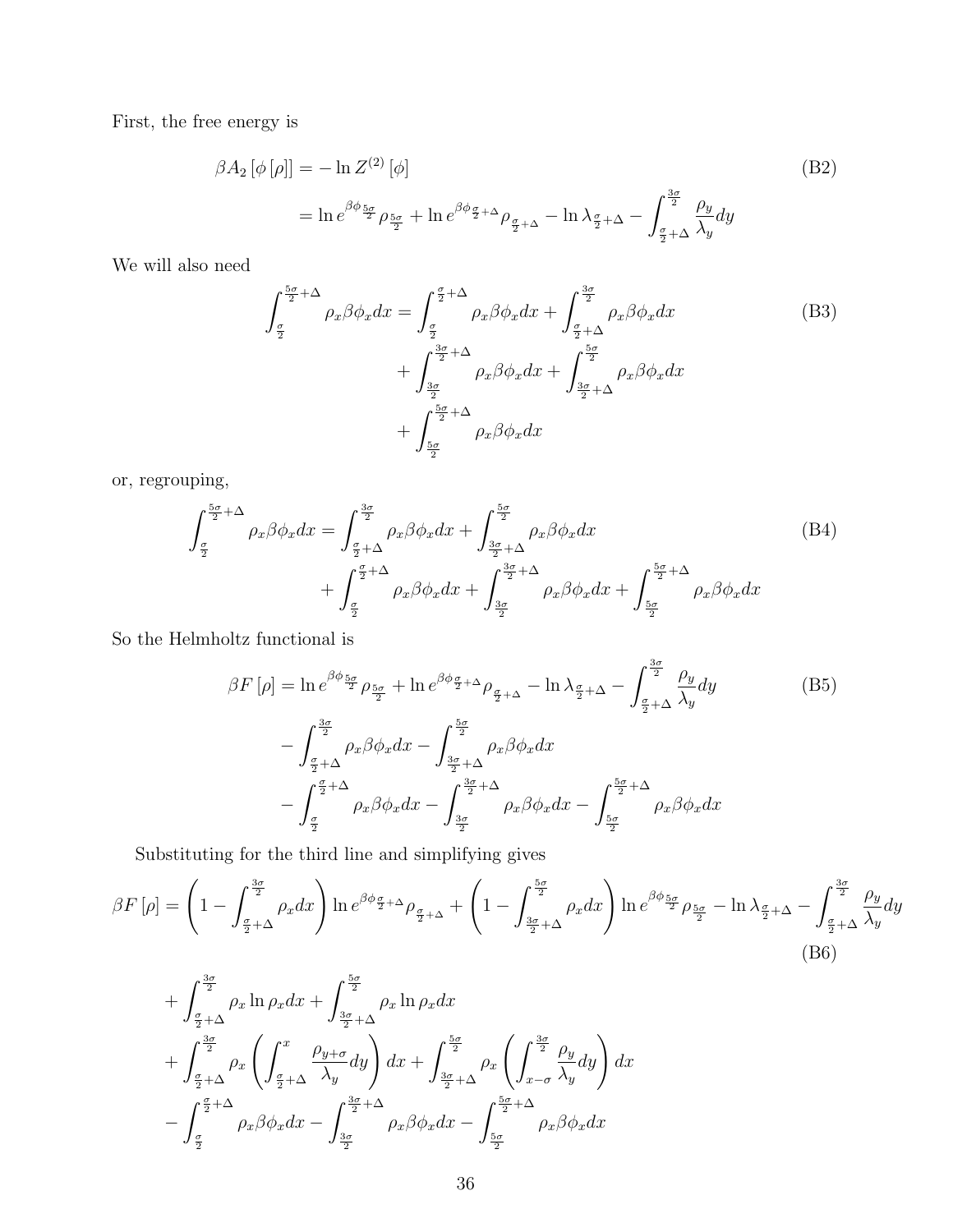or, more succinctly,

$$
\beta F\left[\rho\right] = \left(1 - \int_{\frac{\sigma}{2}+\Delta}^{\frac{3\sigma}{2}} \rho_x dx\right) \ln e^{\beta \phi_{\frac{\sigma}{2}+\Delta}} \rho_{\frac{\sigma}{2}+\Delta} + \left(1 - \int_{\frac{3\sigma}{2}+\Delta}^{\frac{5\sigma}{2}} \rho_x dx\right) \ln e^{\beta \phi_{\frac{5\sigma}{2}}}\rho_{\frac{5\sigma}{2}} - \ln \lambda_{\frac{\sigma}{2}+\Delta} - \int_{\frac{\sigma}{2}+\Delta}^{\frac{3\sigma}{2}} \frac{\rho_y}{\lambda_y} dy
$$
\n
$$
+ \int_{\frac{\sigma}{2}}^{\frac{5\sigma}{2}+\Delta} \rho_x \ln \rho_x dx
$$
\n
$$
+ \int_{\frac{\sigma}{2}+\Delta}^{\frac{3\sigma}{2}} \rho_x \left(\int_{\frac{\sigma}{2}+\Delta}^x \frac{\rho_{y+\sigma}}{\lambda_y} dy\right) dx + \int_{\frac{3\sigma}{2}+\Delta}^{\frac{5\sigma}{2}} \rho_x \left(\int_{x-\sigma}^{\frac{3\sigma}{2}} \frac{\rho_y}{\lambda_y} dy\right) dx
$$
\n
$$
- \sum_{a=0}^2 \int_{\frac{\sigma}{2}+a\sigma}^{\frac{\sigma}{2}+a\sigma} \rho_x \left(\beta \phi_x - \ln \rho_x\right) dx
$$
\n(By Eq. (4.12)

We begin to analyze the third line by splitting it into two pieces

$$
\int_{\frac{\sigma}{2}+\Delta}^{\frac{3\sigma}{2}} \rho_x \left( \int_{\frac{\sigma}{2}+\Delta}^x \frac{\rho_{y+\sigma}}{\lambda_y} dy \right) dx + \int_{\frac{3\sigma}{2}+\Delta}^{\frac{5\sigma}{2}} \rho_x \left( \int_{x-\sigma}^{\frac{3\sigma}{2}} \frac{\rho_y}{\lambda_y} dy \right) dx \qquad (B8)
$$
  

$$
= \frac{1}{2} \int_{\frac{\sigma}{2}+\Delta}^{\frac{3\sigma}{2}} \rho_x \left( \int_{\frac{\sigma}{2}+\Delta}^x \frac{\rho_{y+\sigma}+\rho_y}{\lambda_y} dy \right) dx + \frac{1}{2} \int_{\frac{3\sigma}{2}+\Delta}^{\frac{5\sigma}{2}} \rho_x \left( \int_{x-\sigma}^{\frac{3\sigma}{2}} \frac{\rho_y+\rho_{y+\sigma}}{\lambda_y} dy \right) dx
$$
  

$$
+ \frac{1}{2} \int_{\frac{\sigma}{2}+\Delta}^{\frac{3\sigma}{2}} \rho_x \left( \int_{\frac{\sigma}{2}+\Delta}^x \frac{\rho_{y+\sigma}-\rho_y}{\lambda_y} dy \right) dx + \frac{1}{2} \int_{\frac{3\sigma}{2}+\Delta}^{\frac{5\sigma}{2}} \rho_x \left( \int_{x-\sigma}^{\frac{3\sigma}{2}} \frac{\rho_y-\rho_{y+\sigma}}{\lambda_y} dy \right) dx
$$

Recall that

$$
\lambda_x = \lambda_{\frac{\sigma}{2} + \Delta} + \int_{\frac{\sigma}{2} + \Delta}^{\frac{3\sigma}{2} + \Delta} \rho_y dy - \int_x^{x+\sigma} \rho_y dy \tag{B9}
$$

so

$$
\int_{\frac{\sigma}{2}+\Delta}^{\frac{3\sigma}{2}} \rho_x \left( \int_{\frac{\sigma}{2}+\Delta}^x \frac{\rho_{y+\sigma}}{\lambda_y} dy \right) dx + \int_{\frac{3\sigma}{2}+\Delta}^{\frac{5\sigma}{2}} \rho_x \left( \int_{x-\sigma}^{\frac{3\sigma}{2}} \frac{\rho_y}{\lambda_y} dy \right) dx \tag{B10}
$$
  

$$
= \frac{1}{2} \int_{\frac{\sigma}{2}+\Delta}^{\frac{3\sigma}{2}} \rho_x \left( \int_{\frac{\sigma}{2}+\Delta}^x \frac{\rho_{y+\sigma}+\rho_y}{\lambda_y} dy \right) dx + \frac{1}{2} \int_{\frac{3\sigma}{2}+\Delta}^{\frac{5\sigma}{2}} \rho_x \left( \int_{x-\sigma}^{\frac{3\sigma}{2}} \frac{\rho_y+\rho_{y+\sigma}}{\lambda_y} dy \right) dx
$$
  

$$
+ \frac{1}{2} \int_{\frac{\sigma}{2}+\Delta}^{\frac{3\sigma}{2}} \rho_x \ln \frac{\lambda_{\frac{\sigma}{2}+\Delta}}{\lambda_x} dx + \frac{1}{2} \int_{\frac{3\sigma}{2}+\Delta}^{\frac{5\sigma}{2}} \rho_x \ln \frac{\lambda_{\frac{3\sigma}{2}}}{\lambda_{x-\sigma}} dx
$$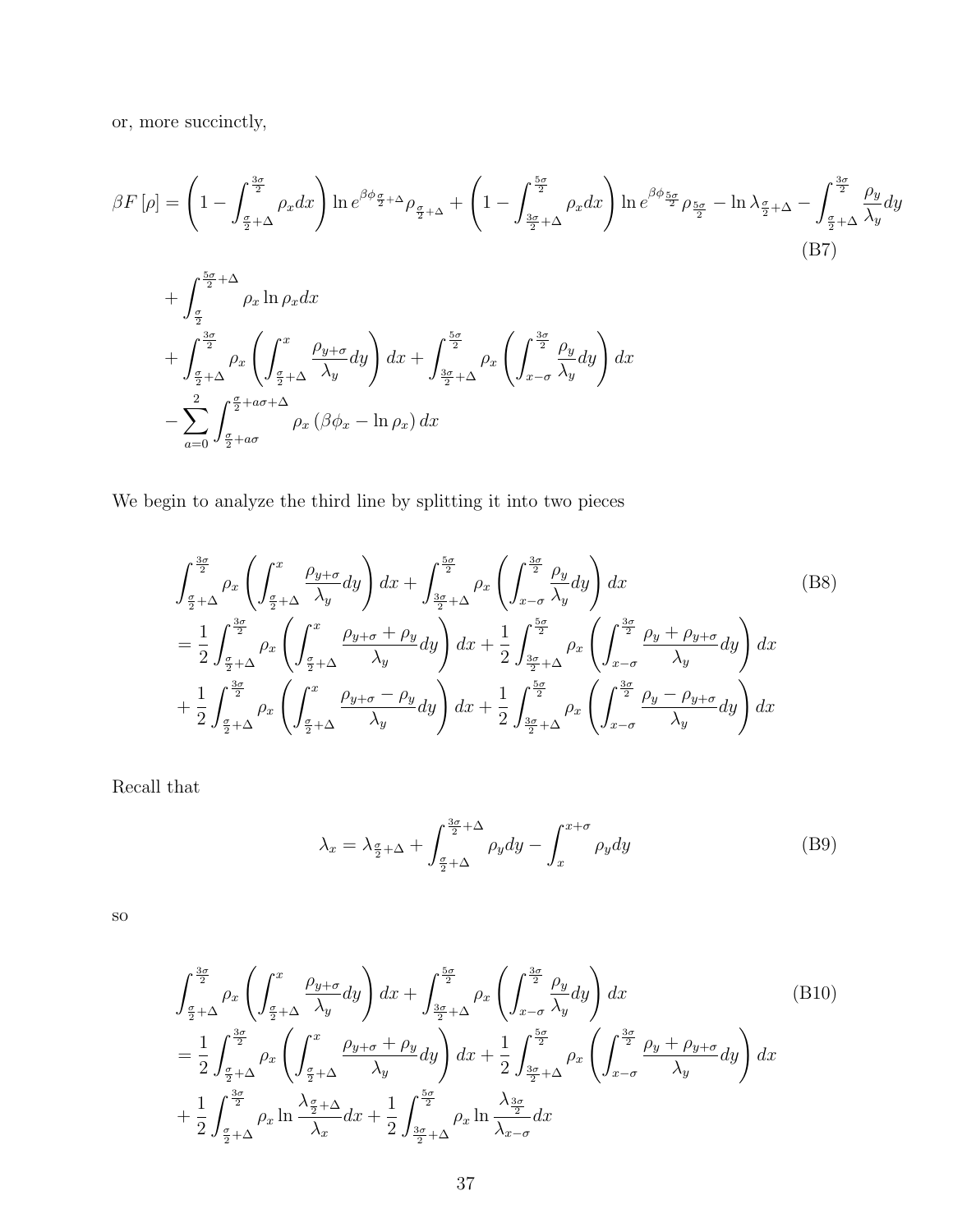$$
\beta F\left[\rho\right] = \left(1 - \int_{\frac{\sigma}{2}+\Delta}^{\frac{3\sigma}{2}} \rho_x dx\right) \ln e^{\beta \phi_{\frac{\sigma}{2}+\Delta}} \rho_{\frac{\sigma}{2}+\Delta} + \left(1 - \int_{\frac{3\sigma}{2}+\Delta}^{\frac{5\sigma}{2}} \rho_x dx\right) \ln e^{\beta \phi_{\frac{5\sigma}{2}}}\rho_{\frac{5\sigma}{2}} - \ln \lambda_{\frac{\sigma}{2}+\Delta} - \int_{\frac{\sigma}{2}+\Delta}^{\frac{3\sigma}{2}} \frac{\rho_y}{\lambda_y} dy
$$
\n(B11)  
\n
$$
+ \int_{\frac{\sigma}{2}}^{\frac{5\sigma}{2}+\Delta} \rho_x \ln \rho_x dx + \frac{1}{2} \int_{\frac{\sigma}{2}+\Delta}^{\frac{3\sigma}{2}} \rho_x \ln \frac{\lambda_{\frac{\sigma}{2}+\Delta}}{\lambda_x} dx + \frac{1}{2} \int_{\frac{3\sigma}{2}+\Delta}^{\frac{5\sigma}{2}} \rho_x \ln \frac{\lambda_{\frac{3\sigma}{2}}}{\lambda_{x-\sigma}} dx
$$
\n
$$
+ \frac{1}{2} \int_{\frac{\sigma}{2}+\Delta}^{\frac{3\sigma}{2}} \rho_x \left(\int_{\frac{\sigma}{2}+\Delta}^x \frac{\rho_{y+\sigma} + \rho_y}{\lambda_y} dy\right) dx + \frac{1}{2} \int_{\frac{3\sigma}{2}+\Delta}^{\frac{5\sigma}{2}} \rho_x \left(\int_{x-\sigma}^{\frac{3\sigma}{2}} \frac{\rho_y + \rho_{y+\sigma}}{\lambda_y} dy\right) dx
$$
\n
$$
- \sum_{a=0}^2 \int_{\frac{\sigma}{2}+a\sigma}^{\frac{\sigma}{2}+a\sigma} \rho_x \left(\beta \phi_x + \ln \rho_x\right) dx
$$
\n(B11)

We again focus on the third line which we call  ${\cal J},$ 

$$
J = \int_{\frac{\sigma}{2}+\Delta}^{\frac{3\sigma}{2}} \rho_x \left( \int_{\frac{\sigma}{2}+\Delta}^x \frac{\rho_{y+\sigma} + \rho_y}{\lambda_y} dy \right) dx + \int_{\frac{3\sigma}{2}+\Delta}^{\frac{5\sigma}{2}} \rho_x \left( \int_{x-\sigma}^{\frac{3\sigma}{2}} \frac{\rho_y + \rho_{y+\sigma}}{\lambda_y} dy \right) dx \qquad (B12)
$$
  
\n
$$
= \int_{\frac{\sigma}{2}+\Delta}^{\frac{3\sigma}{2}} \left( \frac{d}{dx} \int_{\frac{\sigma}{2}+\Delta}^x \rho_y dy \right) \left( \int_{\frac{\sigma}{2}+\Delta}^x \frac{\rho_{y+\sigma} + \rho_y}{\lambda_y} dy \right) dx - \int_{\frac{3\sigma}{2}+\Delta}^{\frac{5\sigma}{2}} \left( \frac{d}{dx} \int_x^{\frac{5\sigma}{2}} \rho_y dy \right) \left( \int_{x-\sigma}^{\frac{3\sigma}{2}} \frac{\rho_y + \rho_{y+\sigma}}{\lambda_y} dy \right) dx
$$
  
\n
$$
= \left( \int_{\frac{\sigma}{2}+\Delta}^{\frac{3\sigma}{2}} \rho_y dy \right) \left( \int_{\frac{\sigma}{2}+\Delta}^{\frac{3\sigma}{2}} \frac{\rho_{y+\sigma} + \rho_y}{\lambda_y} dy \right) - \int_{\frac{\sigma}{2}+\Delta}^{\frac{3\sigma}{2}} \left( \int_{\frac{\sigma}{2}+\Delta}^x \rho_y dy \right) \frac{\rho_{x+\sigma} + \rho_x}{\lambda_x} dx
$$
  
\n
$$
+ \left( \int_{\frac{3\sigma}{2}+\Delta}^{\frac{5\sigma}{2}} \rho_y dy \right) \left( \int_{\frac{\sigma}{2}+\Delta}^{\frac{3\sigma}{2}} \frac{\rho_y + \rho_{y+\sigma}}{\lambda_y} dy \right) - \int_{\frac{3\sigma}{2}+\Delta}^{\frac{5\sigma}{2}} \left( \int_x^{\frac{5\sigma}{2}} \rho_y dy \right) \frac{\rho_{x-\sigma} + \rho_x}{\lambda_{x-\sigma}} dx
$$

or

$$
J = \left(\int_{\frac{\sigma}{2}+\Delta}^{\frac{3\sigma}{2}} \rho_y dy + \int_{\frac{3\sigma}{2}+\Delta}^{\frac{5\sigma}{2}} \rho_y dy\right) \left(\int_{\frac{\sigma}{2}+\Delta}^{\frac{3\sigma}{2}} \frac{\rho_{y+\sigma}+\rho_y}{\lambda_y} dy\right) - \int_{\frac{\sigma}{2}+\Delta}^{\frac{3\sigma}{2}} \left(\int_{\frac{\sigma}{2}+\Delta}^x \rho_y dy\right) \frac{\rho_{x+\sigma}+\rho_x}{\lambda_x} dx - \int_{\frac{3\sigma}{2}+\Delta}^{\frac{5\sigma}{2}} \left(\int_x^{\frac{5\sigma}{2}} \rho_y dy\right) \frac{\rho_{x-\sigma}+\rho_x}{\lambda_{x-\sigma}} dx
$$
 (B13)

So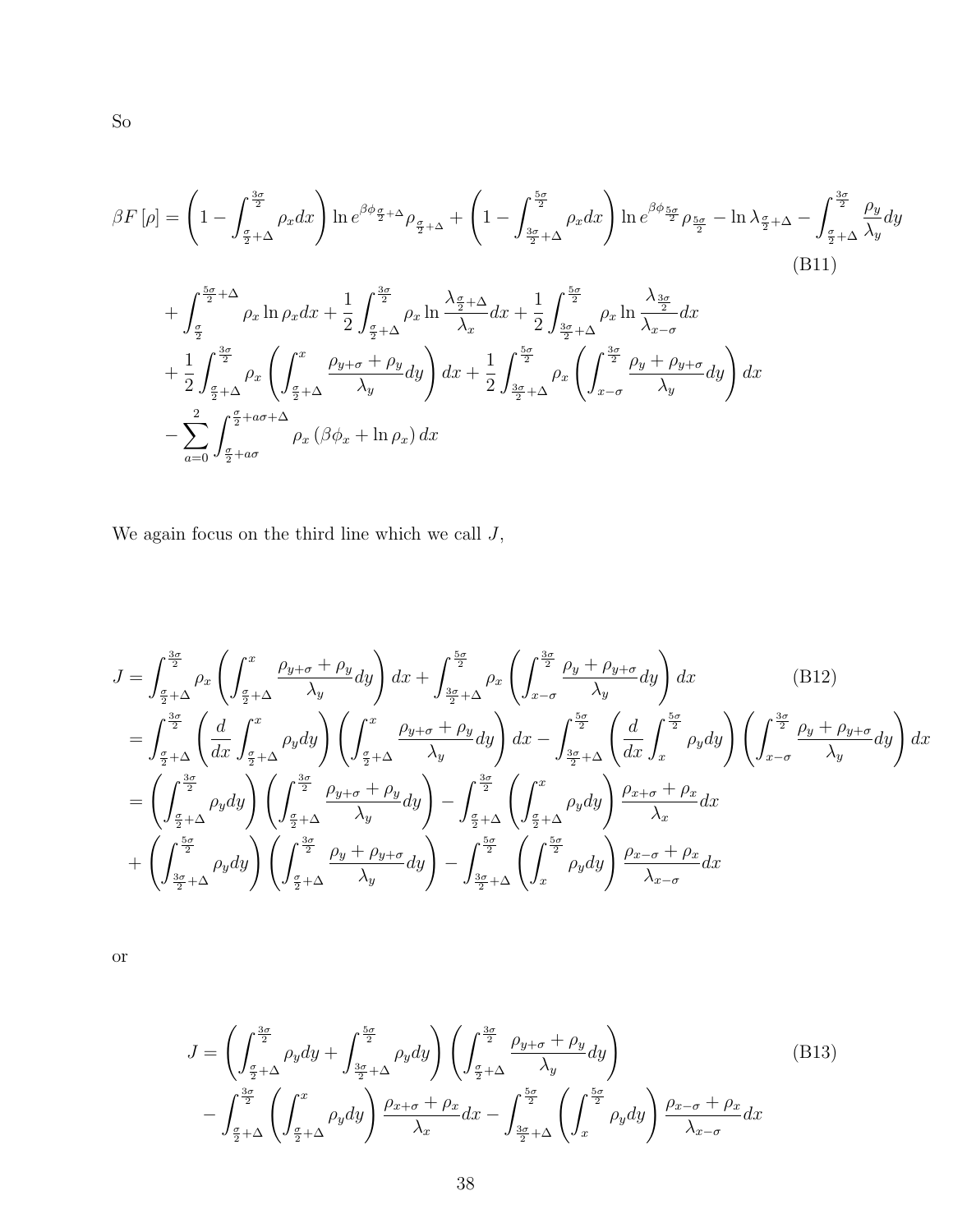This idea is to combine the last two terms to get things that look like  $\lambda_x$ ,

$$
-\int_{\frac{\sigma}{2}+1}^{\frac{3\sigma}{2}} \left(\int_{\frac{\sigma}{2}+1}^{x} \rho_y dy\right) \frac{\rho_{x+\sigma} + \rho_x}{\lambda_x} dx - \int_{\frac{3\sigma}{2}+1}^{\frac{5\sigma}{2}} \left(\int_{x}^{\frac{5\sigma}{2}} \rho_y dy\right) \frac{\rho_{x-\sigma} + \rho_x}{\lambda_{x-\sigma}} dx \qquad (B14)
$$
  
\n
$$
= -\int_{\frac{\sigma}{2}+1}^{\frac{3\sigma}{2}} \left(\int_{\frac{\sigma}{2}+1}^{x} \rho_y dy\right) \frac{\rho_{x+\sigma}}{\lambda_x} dx - \int_{\frac{\sigma}{2}+1}^{\frac{3\sigma}{2}} \left(\int_{\frac{\sigma}{2}+1}^{x} \rho_y dy\right) \frac{\rho_x}{\lambda_x} dx
$$
  
\n
$$
-\int_{\frac{\sigma}{2}+1}^{\frac{3\sigma}{2}} \left(\int_{x+\sigma}^{\frac{5\sigma}{2}} \rho_y dy\right) \frac{\rho_x}{\lambda_x} dx - \int_{\frac{\sigma}{2}+1}^{\frac{5\sigma}{2}} \left(\int_{x+\sigma}^{\frac{5\sigma}{2}} \rho_y dy\right) \frac{\rho_{x+\sigma}}{\lambda_x} dx
$$
  
\n
$$
= -\int_{\frac{\sigma}{2}+1}^{\frac{3\sigma}{2}} \left(\int_{\frac{\sigma}{2}+1}^{x} \rho_y dy + \int_{x+\sigma}^{\frac{5\sigma}{2}} \rho_y dy\right) \frac{\rho_{x+\sigma}}{\lambda_x} dx - \int_{\frac{\sigma}{2}+1}^{\frac{3\sigma}{2}} \left(\int_{\frac{\sigma}{2}+1}^{x} \rho_y dy + \int_{x+\sigma}^{\frac{5\sigma}{2}} \rho_y dy\right) \frac{\rho_x}{\lambda_x} dx
$$
  
\n
$$
= -\int_{\frac{\sigma}{2}+1}^{\frac{3\sigma}{2}} \left(\int_{\frac{\sigma}{2}+1}^{\frac{5\sigma}{2}} \rho_y dy - \int_{x}^{x+\sigma} \rho_y dy\right) \frac{\rho_{x+\sigma}}{\lambda_x} dx - \int_{\frac{\sigma}{2}+1}^{\frac{3\sigma}{2}} \left(\int_{\frac{\sigma}{2}+1}^{\frac{5\sigma}{2}} \rho_y dy - \int_{x}^{x+\sigma
$$

or

$$
= -\left(\int_{\frac{3\sigma}{2}+\Delta}^{\frac{5\sigma}{2}} \rho_y dy - \lambda_{\frac{\sigma}{2}+\Delta}\right) \int_{\frac{\sigma}{2}+\Delta}^{\frac{3\sigma}{2}} \frac{\rho_{x+\sigma} + \rho_x}{\lambda_x} dx - \int_{\frac{\sigma}{2}+\Delta}^{\frac{3\sigma}{2}} \rho_{x+\sigma} dx - \int_{\frac{\sigma}{2}+\Delta}^{\frac{3\sigma}{2}} \rho_x dx \qquad (B15)
$$

So

$$
J = \left(\int_{\frac{\sigma}{2}+\Delta}^{\frac{3\sigma}{2}} \rho_y dy + \lambda_{\frac{\sigma}{2}+\Delta}\right) \left(\int_{\frac{\sigma}{2}+\Delta}^{\frac{3\sigma}{2}} \frac{\rho_{y+\sigma} + \rho_y}{\lambda_y} dy\right) - \int_{\frac{\sigma}{2}+\Delta}^{\frac{3\sigma}{2}} (\rho_{x+\sigma} + \rho_x) dx \tag{B16}
$$

and

$$
\beta F\left[\rho\right] = \left(1 - \int_{\frac{\sigma}{2}+\Delta}^{\frac{3\sigma}{2}} \rho_x dx\right) \ln e^{\beta \phi_{\frac{\sigma}{2}+\Delta}} \rho_{\frac{\sigma}{2}+\Delta} + \left(1 - \int_{\frac{3\sigma}{2}+\Delta}^{\frac{5\sigma}{2}} \rho_x dx\right) \ln e^{\beta \phi_{\frac{5\sigma}{2}}}\rho_{\frac{5\sigma}{2}} - \ln \lambda_{\frac{\sigma}{2}+\Delta} - \int_{\frac{\sigma}{2}+\Delta}^{\frac{3\sigma}{2}} \frac{\rho_y}{\lambda_y} dy\tag{B17}
$$

$$
+\int_{\frac{\sigma}{2}}^{\frac{5\sigma}{2}+\Delta} \rho_x \ln \rho_x dx + \frac{1}{2} \int_{\frac{\sigma}{2}+\Delta}^{\frac{3\sigma}{2}} \rho_x \ln \frac{\lambda_{\frac{\sigma}{2}+\Delta}}{\lambda_x} dx + \frac{1}{2} \int_{\frac{3\sigma}{2}+\Delta}^{\frac{5\sigma}{2}} \rho_x \ln \frac{\lambda_{\frac{3\sigma}{2}}}{\lambda_{x-\sigma}} dx
$$
  
+ 
$$
\frac{1}{2} \left( \int_{\frac{\sigma}{2}+\Delta}^{\frac{3\sigma}{2}} \rho_y dy + \lambda_{\frac{\sigma}{2}+\Delta} \right) \left( \int_{\frac{\sigma}{2}+\Delta}^{\frac{3\sigma}{2}} \frac{\rho_{y+\sigma} + \rho_y}{\lambda_y} dy \right) - \frac{1}{2} \int_{\frac{\sigma}{2}+\Delta}^{\frac{3\sigma}{2}} (\rho_{x+\sigma} + \rho_x) dx
$$
  
- 
$$
\sum_{a=0}^{2} \int_{\frac{\sigma}{2}+a\sigma}^{\frac{\sigma}{2}+a\sigma+\Delta} \rho_x (\beta \phi_x + \ln \rho_x) dx
$$

Writing the last term of the first line as

$$
\int_{\frac{\sigma}{2}+\Delta}^{\frac{3\sigma}{2}} \frac{\rho_y}{\lambda_y} dy = \frac{1}{2} \int_{\frac{\sigma}{2}+\Delta}^{\frac{3\sigma}{2}} \frac{\rho_y + \rho_{y+\sigma}}{\lambda_y} dy + \frac{1}{2} \int_{\frac{\sigma}{2}+\Delta}^{\frac{3\sigma}{2}} \frac{\rho_y - \rho_{y+\sigma}}{\lambda_y} dy
$$
\n(B18)\n
$$
= \frac{1}{2} \int_{\frac{\sigma}{2}+\Delta}^{\frac{3\sigma}{2}} \frac{\rho_y + \rho_{y+\sigma}}{\lambda_y} dy + \frac{1}{2} \ln \frac{\lambda_{\frac{3\sigma}{2}}}{\lambda_{\frac{\sigma}{2}+\Delta}}
$$